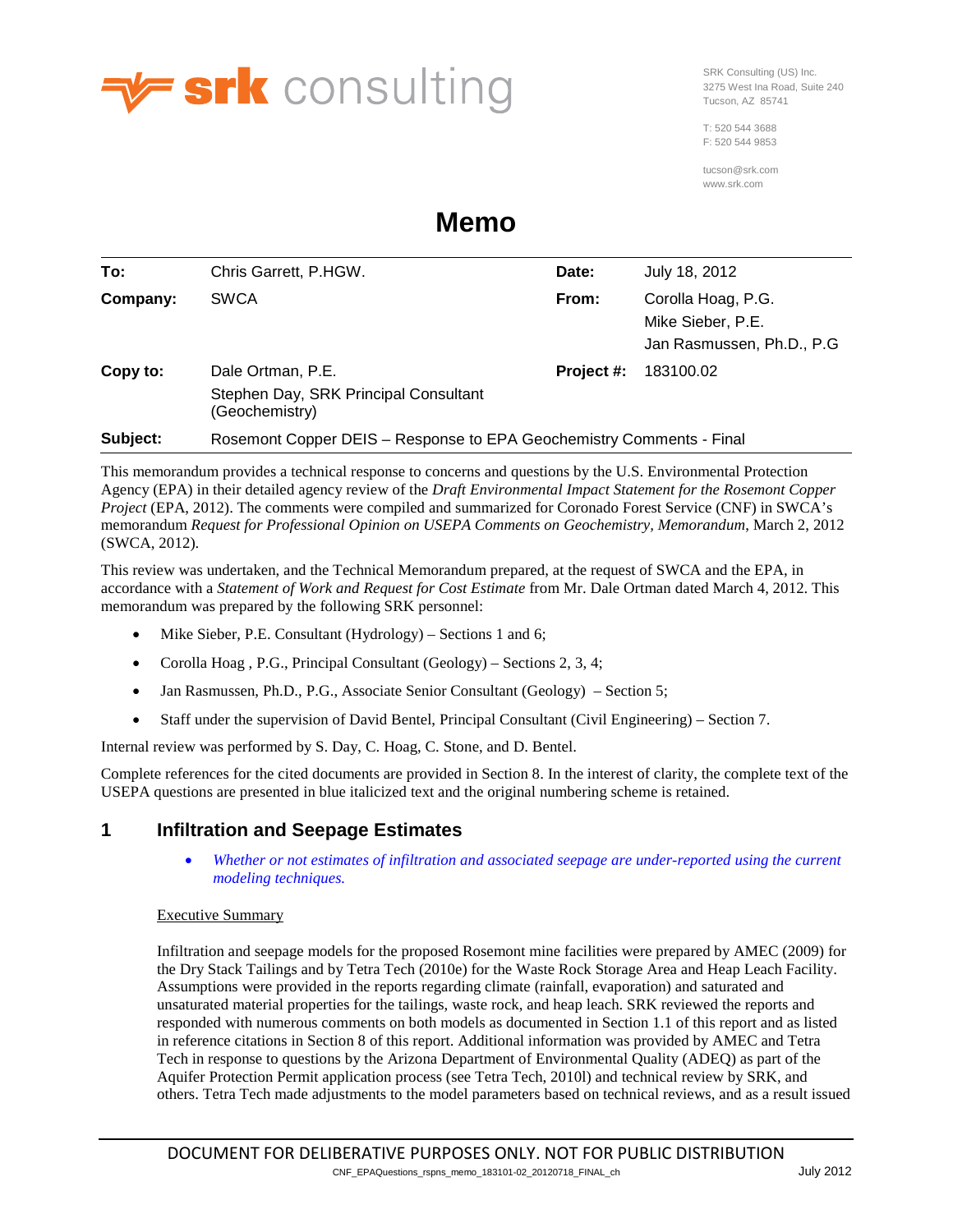*Infiltration, Seepage, Fate and Transport Modeling Report – Revision 1* in November 2010 (Tetra Tech, 2010k).

Infiltration seepage model results indicate that draindown seepage for the Dry Stack Tailings is predicted to be approximately 8.4 gpm (or 0.0074 gpm tailings per acre). Seepage through the Waste Rock Storage Area is controlled by evaporation and runoff and is predicted to be *de minimus*. After the initial draindown from the spent Heap Leach Facility Approximately 10 gpm of draindown is expected through a 3-year period after the leaching ceases (Mine Operation Year 9). Tetra Tech modeled the infiltration and seepage for placement of 5 to 25 ft of waste rock over the Heap in Year 10; placement of a waste rock cover is intended to reduce the rate of continued infiltration into and seepage from the spent Heap Leach Facility. Post-cover draindown is predicted to continue at approximately 5 gpm within 5 years, 2.5 gpm within 15 years, and approximately 1 gpm within 45 years of placement of the waste rock cover.

Tetra Tech (2010e; 2010k) used a climate dataset with a 1-year average precipitation amount, applied a small amount of the precipitation on a daily basis, and then removed it by evaporation. This is not how precipitation typically occurs in southern Arizona. Rain occurs year round with greater daily amounts during the winter months and late summer "monsoon" season. Model estimates could be refined to provide a more defensible pre-mining estimate and/or evaluated through sensitivity analyses to assess the maximum seepage estimates. The model estimates will be most reliable, however, when actual rock material is available for observation and actual measurement under a variety of climate conditions. SRK's experience shows that field construction errors are another source of seepage that is greater than expected or modeled. For the various facilities, it is therefore prudent to assume that seepage will occur in potentially greater amounts than was modeled and to put into place (1) a facility inspection plan to monitor seepage rates and volumes and (2) a contingency plan if seepage exceeds modeled estimates. A refined model using longer term data with realistic application of seasonal precipitation and evaporation rates is recommended for closure planning.

Dry Stack Tailings Facility – Estimates of infiltration and seepage have the potential to be underestimated annually or seasonally owing to the use of an average daily precipitation in the model as described above. The current model assumes that a small amount of precipitation occurs on a nearly daily basis and that evaporation occurs to remove the small daily quantity. Long-term transient simulations with actual daily climate data would provide a more defensible estimated seepage rate.

Waste Rock Storage Area – Estimates of infiltration and seepage through the Waste Rock Storage Facility were modeled with various climate scenarios. The infiltration seepage model may have the potential to underestimate seepage with a model developed with average daily precipitation. Tetra Tech revised the model, using University of Arizona Tucson Meteorological Station daily precipitation data for a 10-year simulation. Tetra Tech did not compare this precipitation to the precipitation data from the Nogales or Santa Rita Meteorological stations; therefore, the Tucson precipitation dataset was not established to be valid for the Rosemont project area. The revised Tetra Tech model seepage was controlled by evaporation. A transient infiltration seepage model, with long-term actual daily climate data valid for the Rosemont project area, would provide a more defensible estimated seepage rate.

Heap Leach Facility – Estimates of the Heap draindown rate may underestimate the time to achieve draindown of 10 gpm. If Heap run-of-mine material is finer than currently estimated, based on known material properties, or if the blocky run-of-mine material breaks down more than anticipated during placement and leaching the estimate would be underestimated. The 20-ft waste rock cover will reduce, but not completely prevent infiltration and seepage, so long-term, low-flow drainage was predicted (Tetra Tech, 2010d). Plans were developed to manage the draindown solution throughout the residual draindown period because the quality of Heap draindown is predicted to exceed groundwater or surface water quality standards, even using the proposed one- or two-stage treatment plan (Tetra Tech, 2010k; 2011a). Further refinement of the Heap infiltration and seepage model is not recommended at this time. Re-calibration of the model can be refined most effectively and more accurately when actual materials have been placed and daily and seasonal infiltration and drainage rates have been tracked for a sufficient period by site operators.

#### <span id="page-1-0"></span>**1.1 Summary of Work Completed by Rosemont**

Infiltration seepage modeling analyses were performed for the Rosemont Project Heap Leach Facility, Waste Rock Storage Area, and the Dry Stack Tailings. Tetra Tech (2010e) performed the infiltration and seepage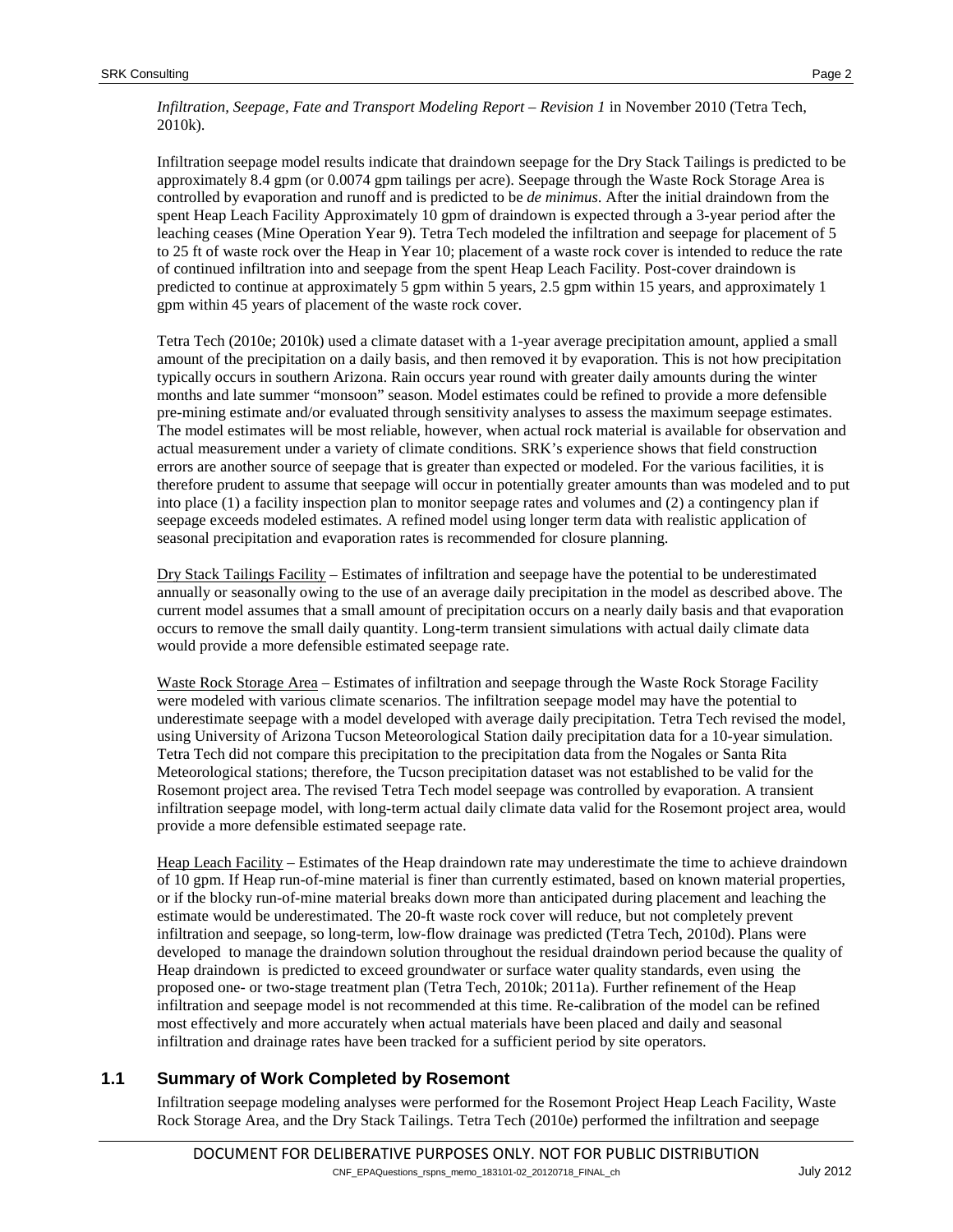modeling for the Heap Leach Facility and the Waste Rock Storage Area. AMEC (2009) performed the infiltration seepage modeling for the Dry Stack Tailings. The models were based on regional climate data (daily average precipitation data for 1-year) and the sites-specific geotechnical properties generated through physical test work.

SRK reviewed and responded to the AMEC (2009) document (SRK, 2009b). SRK prepared two additional memos responding to AMEC's comments (SRK, 2009c; 2010b). SRK reviewed the Tetra Tech *Infiltration, Seepage and, Fate and Transport Modeling Report* (Tetra Tech, 2010e) and prepared a review memo (SRK, 2010d). SRK also reviewed Tetra Tech's *Infiltration, Seepage, and Fate and Transport Modeling Report Model Report–Revision 1* (Tetra Tech, 2010k) and prepared review comments (SRK, 2011a). Tetra Tech prepared a memo responding to the SRK memo, February 14, 2010 (Tetra Tech, 2011b). SRK prepared a follow-up response memo (SRK, 2011b).

# **1.2 Dry Stack Tailing Storage Facility (AMEC, 2009)**

The AMEC infiltration and seepage analysis was a draindown model of the tailings using an as-placed moisture content of 18 percent that is expected to drain to a field capacity of 11 percent. They reported a peak draindown rate of 8.4 gpm. Their report was reviewed by SRK (SRK, 2009). AMEC responded to SRK comments (AMEC, 2010a) and conducted additional infiltration seepage analysis. AMEC modeled a 100-year 24-hour storm event followed by average yearly values of evaporation. Most of the precipitation was reported as runoff owing to the short-duration, high intensity events that were assumed would not infiltrate into the tailings. The precipitation was reported as evaporation and as storage in the rock buttress; 1 percent of the precipitation was reported as seepage to groundwater.

AMEC did not complete a long-term transient simulation with historical daily climate data applicable to the Rosemont project; therefore, the infiltration and seepage may have the potential to be underestimated on an annual or seasonal basis.

### **1.3 Heap Leach Facility (Tetra Tech, 2010e and 2010k)**

SRK reviewed the initial Tetra Tech's 2010 *Infiltration, Seepage, Fate and Transport Modeling Report*, which included the infiltration seepage model for the Heap Leach Facility (Heap), and prepared review comments (SRK, 2010c). Tetra Tech reported the Heap design used for the Heap infiltration seepage model was run-ofmine with three layers. The top portion (Layer 1) was described as gravel to boulders greater than 12-inches. Layer two was described as poorly sorted sand to boulders. Layer three was described as poorly sorted fine sand to boulders. The Heap infiltration and seepage simulation used 1-year of average climate data. Based on model results, Tetra Tech reported that approximately three years following cessation of leaching the draindown rate would be less than 10 gpm, 5 gpm within 5 years, and 2.5 gpm within 15 years, and continue draining at approximately 1 gpm for 45 years. The use of 1-year of average climate data will artificially eliminate the effects of infiltration related to longer-term precipitation, evaporation, temperature, and humidity data. SRK previously addressed this shortcoming with the Tetra Tech Heap conceptual model (SRK, 2010c, 2011a, and 2011e).

Tetra Tech elected not to change the conceptual model of the Heap as recommended (SRK, 2010c, and 2011e). Although Tetra Tech did not revise the Heap conceptual model (Tetra Tech, 2011b, and 2011d), they did prepare *Infiltration, Seepage, Fate and Transport Modeling Report - Revision* 1 (TT, 2012b). In the revised report Tetra Tech described a 10-year infiltration seepage simulation for which they used 10 years of precipitation data from the University of Arizona meteorological station in Tucson. The evaporation data used were from the Rosemont weather station. Tetra Tech did not compare the U of A precipitation data to the data from the Nogales or the Santa Rita meteorological stations. The infiltration and seepage from the Heap may be underestimated because of the relatively short model period (10 years) and the use of precipitation data from Tucson.

# **1.4 Waste Rock Storage Area (Tetra Tech, 2010e and 2010k)**

The Tetra Tech conceptual model of the Waste Rock Storage Area (WRSA) was the same as described above for the Heap. The coarse rock size fractions assumed in the model are appropriate for the WRSA. As previously mentioned, it is SRK's opinion that the Tetra Tech method of applying precipitation in small daily quantities spread over the year has the potential to underestimate seepage annually or seasonally that could occur from the WRSAs. In *Infiltration, Seepage Fate and Transport – Revision*, Tetra Tech reported on a 10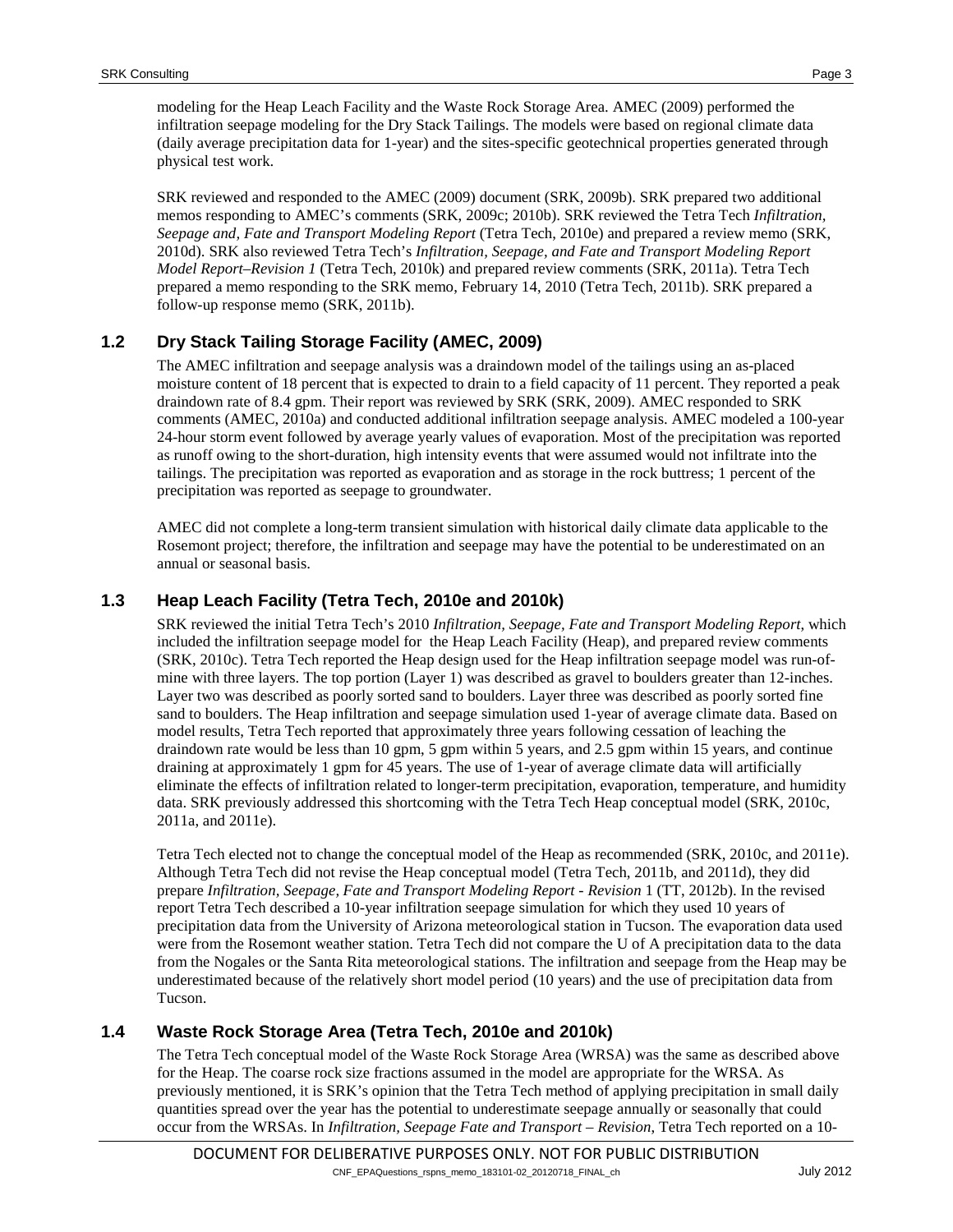year infiltration seepage simulation for which they used 10 years of historical precipitation data from the University of Arizona Meteorological station in Tucson (Tetra Tech, 2010k). The evaporation data used was from the Rosemont weather station. Tetra Tech did not compare the U of A precipitation data to the data from the Nogales or the Santa Rita meteorological stations to see how they correlated seasonally or by month. SRK concludes that infiltration and seepage from the WRSA has the potential to be underestimated owing to the assumption of small daily precipitation quantities, the relatively short model period, and use of precipitation data from Tucson, which may not correlate with conditions at Rosemont.

# **2 SPLP Data**

• *Whether the use of SPLP data as the basis for geochemical modeling potentially underestimates concentrations of contaminants in seepage.*

#### Executive Summary

Synthetic Precipitation Leaching Procedure (SPLP) and Meteoric Water Mobility Procedure (MWMP) data, in conjunction with humidity cell test (HCT) data, were used to generate solution source terms for the geochemical fate and transport models prepared for mine facilities at Rosemont. The facilities include the Waste Rock Storage Area, Heap Leach Facility, Dry Stack Tailings, and a Pit Lake. The models predict the water quality that would result when precipitation: (1) infiltrates into the rock materials stored in the mine facilities, (2) interacts with oxidizing rock materials, secondary mineral salts, and mineral precipitates, and (3) seeps from the facilities. The Pit Lake model predicts the water quality of a post-closure recovering lake composed of inflowing groundwater, direct precipitation, and runoff of precipitation from the pit benches, including the intensely fractured blast zone.

Concern was expressed by SRK during previous reviews about the use of SPLP data in the geochemical models because of the potential to underestimate concentrations in the starting solutions and in the resulting modeled seepage. The concern arose from the high water-to-solid ratio used in the SPLP and questions about the implications for understanding trace element solubility.

For this deposit and the models constructed, however, Tetra Tech has provided sufficient statistical and written documentation to show that the SPLP data, where used, provide appropriate starting solutions for their geochemical models. They have also documented that scaling the SPLP results for Rosemont rock materials is not necessary to match the results expected in HCTs because SPLP results for many constituents are higher than those found in the HCT results (Tetra Tech, 2010o). Factoring SPLP results, however, was performed in the source term for the blast zone. SRK will not repeat all previous comments provided to CNF, but brief supporting comments are provided below.

#### **2.1 Summary of Work Completed by Rosemont**

Geochemical test work was performed by Rosemont's consultant Tetra Tech in a staged process that acquired and analyzed oxide and sulfide ore, tailings, waste rock, and pit wall materials according to the proportions of materials to be mined and/or exposed in the ultimate pit wall. The test work followed guidance recommended by Arizona Department of Environmental Quality (ADEQ) for Tier #1 and Tier #2 geochemical characterization of waste rock, heap leach, tailings, and open pit rock materials (ADEQ, 2004).

The sample descriptions, sample selection methods, and updates on test results are described in a number of Tetra Tech's reports and technical memoranda (2007; 2008a; 2008b; 2009c; 2010a; 2010j; 2010n; 2010p). Preliminary screening results were reviewed and a work plan developed to address sampling gaps and to identify which materials required additional testing including those materials with the potential to generate problematic water quality. After the characterization work was completed in 2006-2007 on waste rock materials, additional similar core materials were selected to characterize pit wall run off.

Sample materials included historic and recent diamond drill core, crushed core coarse rejects, simulated tailings materials, grab samples from historic waste rock dumps, soils, and column test residues. Tetra Tech has documented that the materials tested were representative of the spatial and lateral geological variability expected to be seen in the steeply dipping mineralized and unmineralized Paleozoic sedimentary formations, Precambrian and Tertiary intrusive rocks, and younger sedimentary overburden formations (i.e. Willow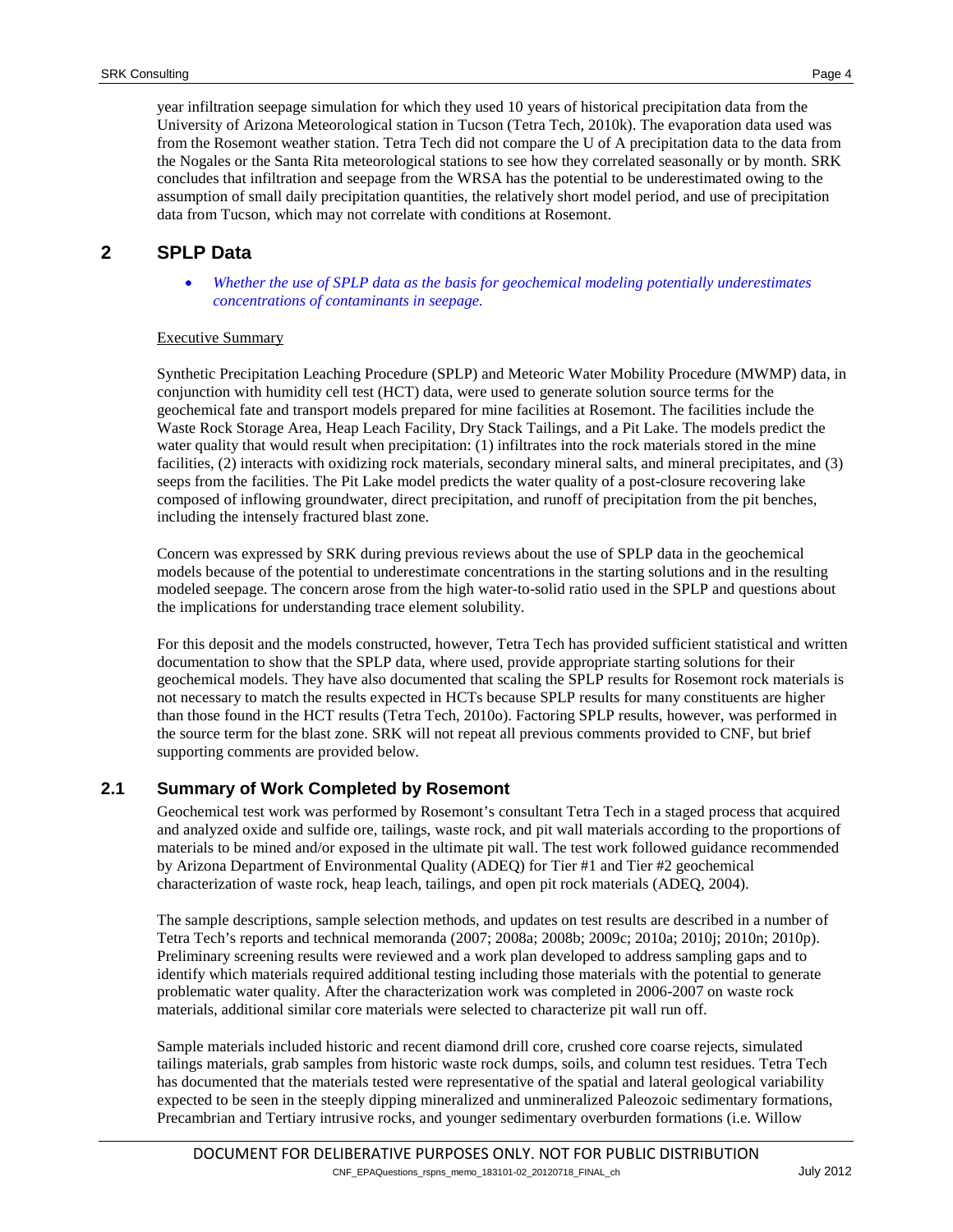Canyon arkose, Gila Conglomerate). The heap leach and simulated tailings materials tested appear to be representative of the dominant materials to be mined during the life of mine for the Heap Leach and Dry Stack Tailings facilities.

Analyses were performed by laboratories certified to perform environmental analyses by industry standard methods. The SPLP leachates for the Rosemont samples were analyzed for major cation/anions, common ions, trace metals, and radiochemicals. MWMP leachates were analyzed for major cation/anions, common ions, and trace metals. HCT leachates were analyzed weekly for field parameters and common ions for 35 weeks and major cations/anions and trace metals every five weeks for 20-25 weeks. Field column test leachates were measured every five weeks for 22 weeks for field parameters, common ions, major cations/anions, and trace metals.

The SPLP analyses using an EPA-approved method (EPA, 1994) was one of several geochemical tests performed during Rosemont's site characterization efforts as listed i[n Table 1.](#page-5-0) Static laboratory tests performed for the Rosemont studies include acid base accounting (ABA) with LECO sulfur speciation analyses (Sobek and others, 1978), acid generation potential, acid neutralization potential, net acid generation pH (NAG pH) (Stuart, 2005), whole rock analysis, SPLP, and MWMP (ASTM, 2002). Short-term leach tests performed include tests SPLP and MWMP. ADEQ approved and designated preliminary analytical procedures (i.e. mineralogical characterization, bottle roll tests, ABA analysis, acid generation potential, acid neutralization potential, NAG pH, physical properties tests, and whole rock analysis) and short-duration leach tests (SPLP, MWMP, Leachable sulfate/soluble solids) as Tier #1 geochemical characterization methods for characterization of mine waste materials.

Kinetic test work was performed using humidity cell tests (ASTM method D5744-96) on rock types that required additional test work according to the sampling results, and interpretation of the earlier tests as described in Tetra Tech's geochemistry report (2007) and technical memoranda (2009c; 2010a; 2010n; 2010s). On-site column tests were also initiated but were terminated after 22 weeks owing to cementing of the materials within the column. ADEQ has approved and designated long-term predictive tests such as HCTs, column/lysimeter tests, and test plots/piles as Tier #2 geochemical characterization methods for mine wastes. Also approved is analysis of radiochemical constituents. A more detailed summary is provided in Section [2.2](#page-4-0) of the test methods used to characterize mine wastes for the geochemical modeling efforts.

# <span id="page-4-0"></span>**2.2 Summary of Test Methods Used in Geochemical Evaluation**

SPLP tests are used to assess which elements have the potential to leach when meteoric water comes in contact with the rock. They are relatively inexpensive tests requiring small test volumes relative to other procedures, so a large number of Tier #1 characterization screening tests can be performed in an effective manner. EPA Method 1312 method calls for analysis of the solids for total metals and treatment of the solids with a weak sulfuric and nitric acid rinse. The rinse has a pH of 5.0 to simulate natural precipitation and a water-to-rock ratio of 20:1. This method provides an indication of short-term leaching  $(18\pm2$  hours) of soluble constituents and readily dissolvable constituents from dried mined materials. The solids are screened to be less than 9.5 mm (0.4 in); reducing the grain size may increase the reactivity. Short-term leach tests such as SPLP provide no information on long-term conditions (such as depletion of carbonate minerals and resulting acidification) and may underestimate leachability and resulting concentrations owing to high solution to solid ratio.

The MWMP test procedure is similar to that of SPLP except that the rinse solution has a pH of 5.5 (matching the less acidified precipitation and meteoric water in the western U.S. relative to the eastern U.S.) and a waterto-rock ratio of 1:1. The procedure requires screening the test materials to be less than 50 mm  $\ll$  2 in) and a larger test volume is needed than for SPLP. MWMP has primarily been used in Nevada but is increasingly favored elsewhere, including Arizona, because it has a lower solution to solid ratio and has a longer test duration compared to SPLP (typically 24 hrs but <48 hrs). It has the same disadvantages as SPLP in that it cannot provide information on leaching related to long-term processes.

Humidity cell tests (HCT) are longer-duration kinetic tests that provide information on which to base longterm water quality but are expensive to run and manage relative to Tier #1 test work. They are commonly performed on the materials demonstrated in short-duration characterization test work (e.g. ABA, sulfur analyses, and NAG pH) to be potentially ARD generating or to be of uncertain potential to generate acid or to have the potential to generate problematic water quality under long-term natural weathering processes. The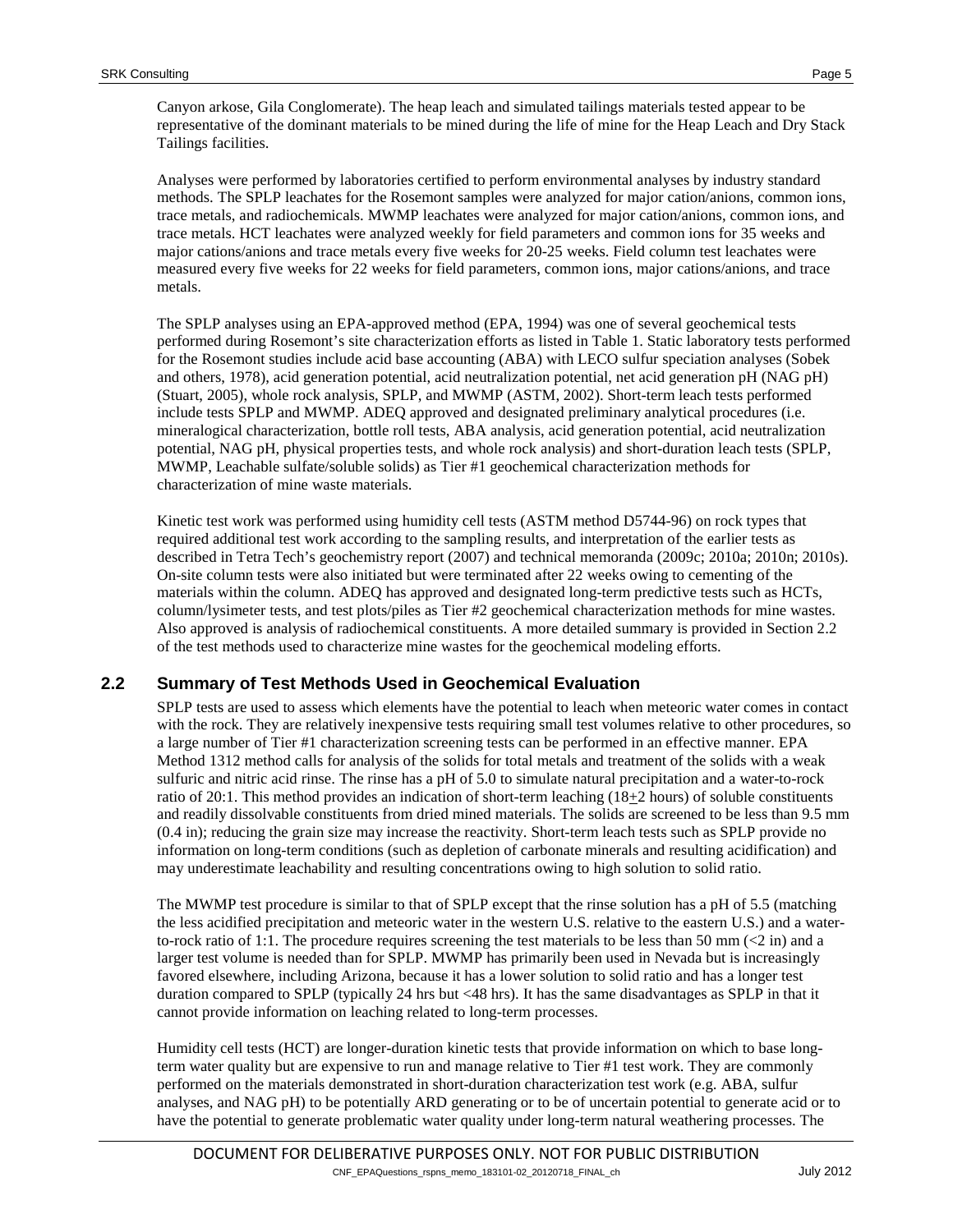HCT method incorporates weathering reactions of primary minerals and the resultant leachate interactions. Deionized water is used in a 0.5:1 to 1:1 (depending on the preference of the geochemist) water-to-rock ratio. Weekly cycles of 3-days of alternating dry and wet air are followed by leaching. The test period is a minimum of 20 weeks, but can run longer depending on the results of test results. Weekly testing is done for acid rock drainage indicator parameters with less frequent analysis of major cations/anions and trace metals (typically every week to start and every 4-5 weeks later in the test period). The granular material used is less than 6.3 mm (<0.25 in); grain size reduction may increase reactivity. This test is not suitable for saturated materials.

Field column tests are designed to provide long-duration leaching information including mineral reactions, precipitation/mobilization of secondary salts under the site climate conditions. Weekly testing is done for indicator parameters with less frequent analysis of major cations/anions and trace metals. There is a potential for channel flow or blinding to occur in the columns.

| <b>Test Type</b>                                     | <b>ADEQ Test Level</b>        | <b>Test Method and</b><br><b>Description</b>                                  | <b>Materials Tested</b>                                                                                                                                                        | <b>Analysis Completed</b>                                                              |
|------------------------------------------------------|-------------------------------|-------------------------------------------------------------------------------|--------------------------------------------------------------------------------------------------------------------------------------------------------------------------------|----------------------------------------------------------------------------------------|
| Chemical<br>Composition                              | Tier #1                       | <b>Total Metals EPA</b><br>6010B, EPA 200.7                                   | <b>Historic/Recent Drill</b><br>Core, Recent Coarse<br>Rejects, Soils, Historic<br>Waste Rock Dumps,<br>Simulated Tailings                                                     | <b>Total Metals</b>                                                                    |
|                                                      | <b>GW</b><br>characterization | Dissolved & Total<br><b>Metals</b>                                            | Groundwater                                                                                                                                                                    | Indicator parameters,<br>major cations/anions,<br>trace metals                         |
| Acid Base<br>Accounting (ABA)                        | Tier #1                       | <b>Modified Sobek</b><br>Method w. LECO<br>sulfur analysis                    | <b>Historic/Recent Drill</b><br>Core, Recent Coarse<br>Rejects, Soils, Historic<br>Waste Rock Dumps,<br><b>Simulated Tailings</b>                                              | AP, NP, NPR, NNP<br>total-S, pyritic-S, sulfide<br>S, organic-S, residual-S            |
| Net Acid Generating<br>(NAG                          | Tier#1                        | Single addition NAG<br>(Stuart, 2005)                                         | <b>Historic/Recent Drill</b><br>Core, Recent Coarse<br>Rejects, Soils, Historic<br>Waste Rock Dumps,<br>Simulated Tailings                                                     | NAG pH                                                                                 |
| Mineralogical<br>Composition                         | Tier <sub>#1</sub>            | Visual                                                                        | <b>Historic/Recent Drill</b><br>Core, Recent Coarse<br>Rejects, Waste Rock<br>Dumps, Outcrops                                                                                  | Visual, qualitative<br>description of minerals<br>present                              |
| Short-term Leach                                     | Tier#1                        | Synthetic<br>Precipitation<br>Leaching Procedure<br>(SPLP) EPA Method<br>1312 | Historic/Recent Drill<br>Core, Recent Coarse<br>Rejects, Soils, Historic<br>Waste Rock Dumps,<br>Simulated Tailings                                                            | Indicator parameters,<br>major cations/anions,<br>trace metals                         |
|                                                      | Tier <sub>#1</sub>            | Meteoric Water<br><b>Mobility Procedure</b><br>(MWMP) ASTM<br>E2242-02        | <b>Historic/Recent Drill</b><br>Core, Recent Coarse<br>Rejects, Soils, Simulated<br>Tailings                                                                                   | Indicator parameters,<br>major cations/anions,<br>trace metals                         |
| Radiochemical<br>Analysis                            | Tier #2                       | <b>SPLP EPA Method</b><br>1312                                                | Selected Historic/Recent<br>Drill Core, Coarse<br>Rejects, Simulated<br>Tailings                                                                                               | U, gross/adjusted alpha,<br>gross beta,<br>radium226+228,                              |
| Tests (Static)<br>Long-term Leach<br>Tests (Kinetic) | Tier #2                       | <b>Humidity Cell Test</b><br>(HCT) ASTM D5744-<br>96                          | Coarse rejects selected<br>from rock types with<br>potential to generate acid<br>(andesite, arkose, Bolsa,<br>Epitaph, Earp);<br>Simulated Tailings for<br>dominant rock types | Indicator parameters,<br>major cations/anions,<br>trace metals, alkalinity,<br>acidity |
|                                                      | Tier <sub>#2</sub>            | <b>Field Column Tests</b>                                                     | <b>Recent Coarse Rejects</b><br>for arkose and andesite                                                                                                                        | Indicator parameters,<br>major cations/anions,<br>trace metals, alkalinity,<br>acidity |

<span id="page-5-0"></span>**Table 1 Geochemical test methods completed by Rosemont**

Source: Compiled by SRK from several Tetra Tech reports – primarily Tetra Tech (2007, 2008a; 2008b; and Attachment 3 of 2010s).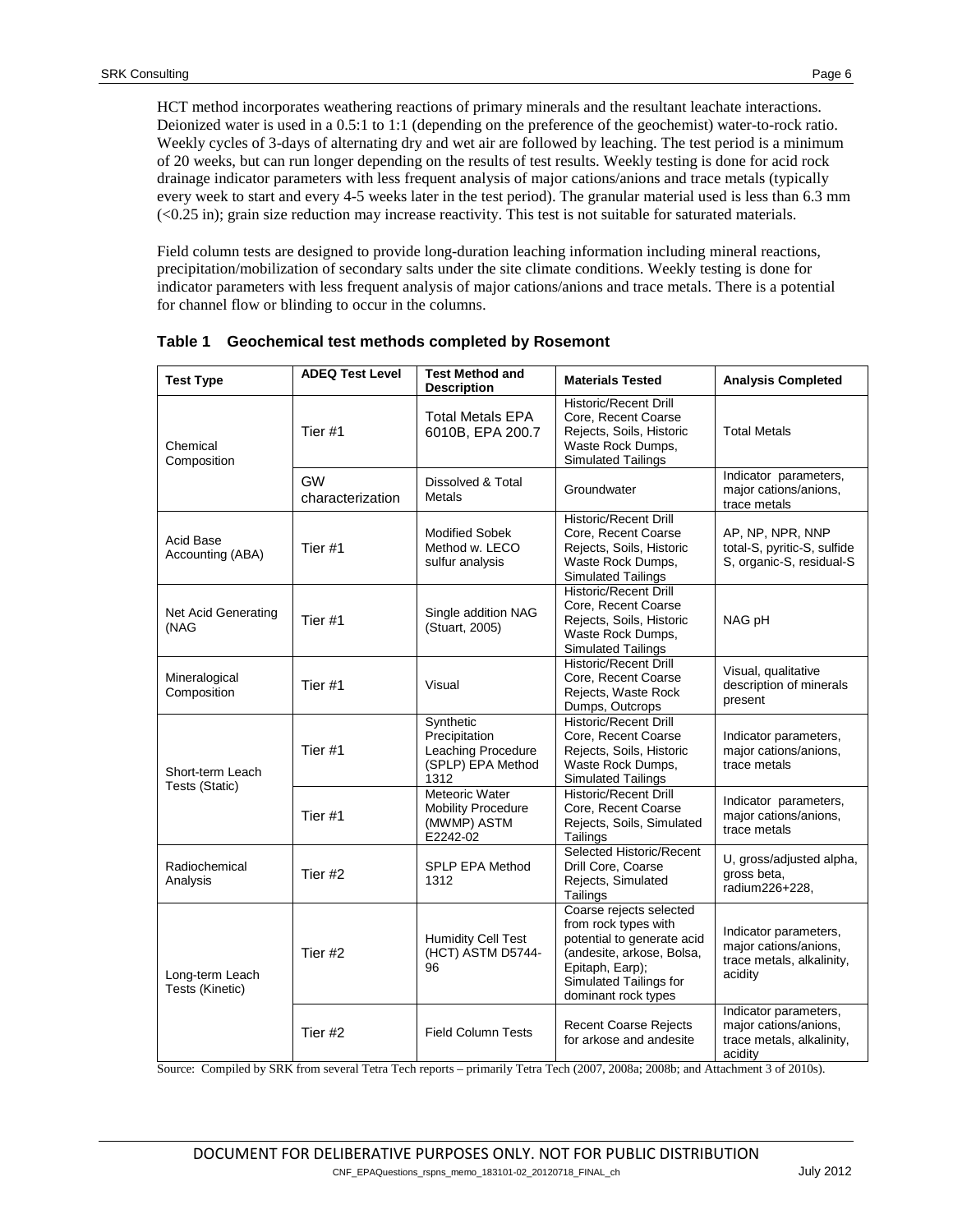#### <span id="page-6-0"></span>**2.3 How SPLP Data Was Used in Geochemical Models**

For the three mine facilities, both SPLP and MWMP data were used in the starting solutions in simple mixing models. SPLP results were not scaled or factored in any way. MWMP analyses were preferentially used in the source terms if available (Tetra Tech, 2010k; 2011c). These MWMP results for waste rock primarily included andesite and Willow Canyon arkose.

For the Pit Lake model, the starting solutions were derived from mixing proportional volumes of groundwater and precipitation chemistry with the runoff chemistry expected from precipitation contacting and reacting with the pit walls and blast zone (Tetra Tech, 2010o; 2010p; 2010r). The most significant input volume in the Pit Lake model is the inflowing groundwater component, which uses chemical loads established from average water quality sampling data collected from the pit monitor wells (Montgomery and Associates, 2007; 2009a). SRK reviewed the use of average groundwater quality for the Pit Lake source term in another memorandum (SRK, 2011f). SPLP data were used to simulate the chemical load for pit wall runoff, which is a much smaller water volume than the groundwater inflow but can be more concentrated in cations/anions and trace metals. For the blast zone, HCT initial flush chemistry was used to address the chemistry associated with the dominant pit wall rocks such as arkose. Where HCT data were unavailable, SPLP data were used instead. As a conservative measure, however, the major cations/anions were multiplied by a factor of three and the trace metals by a factor of two.

### **2.4 Appropriateness of SPLP Data**

SRK previously questioned the use of SPLP results as inputs to the geochemical models (SRK, 2010c; 2010d; 2011b; 2011c; 2011f). SPLP results have been documented in many case studies to be less concentrated than those seen in MWMP results owing to the more dilute solution to rock ratio. SPLP results are also typically less concentrated than results measured in the first flush rinse from a HCT but can be consistent with concentrations found in HCTs in later rinses. These differences can be explained by differences in the liquid to solid ratios used in the test. In tests such as SPLP (20:1 solution-rock ratio), soluble minerals are dissolved but diluted to low concentrations. As the contact ratio decreases, the soluble products are diluted less and concentrations increase.

Tetra Tech explained the use of SPLP analyses in their models and responded to SRK's comments in a number of reports and technical memoranda (2010k; 2010o; 2010p; 2010r). The differences in concentrations expected in different tests were generally not apparent. This surprising finding appeared to indicate that solubility of trace elements is low in this geological setting. After reviewing the responses and discussing this with key Tetra Tech personnel in a conference call, SRK concluded SPLP data could be used in the geochemical model source terms (SRK, 2011f). SRK acknowledges that while the data are the best available to develop contact water chemistry for the mine wastes, uncertainty remains in the interpretation of differences between the various leaching tests because the procedures are variable in other ways (for example, differences in particle size). This uncertainty needs to be considered in the design of water management and monitoring programs.

A brief review with respect to the Pit Lake geochemical model is provided below.

Tetra Tech (2010o) compared the results of SPLP, MWMP, and HCT results as related to characterizing the pit wall run-off and providing source terms for the Pit Lake geochemical model. Plots showing a range of SPLP and MWMP results (and average values) for sulfate  $(SO<sub>4</sub>)$ , calcium  $(Ca)$ , magnesium  $(Mg)$ , selenium (Se), arsenic (As), and copper (Cu) were graphically plotted in comparison to the HCT results for the same formations. The HCT program focused on rocks demonstrated during Tier#1 testing to be acid generating or that have unknown potential to generate acid (i.e. andesite, Willow Canyon arkose, Bolsa Quartzite, Epitaph, and the Earp Formation). A comparison of leachate results can be made for these five formations.

A completely qualitative comparison is presented in [Table 2](#page-7-0) using Tetra Tech's graphical plots for seven constituents in the five potentially problematic formations. For silica-rich Bolsa, for example, SPLP results for SO4, Ca, Mg, Se, and Cu are very similar if not slightly higher in concentration than seen in long-term HCT results over 35 weeks of analysis. The average SPLP arsenic result for the Bolsa is significantly higher than seen in the HCT results indicating higher and more variable concentrations were tested in the numerous SPLP samples versus the material used for the HCT. Use of SPLP values in the Pit Lake Model source term for arsenic would be a conservative approach relative to using the HCT results. There would be no difference in using SPLP concentrations relative to HCT in the source terms for the other parameters as the results are near-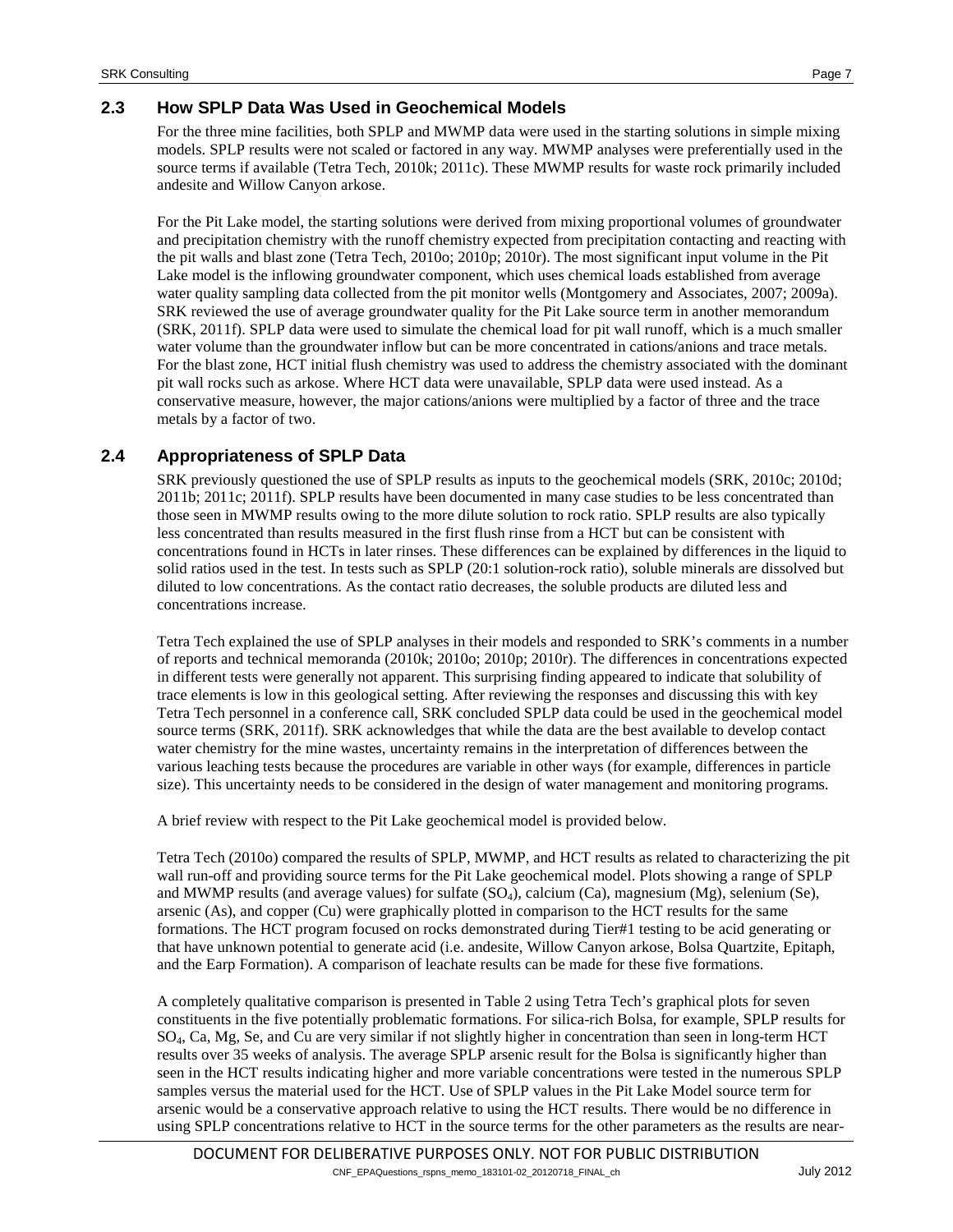| <b>Parameter</b> | Andesite                                                                   | <b>Arkose</b>                                                                                                                | Bolsa<br>Quartzite                                                                                                        | Epitaph                                                                                                                                                           | <b>Earp Formation</b>                                                                              |
|------------------|----------------------------------------------------------------------------|------------------------------------------------------------------------------------------------------------------------------|---------------------------------------------------------------------------------------------------------------------------|-------------------------------------------------------------------------------------------------------------------------------------------------------------------|----------------------------------------------------------------------------------------------------|
| Calcium          | SPLP equal to<br>HCT.<br><b>MWMP slightly</b><br>higher than HCT.          | <b>SPLP slightly lower</b><br>than long-term HCT;<br><b>MWMP slightly</b><br>higher than long-<br>term HCT.                  | SPLP equal to<br>long-term HCT                                                                                            | SPLP low range<br>equal to HCT<br>results; average<br>SPLP is significantly<br>higher than HCT.<br>High variability<br>owing to evaporate<br>interbeds and skarn. | SPLP equal to<br>long-term HCT                                                                     |
| Magnesium        | <b>SPLP &amp; MWMP</b><br>equal to long-<br>term HCT                       | <b>SPLP slightly lower</b><br>than long-term HCT;<br><b>MWMP slightly</b><br>higher than long-<br>term HCT.                  | SPLP equal to<br>long-term HCT                                                                                            | SPLP low range<br>equal to HCT<br>results: average<br>SPLP is significantly<br>higher than HCT.<br>High variability<br>owing to evaporate<br>interbeds and skarn. | SPLP less than<br><b>HCT</b>                                                                       |
| Manganese        | <b>SPLP &amp; MWMP</b><br>equal to long-<br>term HCT                       | <b>SPLP &amp; MWMP</b><br>equal to long-term<br><b>HCT</b>                                                                   | Not plotted.                                                                                                              | SPLP slightly higher<br>than HCT                                                                                                                                  | SPLP equal to<br>long-term HCT                                                                     |
| Sulfate          | SPLP equal to<br>HCT.<br><b>MWMP slightly</b><br>higher than HCT.          | <b>SPLP slightly lower</b><br>than long-term HCT;<br><b>MWMP slightly</b><br>higher than long-<br>term HCT.                  | SPLP equal to<br>long-term HCT                                                                                            | SPLP low range<br>equal to HCT<br>results; average<br>SPLP is significantly<br>higher than HCT.<br>High variability<br>owing to evaporate<br>interbeds and skarn. | SPLP equal to<br>long-term HCT                                                                     |
| Arsenic          | <b>SPLP &amp; MWMP</b><br>results are<br>significantly<br>higher than HCT. | SPLP & MWMP low<br>range equal to HCT<br>results; average<br>SPLP & MWMP is<br>significantly higher<br>than HCT              | <b>SPLP low</b><br>range equal to<br><b>HCT</b> results:<br>average SPLP<br>is significantly<br>higher than<br><b>HCT</b> | SPLP low range<br>equal to HCT<br>results; average<br>SPLP is significantly<br>higher than HCT                                                                    | SPLP low range<br>equal to HCT<br>results; average<br>SPLP is<br>significantly higher<br>than HCT. |
| Copper           | <b>SPLP &amp; MWMP</b><br>equal to long-<br>term HCT                       | <b>SPLP &amp; MWMP low</b><br>range equal to HCT<br>results; average<br>SPLP & MWMP is<br>slightly higher than<br><b>HCT</b> | <b>SPLP slightly</b><br>less than HCT                                                                                     | SPLP equal to long-<br>term HCT                                                                                                                                   | SPLP equal to<br>long-term HCT                                                                     |
| Selenium         | SPLP equal to<br>long-term HCT.<br>MWMP is higher<br>than HCT.             | <b>SPLP &amp; MWMP</b><br>equal to long-term<br><b>HCT</b>                                                                   | SPLP equal to<br>long-term HCT                                                                                            | SPLP equal to long-<br>term HCT                                                                                                                                   | SPLP equal to<br>long-term HCT                                                                     |

<span id="page-7-0"></span>

| Table 2 Qualitative visual comparison of plotted SPLP/MWMP results with HCT for selected |
|------------------------------------------------------------------------------------------|
| formations (Tetra Tech 2010o)                                                            |

Source: Qualitative comparison compiled by SRK, 2012

Notes:

Blue boxes = formations/ constituents with no appreciable difference between SPLP, MWMP, and HCT results.

Red boxes = formations/parameters with higher SPLP or MWMP results than seen in HCT.

Brown boxes = formations/ parameters with SPLP results equal to HCT but MWMP results are higher than HCT.

Green boxes = formations/ parameters where SPLP results are less than HCT.

Tetra Tech also addressed SRK's questions about scaling SPLP analyses with respect to HCT results and using scaled SPLP source terms used in Pit Lake predictive model (Tetra Tech, 2011b). Scaling laboratory SPLP and MWMP results is often necessary to match acid drainage conditions seen in the field. As the water to rock ratio for SPLP and HCT is 20:1 and 1.5:1, respectively, one can scale SPLP result to match HCT results by dividing SPLP by 13.3. Tetra Tech found good agreement in scaled SPLP results for major chemical constituents (Illustration 1, Tetra Tech, 2011c) in comparison to those from the HCT first flush results. The scaling correction performed poorly for the concentration of trace metals, which were significantly over estimated. For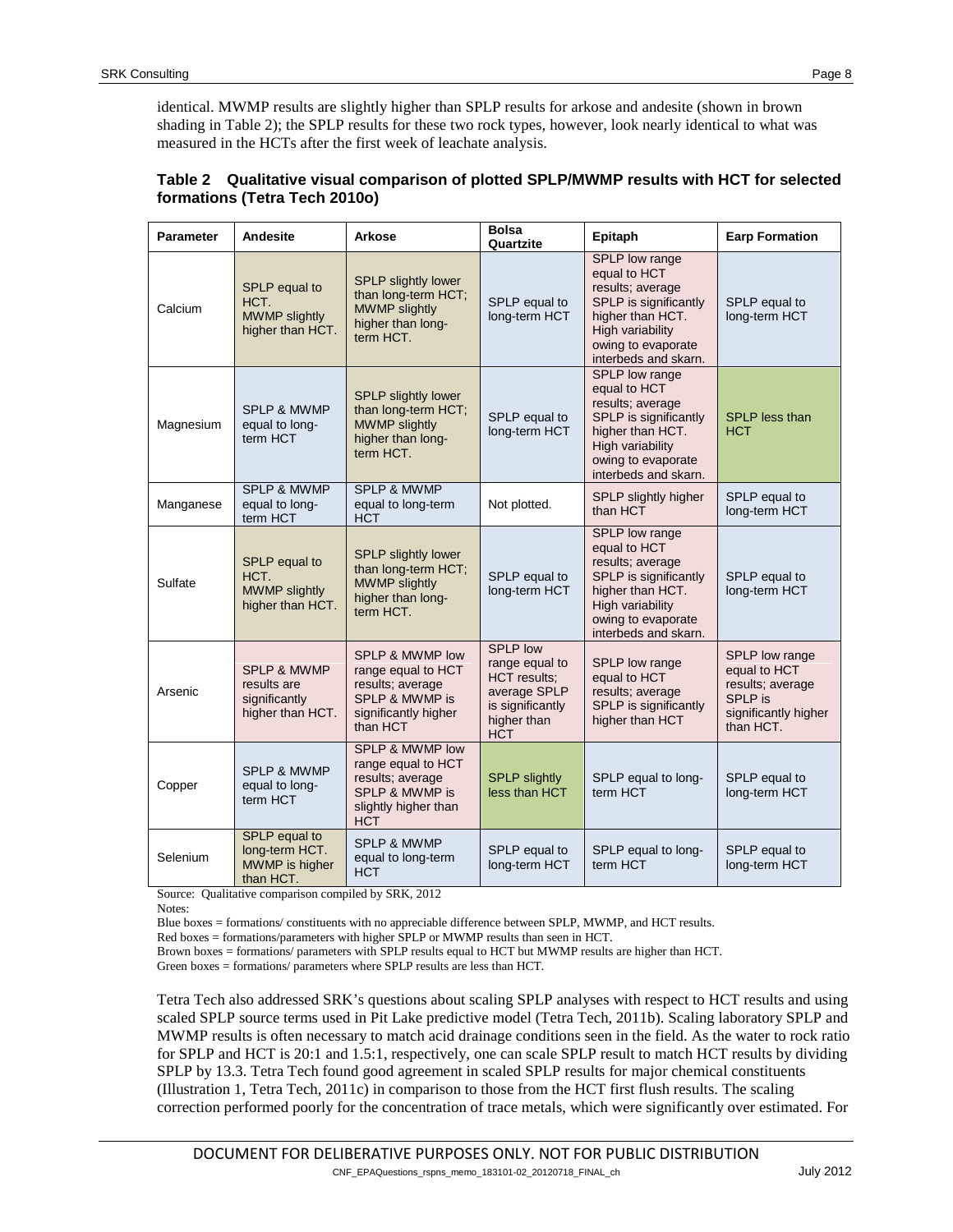long-term HCT results, scaling was not successful for either major or trace constituents as SPLP results were commonly higher in concentration than were HCT (see Illustration 2, Tetra Tech, 2011b).

As mentioned in Section [2.3,](#page-6-0) HCT data and factored SPLP data (2 to 3 times laboratory concentrations) were used for source terms for the highly fractured blast zone and pit wall run-off. Ultimately, the net effect of using SPLP results versus only HCT first-flush and long-term data is relatively small and would not result in a change to the final Environmental Impact Statement preferred alternative or mitigation alternatives. This is because rainfall run-off down the pit walls and through the blasted rock is relatively infrequent (with high evaporation rates) and the majority of the chemical loading to the recovering alkaline Pit Lake is from groundwater inflow.

# **3 Additional Kinetic Testing**

• *Whether kinetic testing would have been more appropriate or made a difference to the modeling and the applicability of the additional tests (bottle roll) suggested by the USEPA.*

#### Executive Summary

Kinetic test work was performed by Rosemont on the five rock formation materials demonstrated to be acid generating or to have uncertain potential to generate acid based on Tier #1 geochemical test work. Question 2 above addressed the applicability of using SPLP or MWMP results for source terms for rock types lacking HCT results.

Adequate static and kinetic leaching test work and modeling has been performed during the pre-mine characterization, modeling, and permitting activities to assess the expected water quality related to the proposed mine facilities. Additional kinetic test work is not warranted during the current permitting phase. Additional update tests, performed during the mine life with actual waste rock, tailings, pit wall bench faces, and spent leach materials, will be needed to support detailed closure studies and the final closure designs.

Bottle roll tests are another short-duration leach test similar to the SPLP and MWMP that can be used for environmental characterization of mine-related leachates. The overall model results would not be expected to change if the Tier #1 test work were redone using this method or if additional kinetic testing was performed.

# **3.1 Is Additional Kinetic Testing Needed?**

As recommended in ADEQ guidance, Rosemont performed long-duration kinetic testing to evaluate the results seen during static tests and to estimate the rates of acid generation, acid neutralization, and sulfide oxidation (ADEQ, 2004) from mine waste materials. HCTs were performed on rock materials that were demonstrated to be acid generating or which have uncertain potential to generate acid based on the results of the Tier #1 phase of geochemical characterization per ADEQ and other industry standard guidance (ADEQ, 2004).

Acid-generating rock types (Cambrian Bolsa Quartzite and Tertiary andesite) and rocks with uncertain acidgenerating characteristics (Pennsylvanian-Permian Earp Formation, Permian Epitaph Formation, and the Cretaceous Willow Canyon Formation) were evaluated by HCTs. The andesite and arkose represent approximately 79% of the materials to be placed on the Heap Leach Facility, 48% of the materials to be placed on the Waste Storage Area, and 30% exposed in the ultimate pit wall. The Bolsa, Earp, and Epitaph comprise minor components of the Waste Rock Storage Area, Dry Stack Tailings, and ultimate pit wall.

Additionally, two HCTs were performed on simulated tailings samples representing the dominant sulfide formation (Horquilla Limestone) and a mix of five sedimentary formations (in proportional amounts) to be mined in Year 0 to Year 3. During the 35 weeks of HCT analyses, the effluent from the two tailings samples maintained neutral pH and constant, elevated alkalinity (Tetra Tech, 2008a). A decrease in alkalinity (with or without decrease in pH) is an indicator that pH values may be about to decrease and generate more acidic effluent. Many of the trace metal constituents were not detected above detection in the alkaline effluent, and none of the constituents exceeded the reference Arizona Aquifer Water Standards (AWQS). Arsenic was detected at low levels above detection in the Tailings-022807 and was detected in concentrations that exceed the reference national drinking water Maximum Contaminant Level for arsenic (0.01 mg/L) in Week 20. Elevated arsenic concentrations were measured in the initial flush in Week 0 for Year 0-3 Tailing. Elevated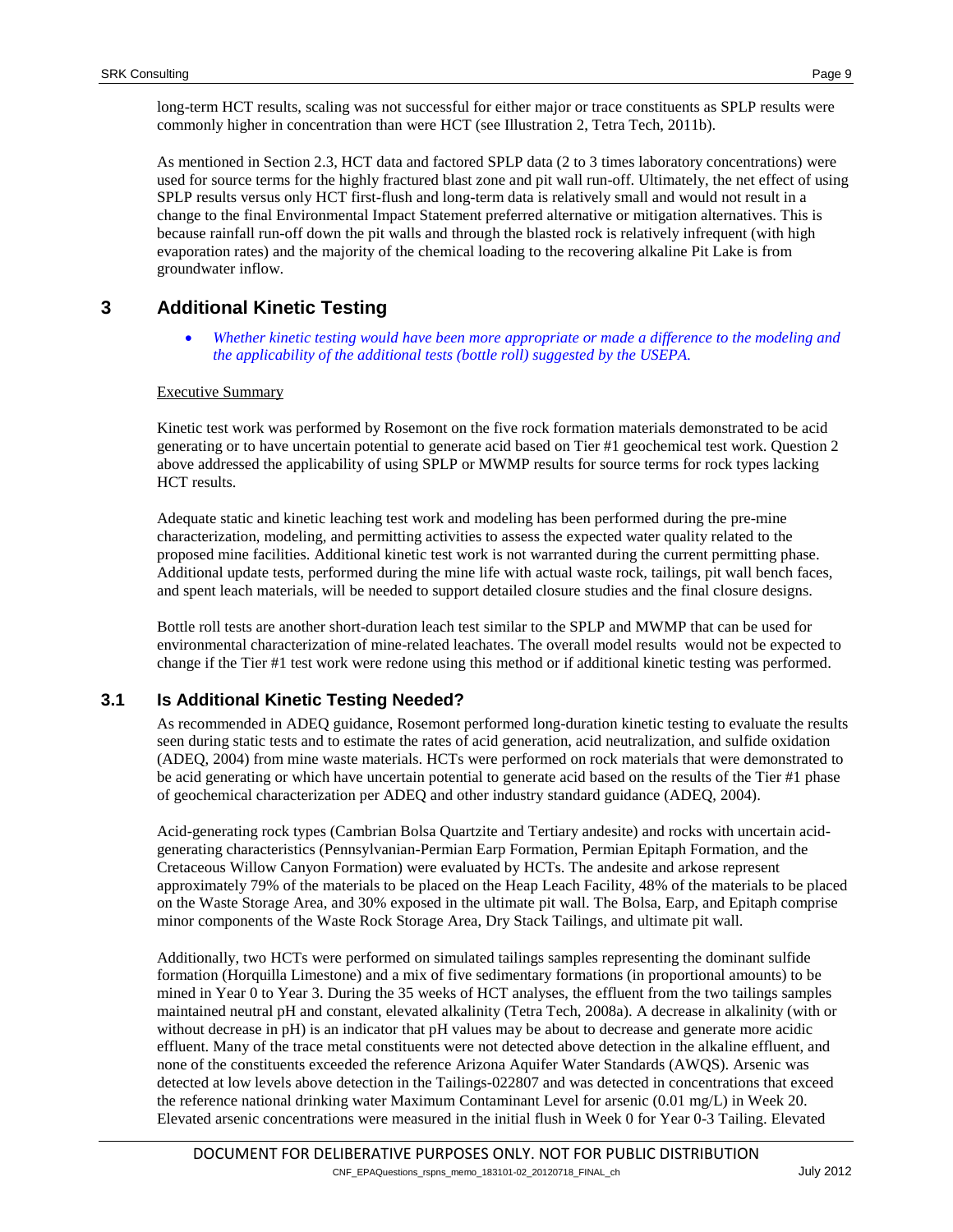arsenic and selenium (above MCL), and elevated total dissolved solids and sulfate (above the reference secondary drinking water standard of 250 mg/L) were noted in a number of first flush analyses in the tests for arkose and andesite. Elevated arsenic and selenium were noted previously in SPLP and MWMP analyses for several of the rock samples tested.

SRK has reviewed Tetra Tech's reports and memoranda explaining the geochemical test program including HCT test setup, sample selection and compositing, justification for test duration, results and treatment of results in setting up source terms for the geochemical models (SRK, 2010a; 2010c; 2010d; 2011b; 2011c; 2011d; 2011f). Questions posed to Tetra Tech were answered satisfactorily. Question 2 above in this memorandum addresses the appropriateness of using SPLP or MWMP data to represent source terms for those rock types without HCT analyses. HCT analyses were used in the Pit Lake Model but not in the models for mine facilities (Waste Rock Storage Area, Dry Stack Tailings, and Heap Leach). There were no exceedances of reference AWQS modeled for the Dry Stack Tailings and very low seepage levels are expected (0.0074 gpm per acre). Elevated concentrations of arsenic are expected in seepage from the Waste Rock Storage Area if it occurs, but seepage is not expected or is expected to be *de minimus*. Heap draindown is predicted to have exceedances of AWQS post water treatment, so will not be discharged.

Adequate static and kinetic leaching test work and modeling has been performed to assess the expected water quality related to the alternatives for the mine facilities and mitigation alternatives. Updated kinetic tests, performed during the mine life with actual waste rock, tailings, pit wall bench material, and spent leach materials, will be needed to support detailed closure studies and the final closure designs. Additional kinetic test work is not warranted during the current permitting phase because it will likely not change the outcome of the four geochemical models.

### **3.2 Bottle Roll Tests and Applicability to Geochemical Modeling**

Bottle roll tests are another ADEQ-approved Tier #1 preliminary test for characterization of mine waste materials. This test is a method in which a ground sample  $\ll$  2 mm or  $\ll$  0.787 in) is agitated in an extractant solution for 48 or 72 hours and then analyzed for indicator parameters, major cations/anions, trace metals, radiochemicals, or organic compounds. This test procedure calls for finer particle size than SPLP (<9.5 mm) or MWMP (<50 mm) and a longer leach time than SPLP (18-20 hrs) or MWMP (24-48 hrs). Higher concentration results may occur given the finer surface area and longer leaching time. SRK is not aware of a case study that presents bottle roll, SPLP, and MWMP analyses on comparable samples from a deposit similar to the Rosemont deposit.

SRK's experience is that bottle roll tests are typically performed during pre-feasibility or feasibility metallurgical test work (or for optimization studies after production has begun) rather than for environmental test work. The tests are used to assess solubility and extraction under various concentrations of processing reagents such as sulfuric acid raffinate for copper or sodium cyanide for gold. Using bottle roll tests in place of other Tier #1 environmental tests is not expected to generate appreciably different analyses or change model outcomes owing to their general similarity to MWMP and SPLP tests, although some specific constituents may be more concentrated in specific samples.

# **4 Possible Underestimation of Arsenic and Selenium**

• *Whether arsenic and selenium concentrations specifically may be underestimated by the geochemical modeling.*

#### Executive Summary

Geochemical modeling for Rosemont's APP-regulated facilities (Dry Stack Tailings Facility, Heap Leach Facility, Waste Rock Storage Area, and the Pit Lake) has been completed and submitted to the regulatory agencies for review. The model simulations and sensitivity analyses predict the water chemistry from three processing related facilities and a future pit lake. Laboratory test work, primarily on recent and historic drill core, was performed on geological materials representative of these facilities. The model assumptions and source terms are based on currently known information about the site climate conditions, hydrogeology, geology, and geomorphology and incorporate the conceptual designs for the facilities. Industry standard modeling code was used to perform the simulations.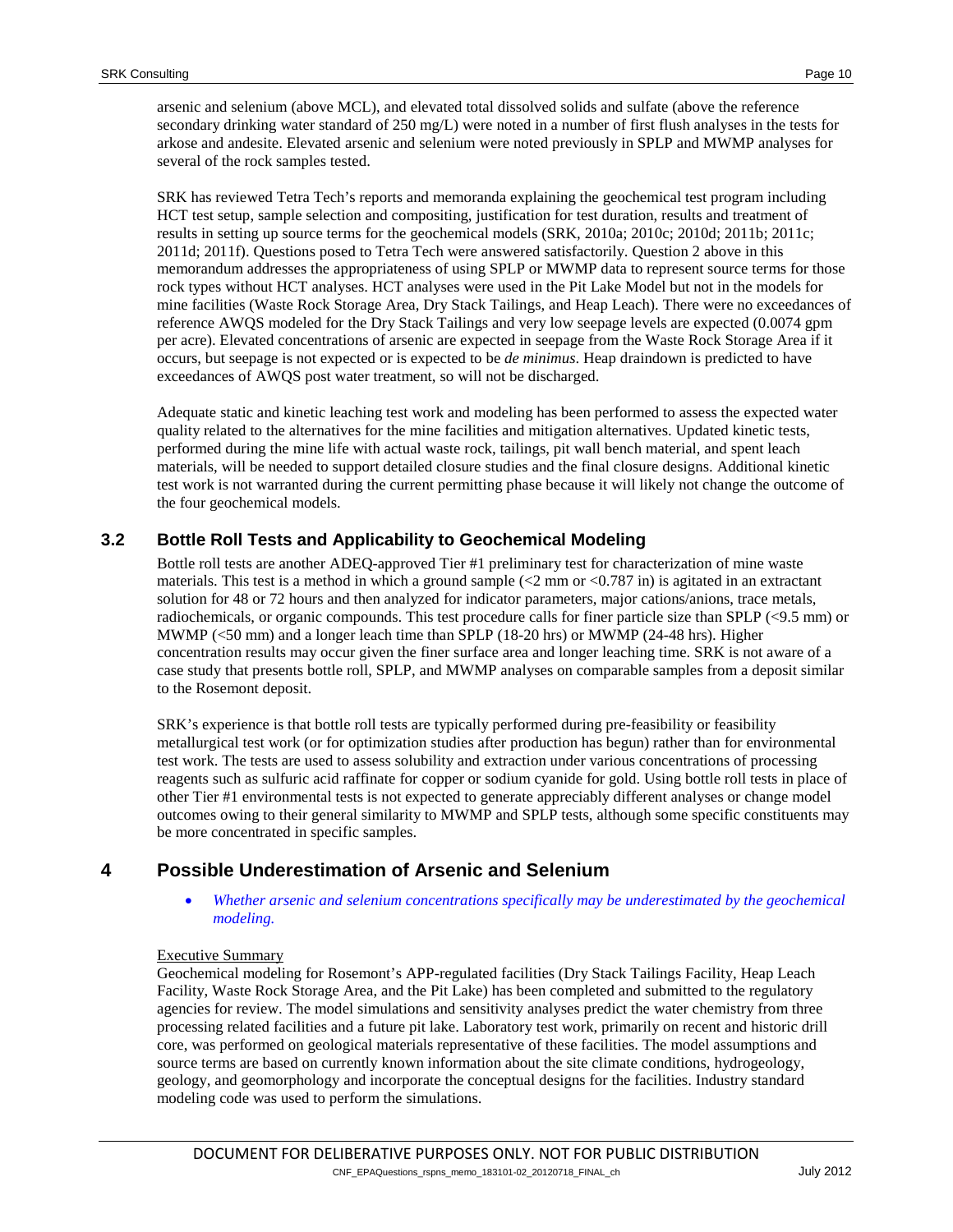All model simulations have the potential to underestimate or overestimate specific constituents for a variety of reasons – the primary reason being if non-representative materials were used for the testwork. In comparison with various water quality standards (for reference purposes only) seepage from the Waste Rock Storage Area (if it occurs), is predicted to be elevated with respect to the National Primary Drinking Water Standard of 0.01 mg/L arsenic, but not exceed the Arizona Aquifer Water Quality Standard of 0.05 mg/L. Draindown from the spent Heap Leach Facility is predicted to exceed reference national and state numeric groundwater standards for three constituents (cadmium, nickel, and selenium) even with a proposed two-stage treatment method. It cannot be discharged to the environment regardless of concentration or draindown rate and will need to be managed throughout the draindown period. Contingency planning typically allows for mechanisms to inspect and monitor seepage that may occur from engineered facilities and to respond to unexpected excessive routine or seasonal seepage through implementation of additional engineering controls (i.e. sumps, collection basins, pumpback wells, etc.) if needed.

#### **4.1 Comparison of Leachate Values to Reference Water Quality Standards**

Although there are no mandatory compliance limits for laboratory derived leachate results, it is standard practice to compare the results to relevant reference groundwater standards as an indication of the potential for leachates to exceed local groundwater quality standards during operations or post-closure. Mines subject to environmental regulation under an Aquifer Protection Permit (APP) issued by ADEQ report their compliance monitoring results with respect to the Arizona Aquifer Water Quality Standards (AWQS). The AWQS is generally set to the same numeric standard as the National Drinking Water Maximum Contaminant Limit (MCL), with the exception of arsenic (As) (0.05 mg/L versus 0.01 mg/L for MCL) and uranium (no AWQS set for this constituent). When naturally occurring background concentrations for a constituent exceed an AWQS, a calculated site-specific Aquifer Quality Limit is set for this constituent.

#### **4.2 Summary of Work Completed by Rosemont and Results**

Assessment of the concentrations of arsenic and selenium found at the site in groundwater and rock and soils materials has been completed by Rosemont. Laboratory test work has been completed to assess concentrations of leachate derived when meteoric water or precipitation contacts rock materials over short test durations (static tests) and the concentrations measured in long-duration (kinetic) tests in which weathering and mineral reactions may contribute to water quality. The test work was completed on representative geological materials found in approximate proportions as the material to be mined. A summary of arsenic and selenium analyses performed by Tetra Tech and used in the geochemical models is presented below.

*Arsenic Results*: Elevated naturally occurring arsenic is documented in numerous wells in Arizona (Spencer, 2002). Site water ranges from very low arsenic concentrations to concentrations nearly three times the reference national MCL of 0.01 mg/L. The presence of arsenic-bearing minerals at site was documented in the results of the total element analyses. The geochemical model simulations indicate the water quality for seepage from the Dry Stack Tailings Facility and Heap Leach Facility is not predicted to exceed the Arizona Aquifer Water Quality Standards (AWQS) for arsenic of 0.05 mg/L. Arsenic is estimated to be non-detect in the Dry Stack Tailings draindown with very low concentrations (0.0052 mg/L) expected in the recharge from flowthrough drains. Seepage is not expected to occur from the Waste Rock Storage Area. If seepage does occur, arsenic is predicted to exceed the reference national MCL of 0.01 mg/L, but will not exceed the AWQS. Elevated arsenic may occur for first-flush rinsing of arkose and andesite in the bench faces of the ultimate pit wall but the Pit Lake water quality is not expected to exceed reference standards owing to the dilution by inflowing groundwater. The Pit Lake is expected to be a terminal sink on a long-term basis.

*Selenium Results*: Elevated concentrations of naturally occurring selenium have not been measured in site groundwater wells or in nearby springs or seeps. Selenium was not measured above detection in the majority of total element analyses that were performed. It was measured above detection in one solids sample each of Martin, Epitaph, and quartz monzonite; two solids samples of andesite; and in four tailings samples (Colina, Escabrosa, Horquilla, 4-7 Year). The SPLP and MWMP analyses for selenium were generally below detection. The model simulation results indicate the leachate water quality for the Dry Stack Tailings Facility, and Waste Rock Storage Area is not predicted to exceed the reference AWQS and national MCL for selenium of 0.05 mg/L but will be elevated with respect to natural groundwater (Tetra Tech, 2010h; 2010m). Selenium in the draindown solution from the spent Heap Leach Facility is predicted to exceed the AWQS even with two-stage treatment. The draindown solutions are not planned to be discharged to the environment and will be evaporated in a double-lined process pond during the draindown, sent to the SX/EW Plant, sent to the Mill, or otherwise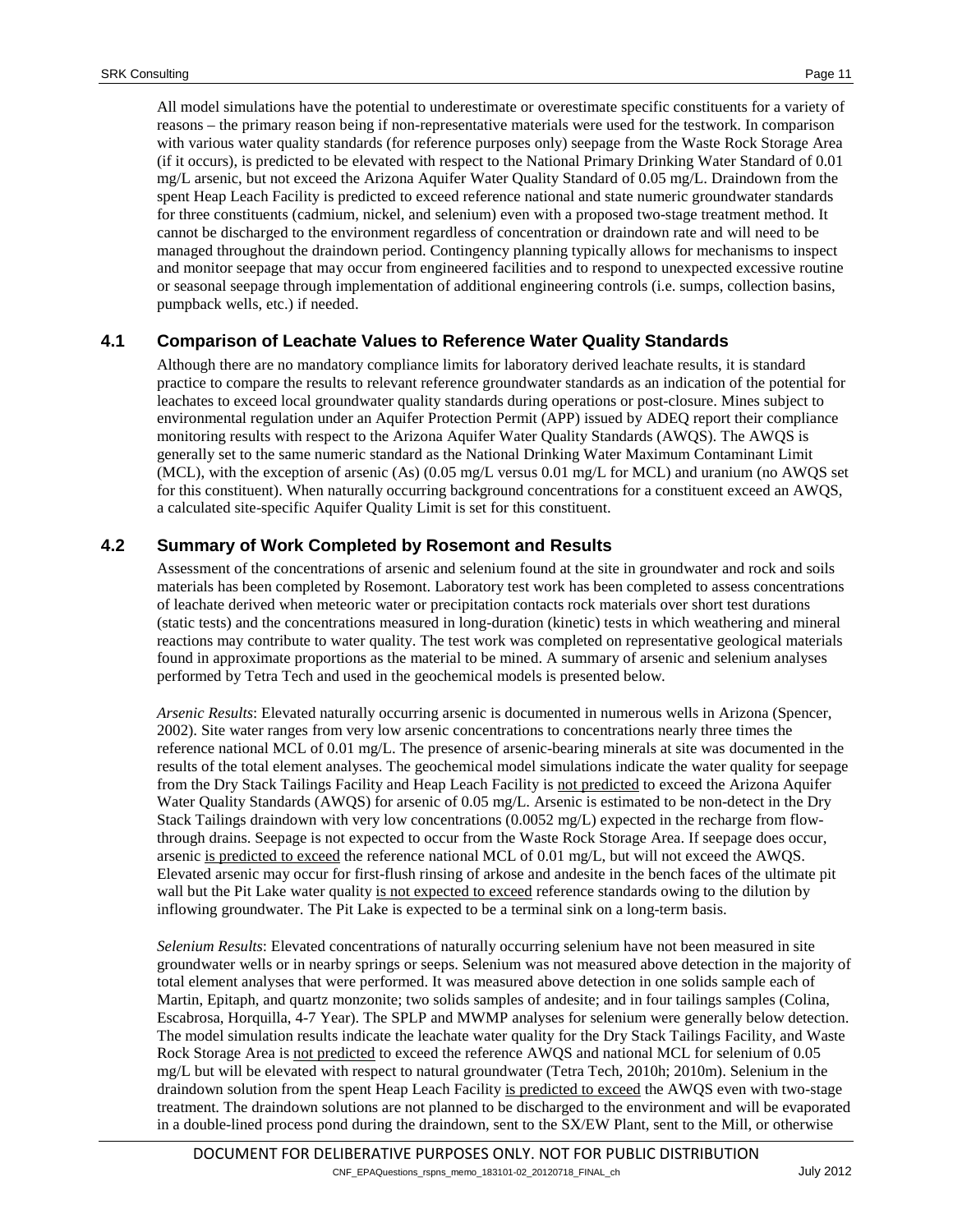managed (Tetra Tech, 2010b). Selenium elevated above the reference national MCL may be expected from first-flush rinsing of broken and blasted pit walls, but the Pit Lake water quality is not expected to exceed reference standards owing to dilution by large volumes of in-flowing groundwater.

### **4.3 Prediction Success and Work on Area-Wide Fate and Transport Model**

Case studies for new and existing mines indicate caution is always warranted with predictive geochemistry modeling work (Kuipers and others, 2006). Recalibration of models may be a recommended procedure once sufficient operations data have been acquired. Prior to mining, infiltration, seepage, and fate and transport geochemical modeling based on sound assumptions about site-specific material properties, climate data, and test results is the best estimate possible of the potential volumes and seepage water quality during the environmental permitting phase.

There is always a potential in any model to underestimate or overestimate a specific constituent. Additional refinement to the Rosemont fate and transport models at this time is not expected to change the outcome of model conclusions that currently show some constituents are expected to be elevated in concentration. With respect to Rosemont facilities, the Heap draindown will require management regardless of the draindown rate as the spent solution has been predicted to exceed one or more water quality standards including selenium. For the Dry Stack Tailings, a number of constituents such as magnesium, potassium, sulfate, fluoride, total dissolved solids, selenium, and molybdenum are predicted to be elevated above background groundwater quality conditions (Tetra Tech, 2010m) but not elevated above reference AWQS or national MCLs where applicable.

Two groundwater numerical flow models has been prepared and submitted to ADEQ (Montgomery & Associates, 2009b; Tetra Tech, 2010q). Groundwater baseline monitoring is in progress to establish background water quality in the proposed Point-of-Compliance (POC) wells. ADEQ requires a technical demonstration that water quality standards or site Aquifer Quality Limits will be met at the applicable POCs. The demonstration of compliance with groundwater quality standards incorporates the facility's expected leachate volume and leachate water quality (derived from laboratory test work), the background water quality and aquifer properties, and results of a numerical flow model to predict the downgradient water quality at the POC. Arizona Revised Statutes 49-244(2)(b)(iii) specifies the maximum distance an POC monitoring point can be located from the toe of a pollutant management facility such as a heap or tailings facility. Mitigation measures are required if water quality standards will be exceeded based on an area-wide fate transport model or other numeric calculation that incorporates site groundwater quality, site aquifer properties, and the aquifer loading calculations from seepage volumes/quality derived from geochemical modeling.

Tetra Tech has provided evidence that the mine facilities are located within the open pit water shed and the Pit Lake is predicted to be a terminal sink with long-term inward hydraulic gradient. Regardless of model predictions (calculated versus actual concentrations) or the facility location, BADCT engineering controls and best management practices are required by ADEQ to minimize and mitigate degradation to the aquifer caused by any potential discharges during construction, operation, closure, and post-closure activities. Regardless of concentrations found in actual leachate versus test work or modeled in facility fate and transport models, the ultimate test is meeting groundwater standards at the POC. If the numeric standards are not met, mitigation measures must be implemented.

# **5 Porphyry Copper Site Analogs**

• *Whether there are appropriate site analogs among other Arizona mines or other mines in similar climates, considering the geology and nature of the Rosemont copper deposit; model.*

#### Executive Summary

EPA has asked if there is site analogue for the Rosemont deposit and proposed operation – presumably to assess whether environmental issues occurring at an analog site might also have the potential to occur at the Rosemont operation. There are no identical analogs to the geologic setting at Rosemont among other porphyry copper deposits in Arizona or nearby areas considering the deposit geology (proportions of similar rock types), mineralization, and alteration. The deposit geologically that is most similar to Rosemont is the Mission mine located west of Rosemont within Pima County near Sahuarita, Arizona. Mission has similar Paleozoic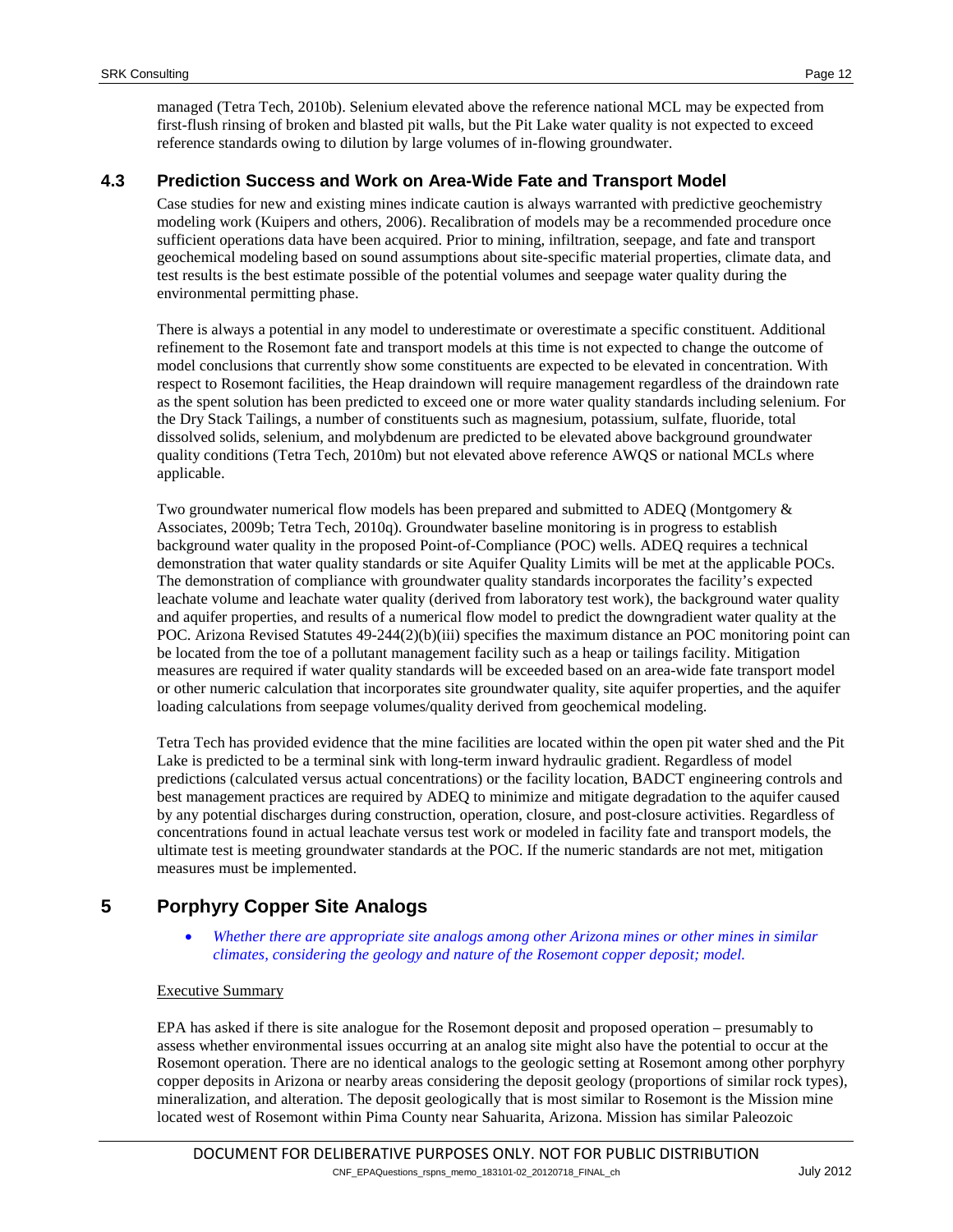carbonate host rocks, a quartz monzonite porphyry intrusion, copper + molybdenum + silver mineralization, and a thick cover of arkose overlying the mineralized rock, all of which are similar to Rosemont but in different proportions.

There are no identical analogs to Rosemont's Dry Stack Tailings facility among other porphyry copper mines in Arizona or nearby areas. Copper tailings facilities for active and inactive open pit operations in Arizona, New Mexico, Nevada, and Utah are conventional tailings facilities built between 15 to 100+ years ago by upstream or downstream construction methods with slurried tailings materials. These tailings facilities (if active and not drained) have high water content relative to the water content in a dry stack tailings facility such as is proposed for Rosemont. Rosemont's Dry Stack Tailings is expected to have 15-18% moisture and will be built on Cretaceous Willow Canyon Formation – an indurated sedimentary formation consisting of sandstone, siltstone, and conglomerate. Many of the tailings facilities in Arizona were sited on Holocene alluvium (i.e. Mission), Tertiary unconsolidated or semi-consolidated basin fill, sedimentary formations, or dacite tuff (i.e. Hayden, Pinto Valley, Sacaton, Sierrita, San Manuel, Twin Buttes). Others were sited on a mix of young basinfill formations and older less permeable sedimentary, crystalline igneous or metamorphic rocks (i.e. Bagdad, Christmas, Ray).

The most recently built analogs to Rosemont's proposed Heap Leach Facility Heap are the heap leach pads at the Safford operation (ADEQ, 2012) and at the Carlota operation (ADEQ, 2008). Both facilities use geosynthetic clay liners, overliner cushion material, and low linear density polyethylene 60-mil liner with leak detection and recovery system similar to what is being proposed. Both operations have double-lined process ponds with leak detection and recovery systems, but these types of process ponds are found at several operations. Rock leach dumps without liners are in use at Bagdad, Mineral Park, Ray, and Silver Bell but are not analogous to Rosemont's Heap Leach Facility. These unlined rock leach dump facilities are typically placed in an open pit watershed and incorporate engineering controls and geological properties to ensure best available demonstrated control technology (BADCT) measures are in place.

There are waste rock storage analogs to Rosemont among other porphyry copper mines. Waste rock at nearby mines is typically placed in stand-alone storage facilities close to the pit rim or in an in-pit dump (i.e. Copperstone, San Manuel, and Mission). The Waste Rock Storage Area at Rosemont will be placed within the Open Pit watershed. Any seepage that penetrates deeper than the vadose zone and reaches the water table will co-mingle with groundwater and ultimately report to the Open Pit and future Pit Lake. Waste rock has been over dumped on closed gold heap facilities in Nevada.

#### **5.1 Introduction**

j

Exact geological site analogs to the geology of the Rosemont deposit are those porphyry copper deposits that contain sulfide mineralization in skarn<sup>[1](#page-12-0)</sup> from Paleozoic carbonate formations and a thin overlying layer of oxide mineralization in skarn, but that do not include significant quantities of mineralized calc-alkaline intrusive igneous rock within the mine.

The Rosemont deposit is classified as U.S. Geological Survey Model 18a Porphyry copper, skarn-related deposits (Cox, 1986, p. 82), although the intrusive rocks at Rosemont are scarcer than those at the other deposits listed for the model type. These types of deposits contain chalcopyrite in stockwork veinlets in hydrothermally altered intrusive rocks and in skarn. Examples given in the model description include Ruth (Ely), Nevada, Christmas and Silver Bell, Arizona. Additional deposits used for the grade-tonnage graphs include Lakeshore (Tohono), Mission, Silver Bell, and Twin Buttes, Arizona.

Nearly all porphyry copper deposits in Arizona and nearby areas [\(Figure 1\)](#page-23-0) contain considerable amounts of the mineralized intrusive igneous rocks (30 to 100% of volume mined). The ore-bringing intrusive in Arizona porphyry copper deposits is most commonly mapped as Tertiary quartz monzonite porphyry (Tqmp) or Tertiary-Cretaceous granodiorite or porphyry (TKp or Tgdp). There are several lithologic variants of these dominant mineralizing intrusive units based on slight differences in chemistry and texture. There are also numerous map abbreviations for both quartz monzonite porphyry and granodiorite porphyry. For simplicity,

<span id="page-12-0"></span><sup>&</sup>lt;sup>1</sup> Skarn is defined as coarse-grained calc-silicate minerals that replace carbonate-rich rocks during contact metamorphism (Einaudi, 1982).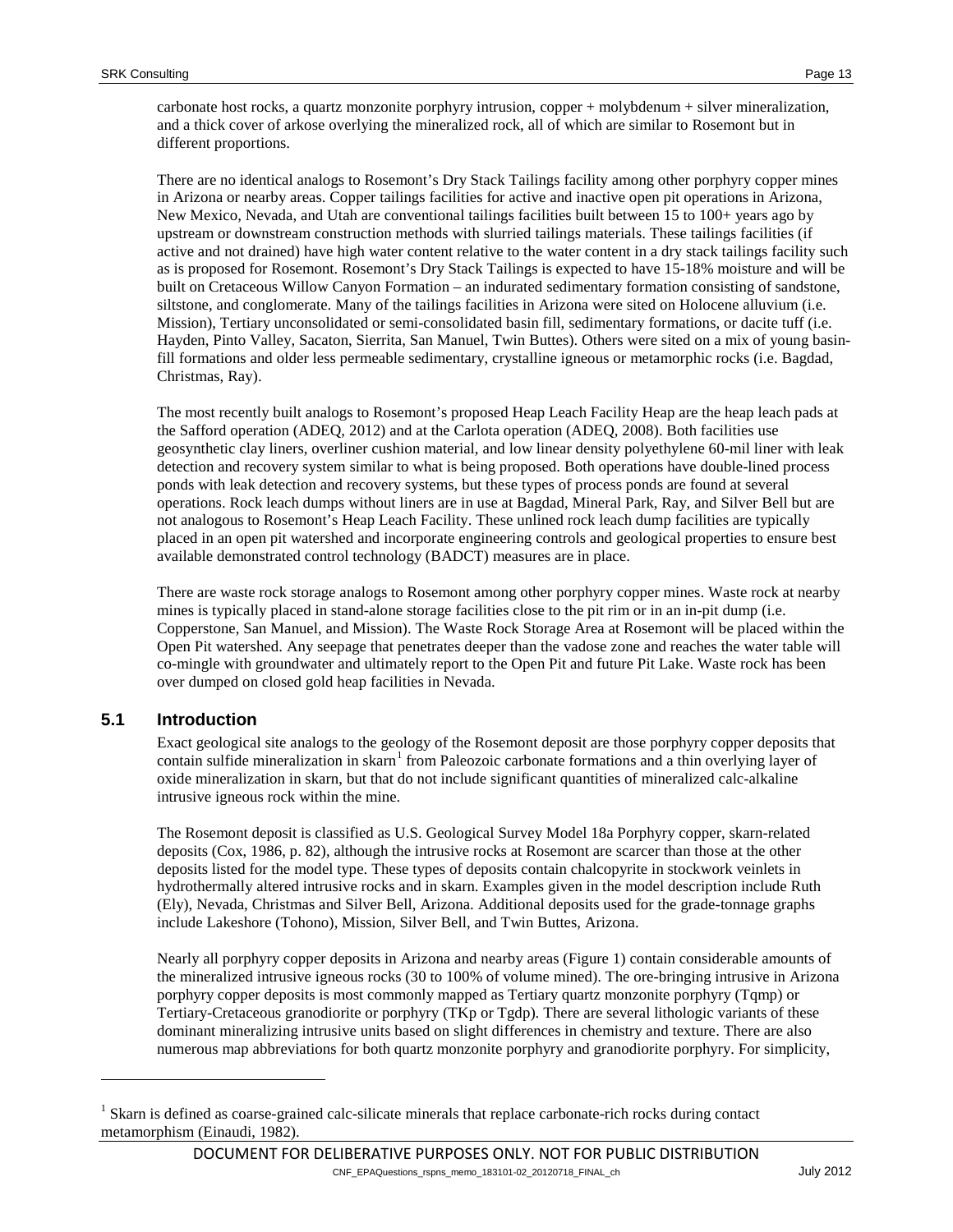the following comments will use term quartz monzonite porphyry (Tqmp) to refer to a family of related Early Tertiary/Late Cretaceous-age calc-alkaline porphyry intrusions found in Arizona and adjacent areas.

#### **5.2 Rosemont Deposit**

Rosemont is dominantly a copper sulfide deposit but it also contains recoverable copper oxide, molybdenum sulfide, and silver mineralization (Anzalone, 1995). Mineralization is hosted by steeply dipping Paleozoic carbonate rocks. The rocks are overlain by Lower Cretaceous Willow Canyon Formation (indurated Bisbee Group sedimentary rocks), Tertiary Gila Conglomerate (semi-consolidated sedimentary rocks), and unconsolidated Quaternary alluvium. Tertiary-Cretaceous-aged, quartz monzonite porphyry and/or feldspar porphyry is a minor component of the rocks found at surface based on geologic mapping (Bradford and Ferguson, 2007; Figure 20 of Draft EIS). It is a minor component of the rock in the proposed open pit based on exploration drilling and 3-dimensional (3D) geologic modeling. As shown in [Table 3,](#page-17-0) Tqmp comprises approximately 6% of the total materials to be mined during the life of mine including waste rock, oxide ore, mixed oxide/sulfide ore, and sulfide ore.

Relative to other rock types, Tqmp comprises approximately 2% of the sulfide ore to be mined. The Tqmp remaining after the chalcopyrite (copper iron sulfide) is removed will be mixed with other ground rock and deposited in the Dry Stack Tailings. At Rosemont, the oxide copper ore is 11% of the total ore materials to be mined; these materials will be placed on a lined Heap Leach Facility (Heap). Although Tqmp is 21% of the oxide ore placed on the Heap, this material is only 2% of the total ore at Rosemont and 0.77% of the total materials (ore plus waste) to be mined.

The rocks exposed in the ultimate pit wall consist dominantly of Paleozoic carbonate units, Willow Canyon Formation, and Gila Conglomerate. Minor amounts of Precambrian granite and Willow Canyon andesite are found in the upper benches. The ultimate pit wall contains only minor exposures of Tqmp intrusive on the upper benches of the northwest part of the open Pit. It is called Cretaceous-Tertiary intrusive [KTi]) on the cross section shown on [Figure 2](#page-24-0) (and Figure 5 of Montgomery & Associates, 2010).

The general climate assumptions for Rosemont are summarized in [Table 4](#page-17-1) with similar data for comparable mine sites. For the examples provided, Rosemont has higher annual precipitation, higher annual maximum temperatures, and higher annual evaporation rate than the other two sites. A greater percentage of annual precipitation is in the form of snow at two of the examples (Robinson and Santa Rita/Chino. A list of geologic abbreviations is presented in [Table 5.](#page-18-0)

# **5.3 Porphyry Copper Deposits with Skarn**

Porphyry copper deposits or copper mines that contain skarn in carbonate rocks in Arizona and surrounding areas are presented in [Table 6.](#page-19-0) These include the Rosemont, Christmas, Johnson Camp, Mission, Silver Bell, and Twin Buttes deposits in Arizona, Pinos Altos and Chino deposits in New Mexico, and the Robinson deposit in Nevada,

Mission (including Pima and San Xavier), Silver Bell, Chino, and Robinson mines are the only active porphyry copper deposits that mine skarn that contains sulfide mineralization. In addition, these Chino and Robinson contain an estimated 35% or more of mineralized quartz monzonite, which differs from Rosemont.

Twin Buttes, Christmas, and the underground Pinos Altos (NM) mines are either inactive or were closed before current regulations were in effect. These mines did contain mineralized carbonate host rocks (skarn), but they also had 30% to 50% quartz monzonite porphyry, which differs from Rosemont.

Johnson Camp does not mine sulfide ore and does not contain quartz monzonite porphyry intrusions; it is classed as a carbonate replacement or disseminated bulk-mineable copper deposit, rather than a porphyry copper deposit.

#### **5.4 Nearest Porphyry Copper Mines**

The nearest Cu-Mo sulfide-bearing skarn deposits with similar geology to Rosemont are Mission (active) and Twin Buttes (inactive) in the Pima mining district on the west side of the Santa Cruz valley. The Twin Buttes and Mission-Pima-San Xavier deposits are porphyry copper deposits that were formed at similar structural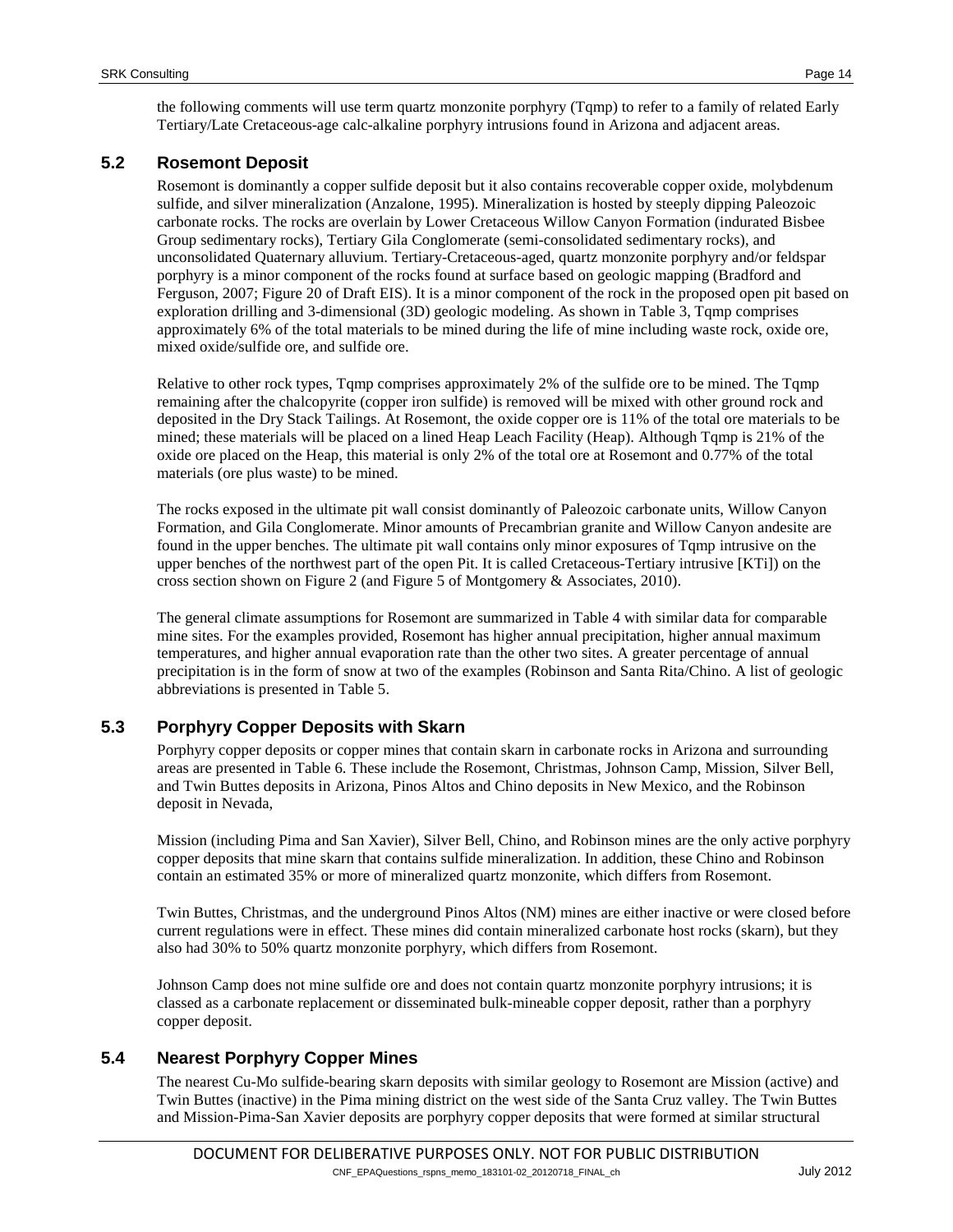depths on opposites sides of a large pluton (the northern equigranular phase of the Ruby Star granodiorite dated at 58.9 Ma). The deposits in the Pima district were later sliced into separate blocks by numerous episodes of normal faulting (Stavast and others, 2007).

The Mission mine differs from Rosemont because a significant mass of Tertiary quartz monzonite porphyry occurs in the consolidated Mission and Pima open pits (Jansen, 1982), but Tqmp is less than 6% of the planned Rosemont open pit. The Mission mine also differs from Rosemont in that there has been no heap leach production of oxide ores. There is only a minor amount of oxide and secondary copper enrichment in the Mission deposit, due to Cenozoic erosion or faulting. More than half of the mineralization in the Mission-Pima deposit is in Triassic-Jurassic volcaniclastic rocks, with the remainder split between Paleozoic contact metamorphosed carbonate rocks and Tertiary quartz monzonite porphyry (Einaudi, 1982). The Mission mine has been in continuous open pit operation since 1961, with earlier underground mining in the 1940s. The Mission waste rock and tailings facilities are located east of the open pit on permeable, unconsolidated Holocene alluvium and Holocene pediment alluvium (<10,000 years).

The Twin Buttes mine is similar to Rosemont in that it contains diopside hornfels and both calcic (andradite +wollastonite) and magnesian (forsterite-tremolite-serpentine) skarn (Stavast, 2007). It differs from Rosemont in that more than half of the open pit is in Tertiary quartz monzonite porphyry, with the remainder in Paleozoic sedimentary rocks and Mesozoic volcanic rocks (Einaudi, 1982). The Twin Buttes mine also differs from Rosemont in that the pre-ore, upper Paleozoic formations, particularly the Epitaph Dolomite, contain thick layers of anhydrite (Barter and Kelly, 1982). The Sierrita Mountains area was located at the northwestern end of the Permian Pedregosa Basin, which would have contained more brackish water and evaporite facies than occurs in the type formations at Rosemont or further south in Cochise County. The Twin Buttes mine began mill/concentrator and tailings operations in 1969, but ceased operations in 1994.

Another geological difference between Rosemont and the Twin Buttes and Mission mines is that the tailings and waste dumps for the mines in the Pima mining district are placed on permeable, unconsolidated Holoceneage sand and gravel. In contrast, Rosemont's waste rock dump and tailings are placed on less permeable Lower Cretaceous Willow Canyon Formation, which consists of indurated, less permeable sandstone and conglomerate.

The Sierrita mine consists of the consolidated former Sierrita and Esperanza open pit mines in the Pima mining district. It is located near Rosemont just south of the Twin Buttes and Mission mines near Sahuarita. It is not geologically similar to Rosemont because the host rocks are early Mesozoic volcanic and Tertiary intrusive rocks, rather than Paleozoic or Cretaceous carbonate rocks. The majority of the Sierrita mine is in the Ruby Star granodiorite and related porphyry intrusive phases. These rock types have much lower capacity to neutralize acid generated by oxidation of contained sulfides. The tailings and waste rock are situated on permeable Holocene sand and gravel in pediment gravel formations and alluvium in shallow arroyos.

# **5.5 Other Arizona Porphyry Deposits Containing Skarn**

Silver Bell does have Paleozoic formations that have been mineralized to form sulfide-bearing skarns. It is not a site analog to Rosemont because of the extensive exposures of dacite and quartz monzonite porphyry in the El Tiro pit (Graybeal, 1982) and Oxide pit (Richards and Courtright, 1966). The minor sulfide-bearing Paleozoic limestone is not processed because Silver Bell only produces copper only from oxide ores. The oxide ore at Silver Bell is rubbleized in place within the open pit or placed on a leach pad.

The Christmas mine is not a site analog to Rosemont because large amounts of the intrusive (estimated 40%) are exposed in the pit walls, whereas Rosemont has only minor outcrops of the intrusive (less than 5%) in the proposed mine area. The open pit at Christmas exposes one third Cretaceous Williamson Canyon Volcanics (basalt and clastic sedimentary rocks), one third Middle Paleozoic carbonates and upper Paleozoic Naco Limestone, and one third Tertiary biotite granodiorite porphyry (Koski and Cook, 1982). Oxide ore was not mined at Christmas and the mine ceased operations in 1982, with recent reclamation work by Freeport-McMoRan Copper & Gold.

The Johnson Camp mine is similar to Rosemont in containing exposures of skarn from Paleozoic carbonates. However, Johnson Camp extracts oxide copper such as chrysocolla, azurite, tenorite, etc. exclusively from the Paleozoic carbonates via heap leach and SX-EW processing. Oxide copper at Rosemont is contained primarily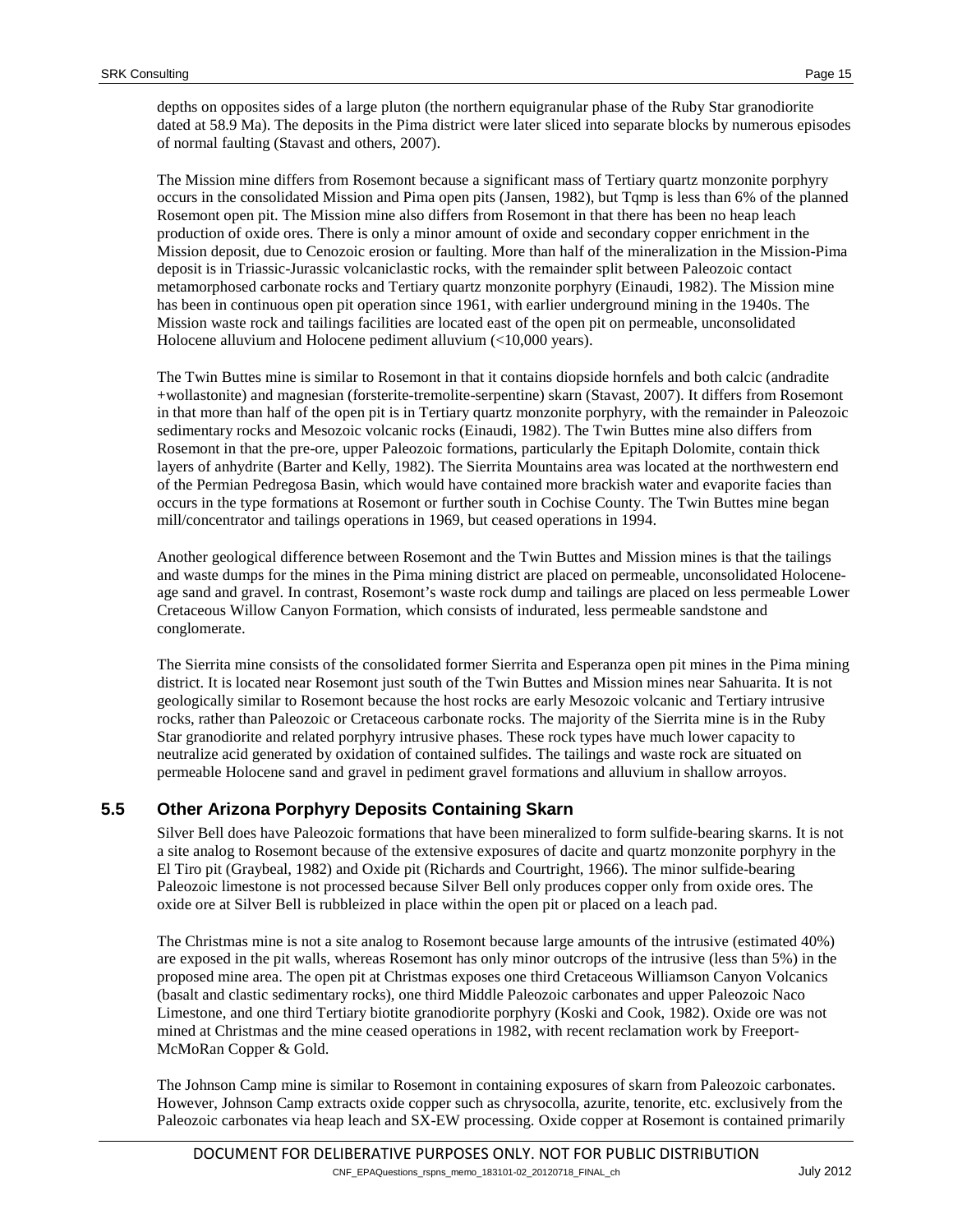in the Cretaceous arkose, with 16% in andesite and 21% in Tqmp. The Paleozoic carbonates and skarns at Rosemont are dominantly sulfide and mixed sulfide-oxide ore. Johnson Camp also differs from Rosemont in that it is classified as a "disseminated bulk-mineable copper deposit" (Bikerman and others, 2007) and is a carbonate replacement deposit and not a typical porphyry copper deposit. There are no dikes or protrusions of Tqmp or granodiorite porphyry into Paleozoic meta-sediments that have been identified on surface or intersected in drilling or underground workings on the Johnson Camp property (Bikerman and others, 2007).

### **5.6 Other Porphyry Copper Deposits Containing Skarn in Adjacent States (Different Climate, Different Regulations)**

The Central mining district in New Mexico contains several porphyry copper deposits north of Silver City. These deposits are related to Tertiary granodiorite and quartz monzonite porphyry stocks that intruded Paleozoic carbonates and sedimentary rocks and produced sulfide-rich skarn (Einaudi, 1982; McKnight and Fellows, 1978; Nielsen, 1968). These include the Chino open pit mine related to the Santa Rita stock, the Continental open pit mine related to the Hanover-Fierro intrusive stock, and the Pinos Altos underground mine related to the Pinos Altos stock. These mines are not site analogs to Rosemont because large amounts of the copper sulfide-rich Tertiary granodiorite porphyry occur in the mines (estimated 30 to 40%). In addition, these are high-sulfur systems, while the Rosemont system is a low-sulfur system as defined by the percentage of overall sulfide minerals contained in the deposit. The climate in the Central district is also different from Rosemont, in that the elevations at Santa Rita are higher, vegetation contains more piñon trees, and there is higher precipitation, both snow and rain.

The Robinson (Ely or Ruth) district in Nevada consists of three small open pits (Tripp, Veteran, and Ruth) that produce sulfide copper and gold. The Tripp and Veteran pits are not analogous to the Rosemont mine because of the abundant outcrops of the porphyry (Einaudi, 1982). The copper sulfide mineralization is a faulted sequence of porphyry copper-gold deposits that are associated with mildly acidic, monzonitic rocks of Cretaceous age (111 Ma) (Quadra, 2009). Mineralization in the Ruth pit is more analogous to Rosemont although it still contains significant Tqmp. Massive garnet skarn replaced Paleozoic Chainman Shale and Ely Limestone; the deposit is considered to be low sulfur but has more magnetite, pyrrhotite, and pyrite than does Rosemont. The region is a high sagebrush desert climate that is colder and has less rainfall and less evaporation than does Rosemont.

# **5.7 Porphyry Copper Deposits Not Containing Skarn**

Most porphyry copper deposits in Arizona and nearby areas are not site analogs for Rosemont because they do not contain skarn deposits in Paleozoic carbonate rocks. [Table 7](#page-21-0) presents a list of those deposits that are not site analogs for Rosemont because they do not contain abundant skarn. These deposits include: Ajo, Bagdad, Bisbee, Carlota, Florence, Miami, Mineral Park, Morenci, Pinto Valley, Ray, Sacaton, Safford, San Manuel, Sierrita, and Tohono.

# **5.8 Environmental Comparison**

-

EPA has requested information on deposit or operations analogs to the proposed Rosemont operation presumably to assess the potential for impacts similar to those experienced by the analog sites. One could theoretically compare the geochemical test work and groundwater quality predicted in various fate and transport models for the similar types of operations with the actual groundwater monitoring data submitted to the Arizona environmental regulatory agencies.

This type of research was done by Kuipers and others, (2006) who compared predicted and actual water quality at 25 hard rock mines in the western United States. The cases studies are dominantly gold/silver mines in host rocks and climate conditions that are not similar to those of the proposed Rosemont operation. Two case studies were selected in Arizona including the Ray porphyry copper mine<sup>[2](#page-15-0)</sup> and the Bagdad porphyry copper-

<span id="page-15-0"></span><sup>&</sup>lt;sup>2</sup> Ray is an open pit mine with copper oxide and sulfide mineralization in dominantly igneous, metamorphic, and diabase host rocks. Operations include unlined rock dump leach facilities, mill/concentrator, and one conventional slurried tailings facility.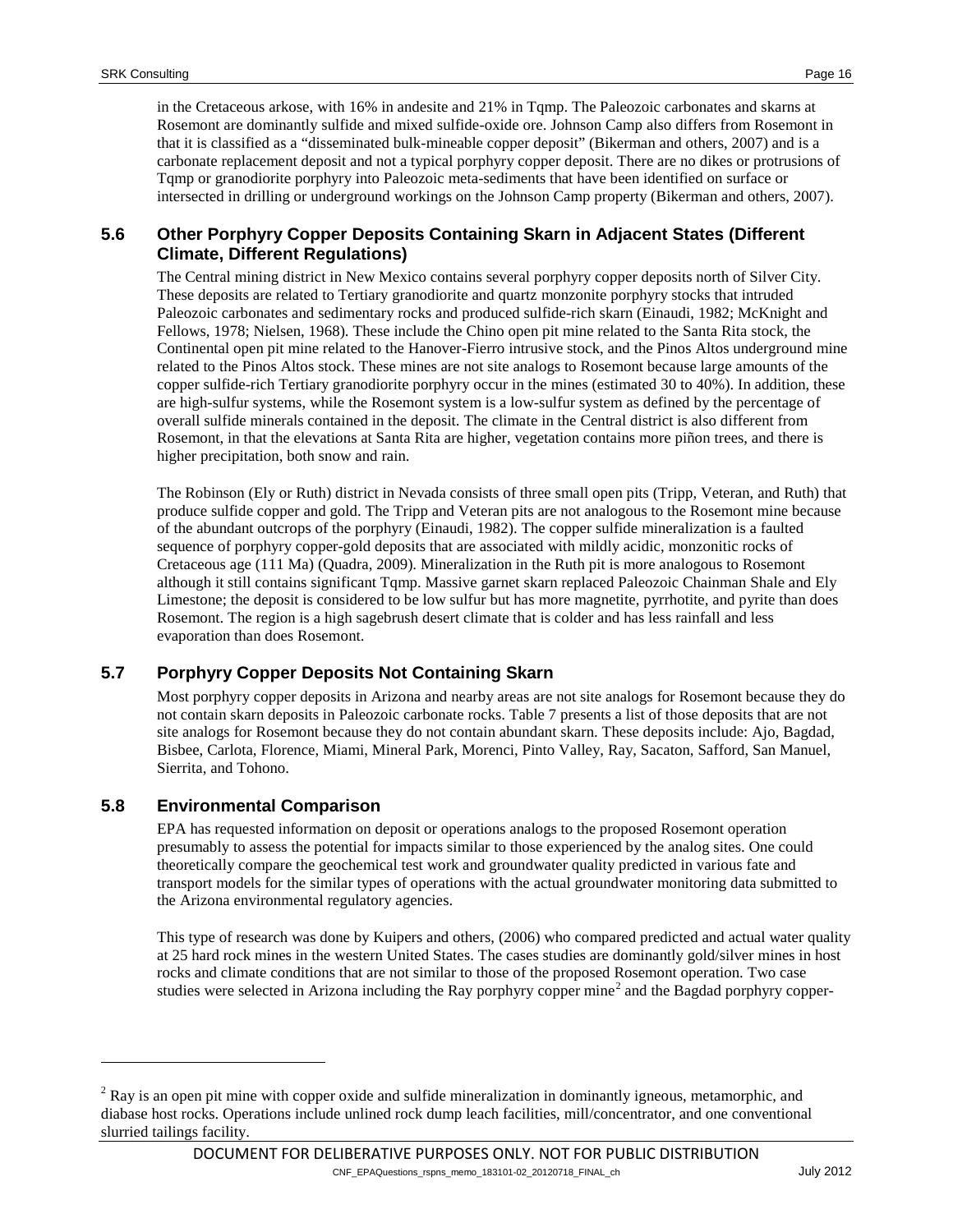-

molybdenum mine<sup>[3](#page-16-0)</sup>. Neither of these sites are analogs for the Rosemont operation. As demonstrated in the sections above, there are no identical analogs in Arizona to the Rosemont deposit and overall operation including the proposed construction of the Dry Stack Tailings facility. Many of the Arizona operations have heritage facilities that were built 50 to 100 years ago (prior to protective measures required under the Clean Water Act and Clean Air Act) and are not analogs to the facilities proposed by Rosemont. Additionally, it could be argued that the case studies selected by Kuipers and others may not be applicable as they did not assess situations where carbonate buffering could bring the discharge leachate to a pH of 8 to 9. In SRK's experience, discrepancies at many industrial sites involving environmental contaminants are more frequently attributed to engineering or field construction-related failures rather than predictive modeling errors.

SRK does not have ready access to environmental monitoring data and modeling reports for the active and inactive properties mentioned above to compare the environmental conditions and compliance histories at these operations to what might be expected with Rosemont's operations. Environmental compliance monitoring data and modeling reports are available to the public upon request but it is outside the scope of this review to perform a case study analysis and tabulation.

<span id="page-16-0"></span><sup>&</sup>lt;sup>3</sup> Bagdad is an open pit operation with dominantly copper sulfide mineralization (+molybdenum) in metamorphic and igneous host rocks. Operations include multiple unlined rock dump leach facilities and two conventional slurried tailings facilities.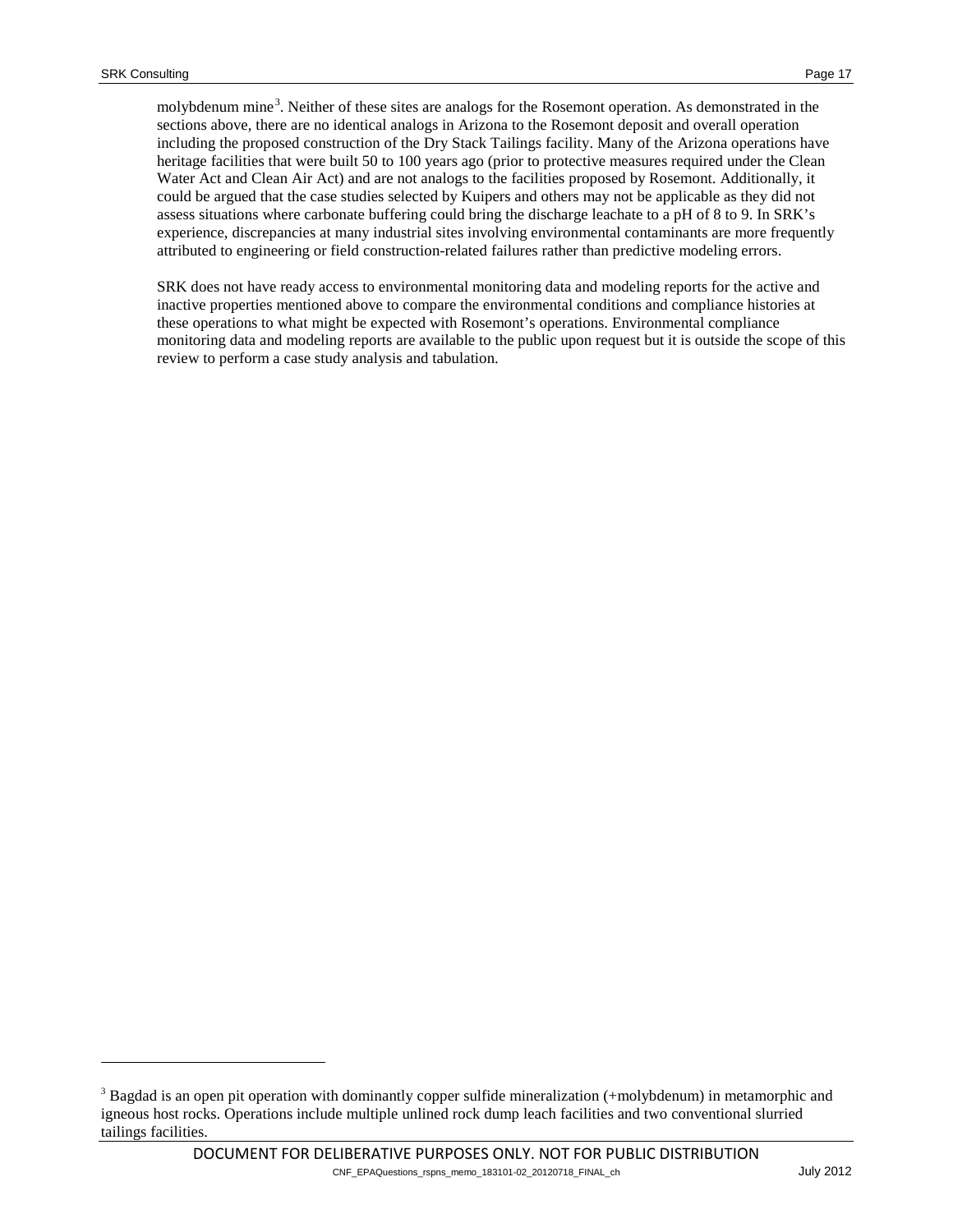#### <span id="page-17-0"></span>**Table 3 Percentage of Tqmp in Rosemont mined materials**

| <b>Material Type</b>                   | <b>Total Tons of Mined</b><br><b>Material</b><br>(millions) | <b>Tons of QMP</b><br>(millions) | Percentage of<br>QMP by Type | Percentage of<br><b>QMP in All</b><br><b>Mined Materials</b> |
|----------------------------------------|-------------------------------------------------------------|----------------------------------|------------------------------|--------------------------------------------------------------|
| Waste Rock                             | 1,234,962                                                   | 13,035                           |                              | <1                                                           |
| Oxide Ore (Heap)                       | 69,181                                                      | 14.406                           | 21                           | <1                                                           |
| Mixed Oxide/Sulfide to<br>concentrator | 13,250                                                      | 12,360                           |                              | $<$ 1                                                        |
| Sulfide                                | 533,094                                                     |                                  | $<$ 1                        | $-3$                                                         |
| <b>Total Materials</b>                 | 1,850,485                                                   |                                  |                              | $-6$                                                         |
| Pit Wall Exposure                      | <b>NA</b>                                                   | <b>NA</b>                        | <b>NA</b>                    | 0.5                                                          |

Source: Production tabulation in Table 1 of Geochemical Solutions, 2012.

 $NA = Not$  applicable

#### <span id="page-17-1"></span>**Table 4 Comparison of climate conditions at selected mine facilities**

| <b>Deposit</b>                                 | Average<br>Average<br><b>Elevation</b><br><b>Monthly</b><br><b>Minimum</b><br>above Sea<br>Level (ft)<br>Temp. (°F) |      | Average<br><b>Monthly</b><br><b>Maximum</b><br>Temp. (°F) | Average<br>Annual<br><b>Precipitation</b><br>(in) | Pan<br>Evaporation<br>(in) |  |
|------------------------------------------------|---------------------------------------------------------------------------------------------------------------------|------|-----------------------------------------------------------|---------------------------------------------------|----------------------------|--|
| Rosemont <sup>1</sup>                          | 5.400                                                                                                               | 36   | 90                                                        | $16 - 17$                                         | 71.5                       |  |
| Robinson <sup>2</sup>                          | 7,000                                                                                                               | Nd   | 82.9                                                      | 9.7                                               | 37.2                       |  |
| Santa Rita (Chino),<br>New Mexico <sup>3</sup> | 6,300                                                                                                               | 38.4 | 72.5                                                      | 15.4                                              | ND                         |  |

Source: Compiled by SRK from various sources as noted. Measurement periods vary according to available source data that are readily available. Minimum temperatures recorded are for January; maximum temperatures recorded are for July.

1 Rosemont – Compiled from Tetra Tech, 2010k.

2 Robinson – Giroux Wash Weather Station at Robinson Site (13 years of records). Meteorological records for temperature are similar to those recorded for nearby town of Ely, Nevada over 43-year period (SRK, 2009a).

3 General historic data and in SRK files

ND = No data available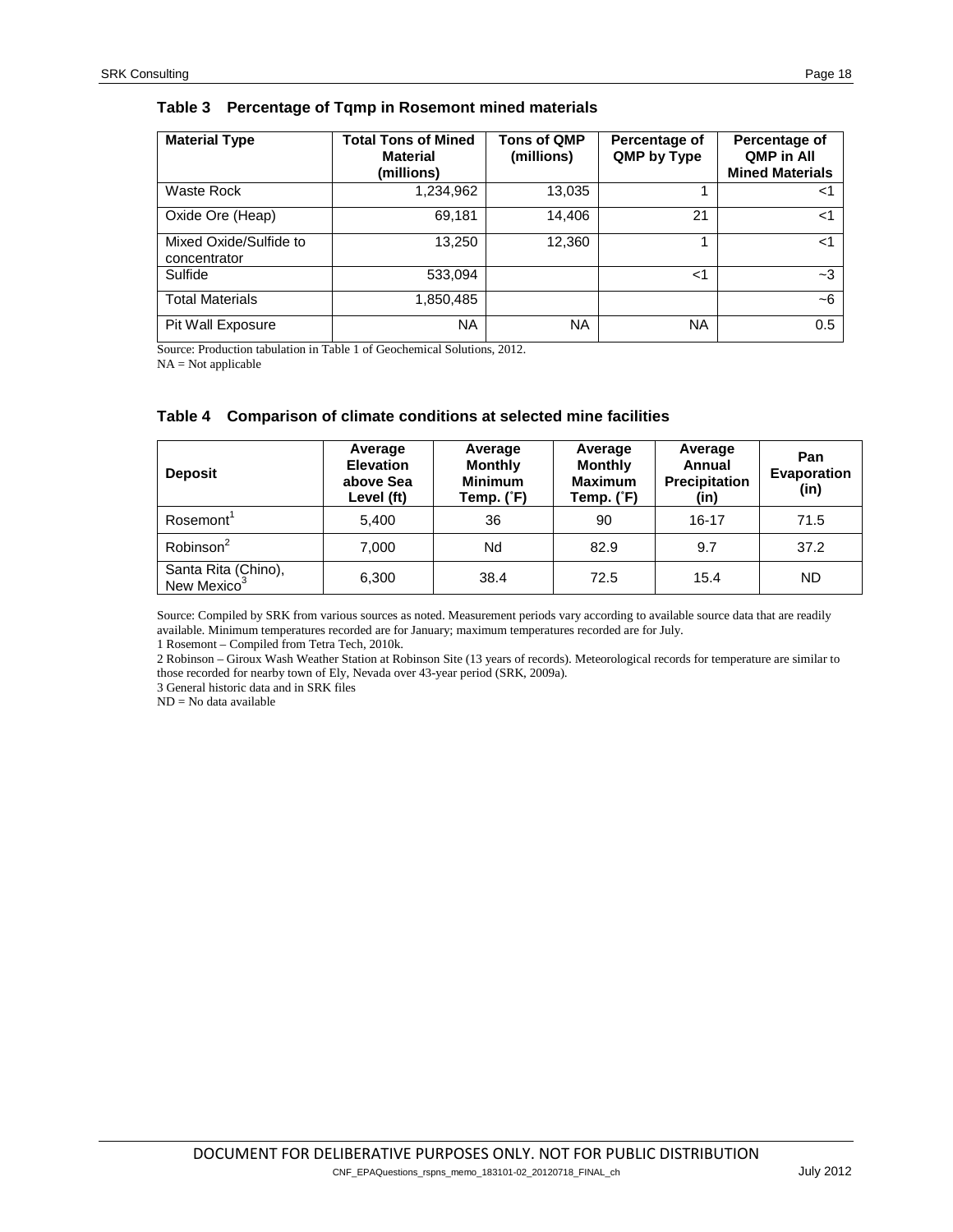| <b>Abbreviation</b>   | <b>Description</b>               | <b>Abbreviation</b> | <b>Description</b>                    |
|-----------------------|----------------------------------|---------------------|---------------------------------------|
| Ag                    | silver                           | Perm                | Permian                               |
| and porph             | andesite porphyry                | py                  | pyrite                                |
| Au                    | gold                             | $\overline{PZ}$     | Paleozoic                             |
| Bi                    | bismuth                          | Qmp                 | quartz monzonite porphyry             |
| bor                   | bornite                          | qtz                 | quartz                                |
| broch                 | brochantite                      | qtz dior            | quartz diorite                        |
| bt granodior<br>porph | biotite granodiorite<br>porphyry | qtz dior porph      | quartz diorite porphyry               |
| bt qtz monz           | biotite quartz monzonite         | qtz feld porph      | quartz feldspar porphyry              |
| porph<br>carb         | porphyry<br>carbonate            | qtz lat             | quartz latite                         |
| cc                    | chalcocite                       | qtz monz porph      | quartz monzonite porphyry             |
| chrys                 | chrysocolla                      | qtz porph           | quartz porphyry                       |
| COV                   | covelite                         | qtzite              | quartzite                             |
| cpy                   | chalcopyrite                     | Qtzt                | quartzite                             |
| Cret                  | Cretaceous                       | seds                |                                       |
|                       |                                  |                     | sedimentary rocks                     |
| Cu                    | copper                           | sh                  | shale                                 |
| dacite porph          | dacite porphyry                  | sphal               | sphalerite                            |
| dig                   | digenite                         | ten-tet             | tennantite-tetrahedrite               |
| dior                  | diorite                          | Tert                | Tertiary                              |
| gal                   | ganlena                          | Tqmp                | Tertiary quartz monzonite<br>porphyry |
| goeth                 | goethite                         | turq                | turquoise                             |
| gp                    | group                            | UG                  | underground                           |
| gran porph            | granite porphyry                 | up                  | upper                                 |
| granodior porph       | granodiorite porphyry            | volc                | volcanics                             |
| gyp                   | gypsum                           | Zn                  | zinc                                  |
| jar                   | jarosite                         |                     |                                       |
| Jur                   | Jurassic                         |                     |                                       |
| lat                   | latite                           |                     |                                       |
| lim                   | limonite                         |                     |                                       |
| Ls                    | limestone                        |                     |                                       |
| mal                   | malachite                        |                     |                                       |
| meta                  | metamorphic                      |                     |                                       |
| metaseds              | metasediments                    |                     |                                       |
| mid                   | middle                           |                     |                                       |
| Mn                    | manganese                        |                     |                                       |
| mo                    | molybdenite                      |                     |                                       |
| monz                  | monzonite                        |                     |                                       |
| mt                    | magnetite                        |                     |                                       |
| Mz                    | Mesozoic                         |                     |                                       |
| nat Cu                | native copper                    |                     |                                       |
| $\overline{OP}$       | open pit                         |                     |                                       |
| PC gran               | Precambrian granite              |                     |                                       |

<span id="page-18-0"></span>

|  | Table 5 Abbreviations used in Section 5 |  |  |
|--|-----------------------------------------|--|--|
|--|-----------------------------------------|--|--|

Source: Compiled by SRK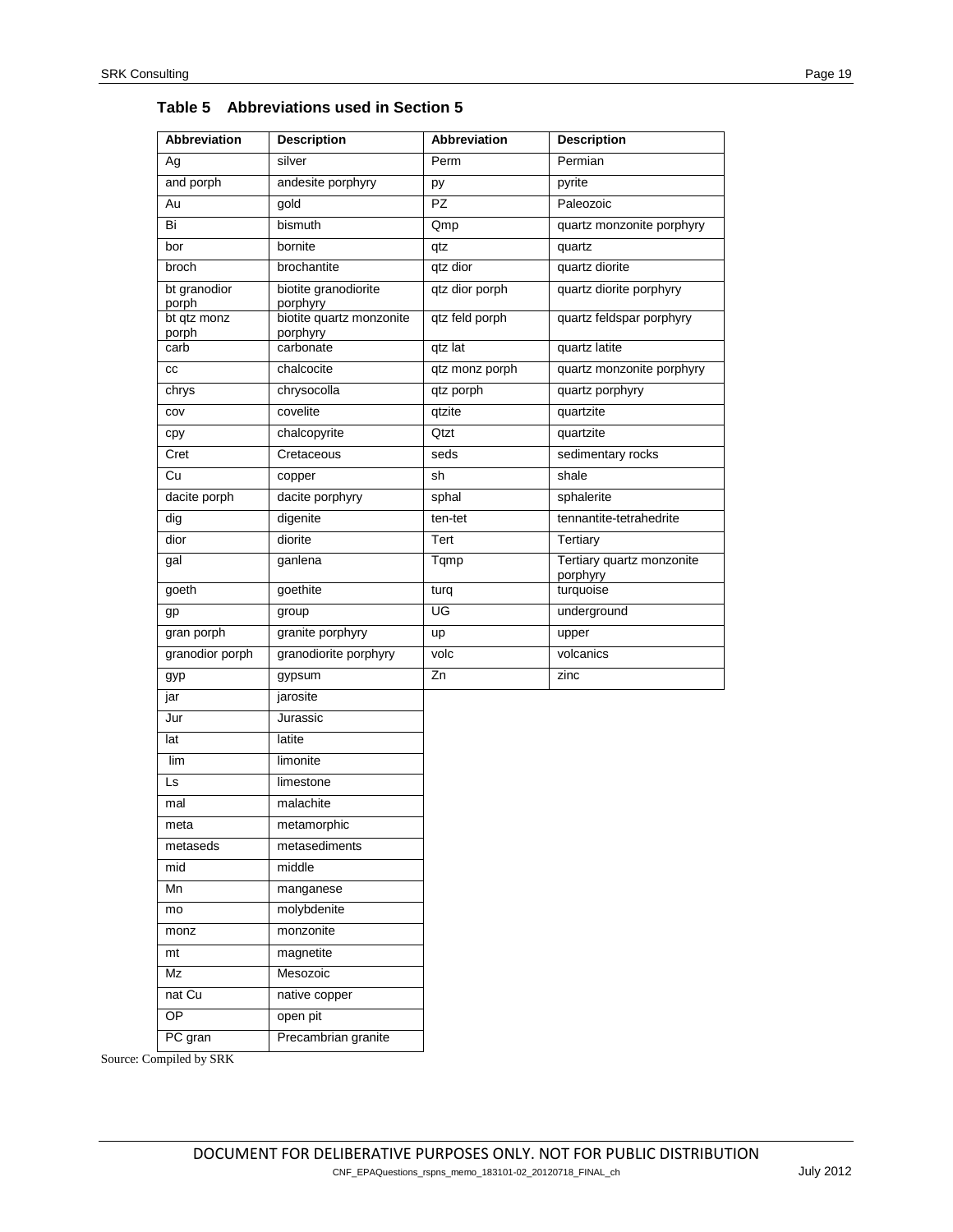|  | Table 6 Porphyry copper deposits containing skarn in Arizona and nearby areas |  |  |  |  |
|--|-------------------------------------------------------------------------------|--|--|--|--|
|--|-------------------------------------------------------------------------------|--|--|--|--|

<span id="page-19-0"></span>

| <b>Deposit</b>                   | <b>Mineralized Host</b><br><b>Rock</b>                                                                                                                                      | <b>Intrusive Type</b>                                                                               | <b>Est. %</b><br>QMP | <b>Skarn</b><br>Present?                                                  | <b>Sulfide</b><br><b>Minerals</b>                                                                                           | Oxide<br><b>Minerals</b>                                                                                               | <b>Mine</b><br>operation<br>type             | Waste<br>Rock<br>Dump?            | <b>Tailings?</b> | Heap<br>Leach<br>?                  | Pit<br>Lake<br>$\overline{\mathbf{?}}$ | SX-<br>EW | Reference                                                                                                                      |
|----------------------------------|-----------------------------------------------------------------------------------------------------------------------------------------------------------------------------|-----------------------------------------------------------------------------------------------------|----------------------|---------------------------------------------------------------------------|-----------------------------------------------------------------------------------------------------------------------------|------------------------------------------------------------------------------------------------------------------------|----------------------------------------------|-----------------------------------|------------------|-------------------------------------|----------------------------------------|-----------|--------------------------------------------------------------------------------------------------------------------------------|
| Rosemont                         | sulfide = $mainly$<br>skarn of Pz<br>carbonates<br>[Horquilla Is]<br>(90%), minor<br>arkose (5%), Qmp<br>$(5%)$ ; oxide =<br>arkose (50%),<br>Tgmp (15%);<br>andesite (35%) | qtz monz porph,<br>$TKp = qtz$ feld<br>porph;<br>nearby TKg<br>granodior gtz<br>monz stocks         | 5                    | upper<br>Paleozoic -<br>mainly<br>Horquilla                               | cpy, py cc,<br>bor, mo in<br>skarn of Pz<br>carbonates<br>$(90\%)$ ;<br>minor<br>arkose<br>$(5%)$ , qtz<br>monz por<br>(5%) | Cu-bearing lim,<br>chrys, ten, mal,<br>$az$ ; $oxide =$<br>arkose (50%),<br>qtz monz porph<br>(15%); andesite<br>(35%) | historic<br><b>UG &amp;</b><br>planned<br>OP | yes                               | yes              | arkos<br>е,<br>andesi<br>te,<br>QMP | future<br>yes                          | yes       | Drewes,<br>1971;<br>McNew,<br>1981;<br>Daffron<br>and<br>others.<br>2007;<br>Bradford &<br>Ferguson,<br>2007:<br>DEIS,<br>2011 |
| Christmas                        | Qtz dior.<br>Granodior porph;<br>up PZ Naco Ls,<br>Cret Williamson<br>Canyon volcanics                                                                                      | Tert (62 Ma):<br>and porph.<br>dacite porph, bt<br>granodior porph,<br>qtz dior                     | 40                   | minor: Naco<br>marble,<br>andradite<br>skarn.<br>sh=diopsidic<br>hornfels | cpy, bor, py,<br>sphal, minor<br>mo, gal;                                                                                   | minor: shallow<br>gossan (jar,<br>goeth, lim, qtz,<br>gyp);<br>insignificant<br>supergene -<br>cuprite, mal,<br>nat Cu | UG & OP<br>(closed)                          | yes                               | yes              | no                                  | no                                     | earl<br>y | Koski &<br>Cook<br>1982;<br>Eastlick<br>1968:<br>Perry,<br>1969                                                                |
| Johnson<br>Camp                  | lower Pz Bolsa<br>Abrigo                                                                                                                                                    | none at mine;<br>Tert qtz monz<br>(53Ma) nearby<br>but<br>unmineralized<br>(later than<br>deposit?) | $\mathbf 0$          | Lower<br>Paleozoic                                                        | py, cpy, bor,<br>cc in<br>historical<br>vein<br>replacement<br>UG prod;                                                     | $OP = Cu$ in<br>limonite, Cu in<br>Mn wad, chrys,<br>mal, cc, native<br>Cu                                             | historic<br><b>UG &amp;</b><br>current OP    | no                                | yes              | yes                                 | no                                     | yes       | Cooper &<br>Silver,<br>1964,<br><b>Bikerman</b><br>etc. 2007;<br>Clayton,<br>1964,<br>Romslo,<br>1949                          |
| Mission<br>(Pima, San<br>Xavier) | Pz Perm Concha<br>Epitaph, primarily<br>in Jurassic<br>Rodolfo (Jvc)<br>volcaniclastics,<br>some Angelica<br>arkose; nearby<br>qtz monz porph,<br>granodior porph           | Tertiary qtz<br>monz porph (58-<br>56.7 Ma)                                                         | 50                   | Upper<br>Paleozoic                                                        | cpy, py,<br>minor bor.<br>mo; very<br>minor gal,<br>ten-tet,<br>sphal not<br>recovered                                      | minor amount<br>of remnant<br>oxide &<br>secondary cc                                                                  | historic<br><b>UG &amp;</b><br>current OP    | ves                               | yes              | no                                  | no                                     | no        | Langlois,<br>1978;<br>Jansen,<br>1982;<br>Kinnison,<br>1966:<br>King, 1982                                                     |
| Pinos<br>Altos, NM               | early dior & mid<br>Pz Is & sh: Cret.<br>Beartooth Qtzt &<br>Pinos Altos qtz<br>monz                                                                                        | early diorite<br>dikes; later Pinos<br>Altos qtz monz                                               | 30                   | early Zn<br>skarn; later                                                  | cpy, sphal,<br>py, mt, Bi,<br>bor, cov                                                                                      | very minor; cov<br>on grain<br>boundaries                                                                              | UG 1987-<br>1995                             | none -<br>sent to<br>Luna<br>mill | no               | no                                  | no                                     | no        | Osterberg<br>& Muller,<br>1994:<br>McKnight<br>& Fellows.<br>1978                                                              |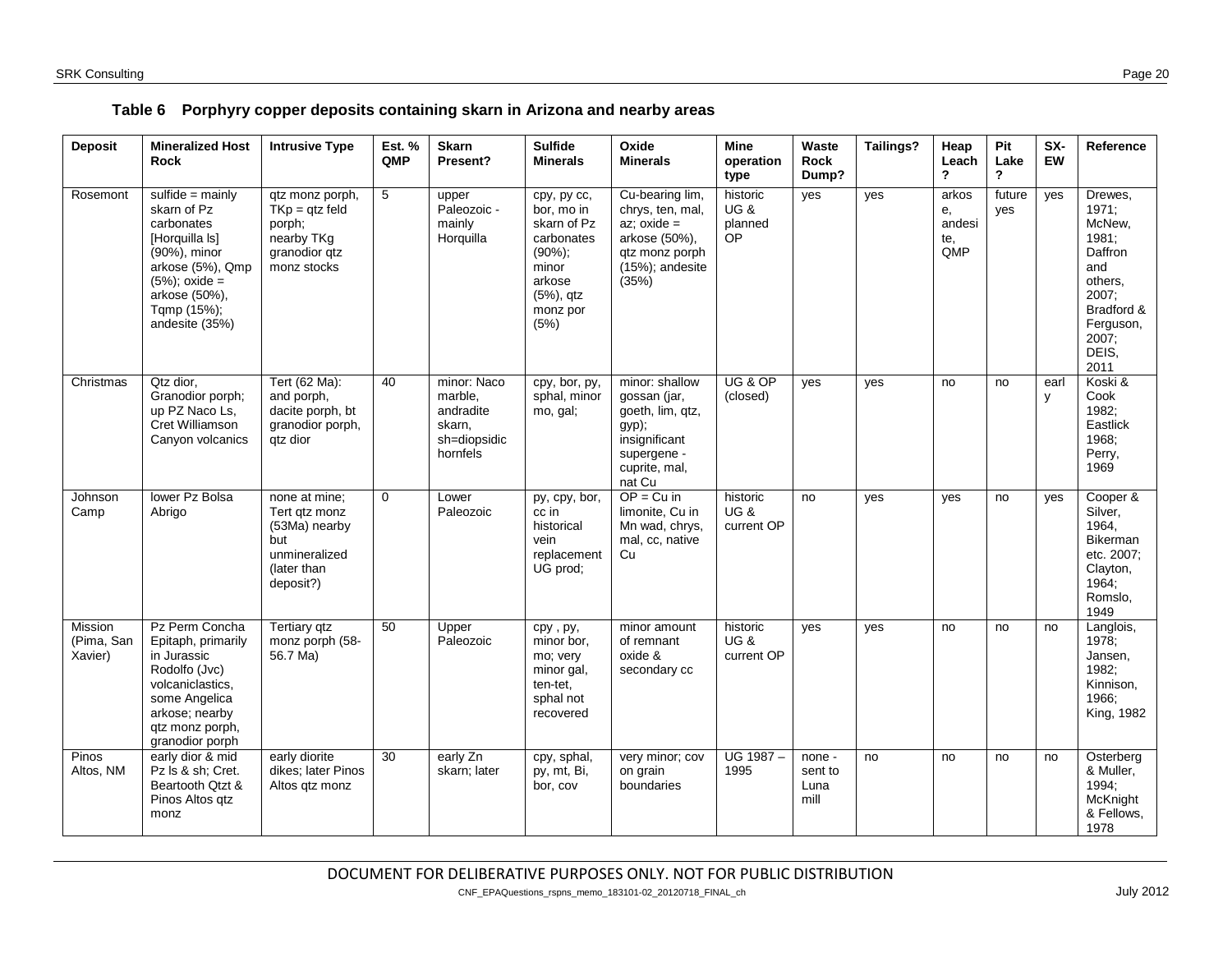| Deposit                             | <b>Mineralized Host</b><br><b>Rock</b>                                                                                                                             | <b>Intrusive Type</b>                                                                                                                                            | <b>Est. %</b><br>QMP | <b>Skarn</b><br>Present?                                                                 | <b>Sulfide</b><br><b>Minerals</b>                                                             | Oxide<br><b>Minerals</b>                                                                                               | <b>Mine</b><br>operation<br>type          | Waste<br><b>Rock</b><br>Dump? | Tailings? | Heap<br>Leach<br>?                | Pit<br>Lake<br>? | SX-<br><b>EW</b> | Reference                                                                             |
|-------------------------------------|--------------------------------------------------------------------------------------------------------------------------------------------------------------------|------------------------------------------------------------------------------------------------------------------------------------------------------------------|----------------------|------------------------------------------------------------------------------------------|-----------------------------------------------------------------------------------------------|------------------------------------------------------------------------------------------------------------------------|-------------------------------------------|-------------------------------|-----------|-----------------------------------|------------------|------------------|---------------------------------------------------------------------------------------|
| Robinson<br>(Ely), NV               | most in gtz monz<br>porph, minor<br>(20%) in meta Pz<br>Is & sh                                                                                                    | Cret monz to gtz<br>monz (121 Ma)                                                                                                                                | 35                   | only 100 ft<br>from intrusion                                                            | cpy, py;<br>minor bor.<br>mo; some<br>pyrrhotite                                              | cc, local cov                                                                                                          | historic<br><b>UG &amp;</b><br>current OP | yes                           | yes       | no                                | no               | no               | Bauer &<br>others.<br>1966;<br>Quadra,<br>2009                                        |
| Santa Rita<br>(Chino),<br><b>NM</b> | mainly in the<br>Santa Rita Stock:<br>some in Cret<br>Beartooth gtzite &<br>Colorado ss & sh:<br>some Pz seds<br>(Miss-Perm); and<br>volc; Dior, Qtz<br>dior porph | qtz dior,<br>Hanover-Fierro<br>and Copper Flat<br>stocks: Santa<br>Rita stock 63<br>Ma; - granodior,<br>gtz monz, gtz lat,<br>granodior porph,<br>gtz monz porph | 35                   | marble; Is<br>replacement:<br>mainly<br>supergene<br>enrichment                          | cc, cpy, mo,<br>4% py,<br>minor bor                                                           | cc, native Cu;<br>leached cap;<br>chrys, az                                                                            | historic<br>UG &<br>current OP            | yes                           | ves       | yes                               | yes              | yes              | Rose &<br>Baltosser,<br>1966:<br>Hernon &<br>Jones;<br>1968;<br>Nielson.<br>1968      |
| <b>Silver Bell</b>                  | low Pz, gtz monz<br>porph, alaskite,<br>Cret<br>volcaniclastics                                                                                                    | Laramide qtz<br>monz porph,                                                                                                                                      | 40                   | skarn at<br>contact with<br>gtz monz<br>porph                                            | py, cpy, mo,<br>lesser gal-<br>sphal                                                          | cc, dig, cov, az,<br>mal, chrys,<br>wad/neotocite.<br>broch; native<br>Cu                                              | historic<br><b>UG &amp;</b><br>current OP | no                            | no        | yes,<br>plus<br>rubbliz<br>ation  | no               | yes              | Graybeal,<br>1982;<br>Richard &<br>Courtright,<br>1966:<br>Lopez &<br>Titley,<br>1994 |
| Twin<br><b>Buttes</b>               | mostly Lara qtz<br>monz porph;<br>minor PC gran, Pz<br>carbonates; Mz<br>volc                                                                                      | Sierrita (60 Ma)<br>gran porph<br>related to Ruby<br>Star granodiorite                                                                                           | 50                   | upper Pz -<br>Colina -<br>Epitaph;<br>minor Perm<br>carbonates,<br>Mz arkose.<br>and Qmp | dominant<br>cpy, py; mo;<br>less sphal,<br>minor bor.<br>pyrrhotite,<br>cc, gal,<br>scheelite | cc, small<br>amount cov:<br>widespread<br>chrys; broch,<br>ten, cup, native<br>Cu locally<br>common; lesser<br>az, mal | historic<br>UG&<br>closed OP              | yes                           | ves       | histori<br>c tank<br>leachi<br>ng | yes              | yes              | Einaudi,<br>1982:<br>Barter &<br>Kelley,<br>1982;<br>Stavitz etc<br>2009              |

Source: Compiled by SRK from various sources as referenced.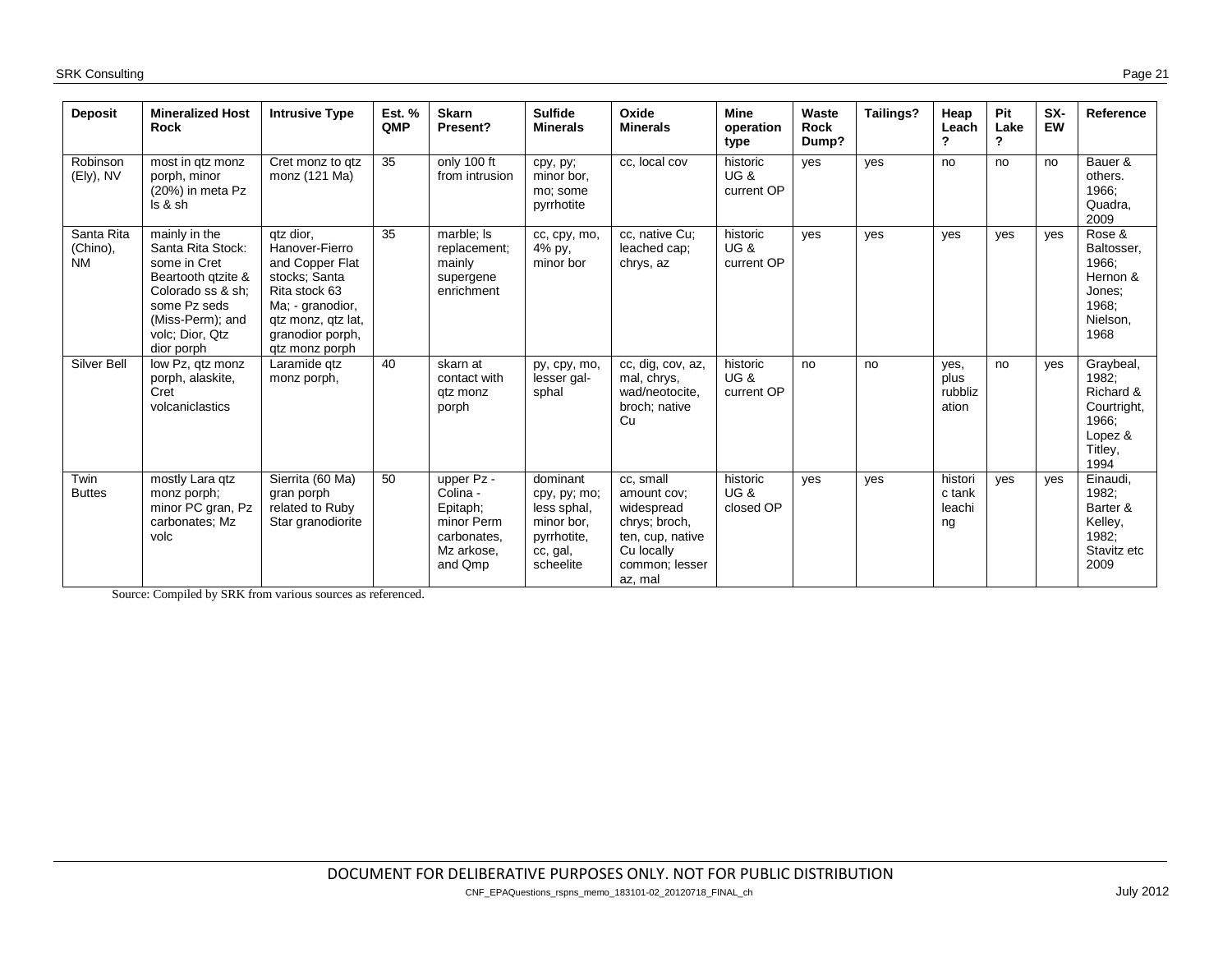<span id="page-21-0"></span>

| <b>Deposit</b>                      | <b>Mineralized Host Rock</b>                                                             | <b>Intrusive Type</b>                              | Est. % QMP                                       | <b>Skarn</b><br>Present?                                                      | <b>Sulfide</b><br><b>Minerals</b>                   | Oxide<br><b>Minerals</b> | <b>Mine</b><br>operation | Waste<br><b>Rock</b>           | <b>Tailings</b><br>$\mathbf{r}$ | <b>Heap</b><br>Leach? | Pit Lake?                                                        |
|-------------------------------------|------------------------------------------------------------------------------------------|----------------------------------------------------|--------------------------------------------------|-------------------------------------------------------------------------------|-----------------------------------------------------|--------------------------|--------------------------|--------------------------------|---------------------------------|-----------------------|------------------------------------------------------------------|
|                                     |                                                                                          |                                                    |                                                  |                                                                               |                                                     |                          | type                     | Dump?                          |                                 |                       |                                                                  |
| Ajo                                 | Monz, Qtz dior; PC<br>complex metaseds &<br>gran & gneiss                                | Lara Cornelia qtz monz,<br>gtz dior                | py, cpy; some<br>bor                             | historic                                                                      | historic<br><b>UG &amp;</b><br>closed<br>OP         | yes                      | yes                      | 1917193<br>$0$ vat<br>leaching | no                              | no                    | Dixon, 1966                                                      |
| Bagdad                              | 72.7 Ma porphyritic qtz<br>monz; PC complex of<br>metaseds, gran, diabase                | 76.2 qtz monz granodior;<br>72 Ma gran porph       | cpy, mo, cc                                      | chrys, mal,<br>az                                                             | historic<br><b>UG &amp;</b><br>current<br><b>OP</b> | ves                      | yes 3                    | dump<br>leach                  | mp                              | ves                   | Anderson,<br>1950; Medhi,<br>1978; Baker<br>& Clayton,<br>1968   |
| <b>Bisbee</b>                       | Jur gran por; Pz carb &<br>seds (Abrigo, Martin,<br>Escabrosa)                           | Sacramento qtz porph                               | py, cpy, bor,<br>sphal,                          | az, mal,<br>cuprite,<br>native Cu.<br>CC,<br>delafossite                      | historic<br><b>UG &amp;</b><br>closed<br>OP         | yes                      | yes                      | reclamati<br>on                | no                              | no                    | Bryant, &<br>Metz, 1966                                          |
| Carlota                             | Pinal Schist, Lara gran,<br>PC diabase                                                   | related to Lara Schultze<br>granite                | no                                               | chrys, cc,<br>mal,<br>neotocite                                               | open pit                                            | no                       | no                       | yes                            | no                              | yes                   | Quadra,<br>2009 (EIS)                                            |
| Miami                               | gran porph, qtz mona,<br>qtz monz porph; into PC<br>schist                               | Lara gran porph phase<br>of Schultze gran          | py, cpy; some<br>bor, cc, mo                     | cc, chrys,<br>az, ferric<br>hydroxide,<br>mal                                 | historic<br><b>UG &amp;</b><br>current<br>OP        | yes                      | yes                      | yes                            | no                              | yes                   | Olmstead &<br>Johnson,<br>1966.<br>Simmons &<br>Fowells,<br>1966 |
| Mineral<br>Park                     | PC gran, Lara gran<br>porph                                                              | Lara (71.6 Ma) Ithaca<br>Peak bt qtz monz porph    | cpy, mo,<br>minor sphal<br>gal                   | ves                                                                           | historic<br><b>UG &amp;</b><br>current<br>OP        | yes                      | yes                      | yes                            | no                              |                       | Wilkinson etc<br>1982; Eidell<br>etc. 1968                       |
| Morenci                             | PC gran, PZ Cret seds;<br>gran porph, gran                                               | gtz monz porph                                     | py, cpy, mo,<br>sphal, rare<br>gal, Au, Ag       | cc. cov.<br>native Cu,<br>cup, turq;<br>chrys, mal;<br>ten, cup,<br>broch, az | historic<br><b>UG &amp;</b><br>current<br><b>OP</b> | yes                      | ves                      | ves                            | no                              | no                    | Moolick &<br>Durek, 1977                                         |
| Pinto<br>Valley<br>(Castle<br>Dome) | PC Pinal Schist, Apache<br>Gp diabase; qtz monz,<br>qtz monz porph,<br>granodior         | Lara gran porp 7<br>granodiorite (59 Ma)           | cpy, py, some<br>mo                              | ves                                                                           | historic<br><b>UG &amp;</b><br>current<br><b>OP</b> | yes                      | yes                      | yes                            | no                              | yes                   | SRK file data                                                    |
| Ray                                 | PC Pinal schists; qtz<br>dior, PC Lost Gulch gtz<br>monz porph, diabase;<br>PC Apache gp | <b>Granite Mountain</b><br>granodior porph (61 Ma) | cpy, py;<br>minor bor.<br>mo,; trace<br>gal, sph | cc, chrys;<br>minor<br>native Cu,<br>cup,<br>chalcotrich<br>ite               | historic<br><b>UG &amp;</b><br>current<br>OP        | ves                      | yes                      | yes                            | no                              | yes                   | Metz & Rose<br>1966; Metz &<br>others, 1968                      |
| Safford                             | Cret volcanics; gtz lat, lat, gtz dior, and                                              |                                                    |                                                  |                                                                               | historic<br><b>UG &amp;</b><br>current              |                          |                          |                                | no                              |                       | Robinson &<br>Cook 1966;<br>Langton &                            |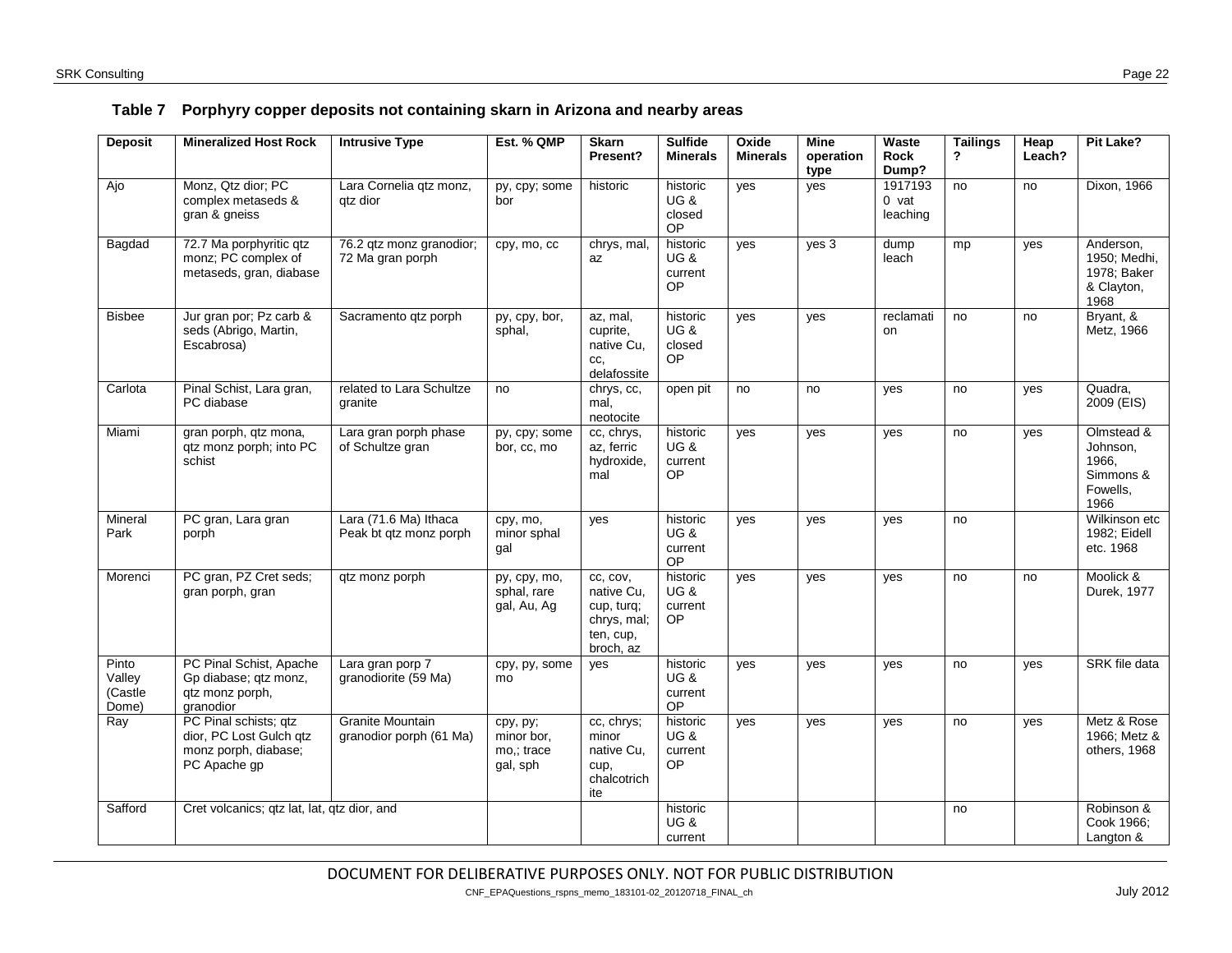| <b>Deposit</b>            | <b>Mineralized Host Rock</b>                                                            | <b>Intrusive Type</b>                                          | Est. % QMP                                          | <b>Skarn</b><br>Present?                             | <b>Sulfide</b><br><b>Minerals</b>                                | Oxide<br><b>Minerals</b> | Mine<br>operation<br>type | Waste<br><b>Rock</b><br>Dump? | <b>Tailings</b> | Heap<br>Leach? | <b>Pit Lake?</b>                               |
|---------------------------|-----------------------------------------------------------------------------------------|----------------------------------------------------------------|-----------------------------------------------------|------------------------------------------------------|------------------------------------------------------------------|--------------------------|---------------------------|-------------------------------|-----------------|----------------|------------------------------------------------|
|                           |                                                                                         |                                                                |                                                     |                                                      | OP                                                               |                          |                           |                               |                 |                | Williams.<br>1982                              |
| San<br>Manuel             | PC Oracle gran: Lara gtz monz porph & granodior<br>porph                                |                                                                | cyp                                                 | chrys, Cu-<br>bearing<br>FeOx                        | closed<br><b>UG &amp;</b><br>closed<br>OP                        | yes                      | ves                       | lined                         | future          | yes            | Thomas<br>1966: SRK:<br>Chaffee,<br>1982;      |
| Sierrita                  | Tri Ox Frame volc, Cret<br>volc; Jur Harris Ranch<br>monz, Lara gtz monz<br>porph, dior | Ruby Star granodiorite &<br>qtz monz porph (53-56<br>Ma)       | cpy, py, mo;<br>minor gal,<br>sphal, mt,<br>ten-tet | <b>CC</b>                                            | historic<br><b>UG &amp;</b><br>current<br>OP.                    | ves                      | yes                       | yes                           | no              | no             | West &<br>Aiken, 1982;<br>Lynch, 1966,<br>1968 |
| Tohono<br>(Lakeshor<br>e) | PC Apache Gp (Mescal<br>Ls, diabase), qtz monz,<br>up Cret and & volc                   | Lakeshore granodiorite<br>stock & bt qtz monz<br>porph (64 Ma) | cpy, py, mo                                         | cc, cup,<br>native Cu,<br>broch,<br>chrys, Cu<br>wad | historic<br>block<br>cave UG<br>& closed<br>OP.<br>1974-<br>1986 | no                       | no                        | yes                           | no              | yes            | Cook, 1988                                     |

Compiled by SRK from various sources as noted in references.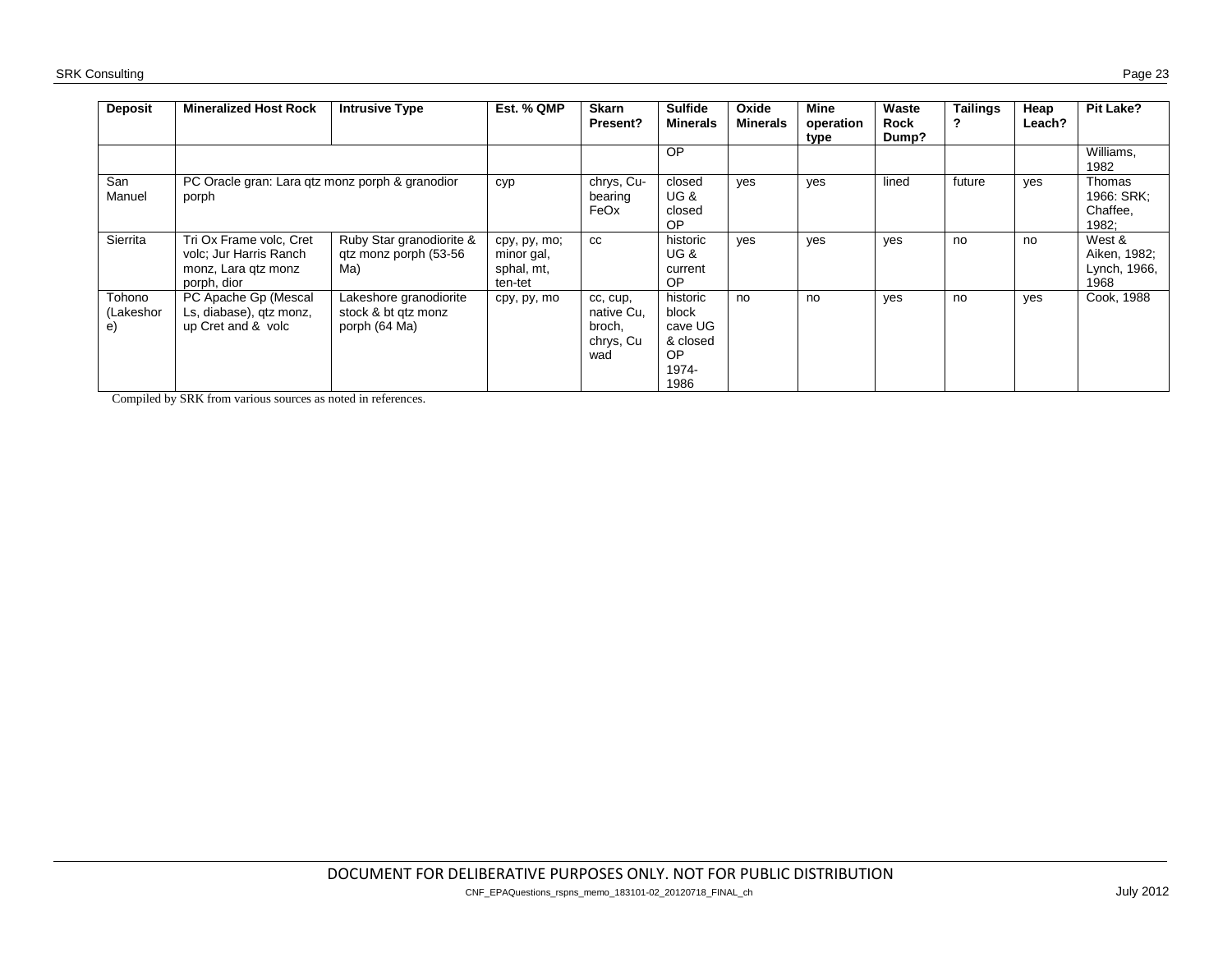

<span id="page-23-0"></span>**Figure 1 Porphyry copper deposits in Arizona and nearby areas**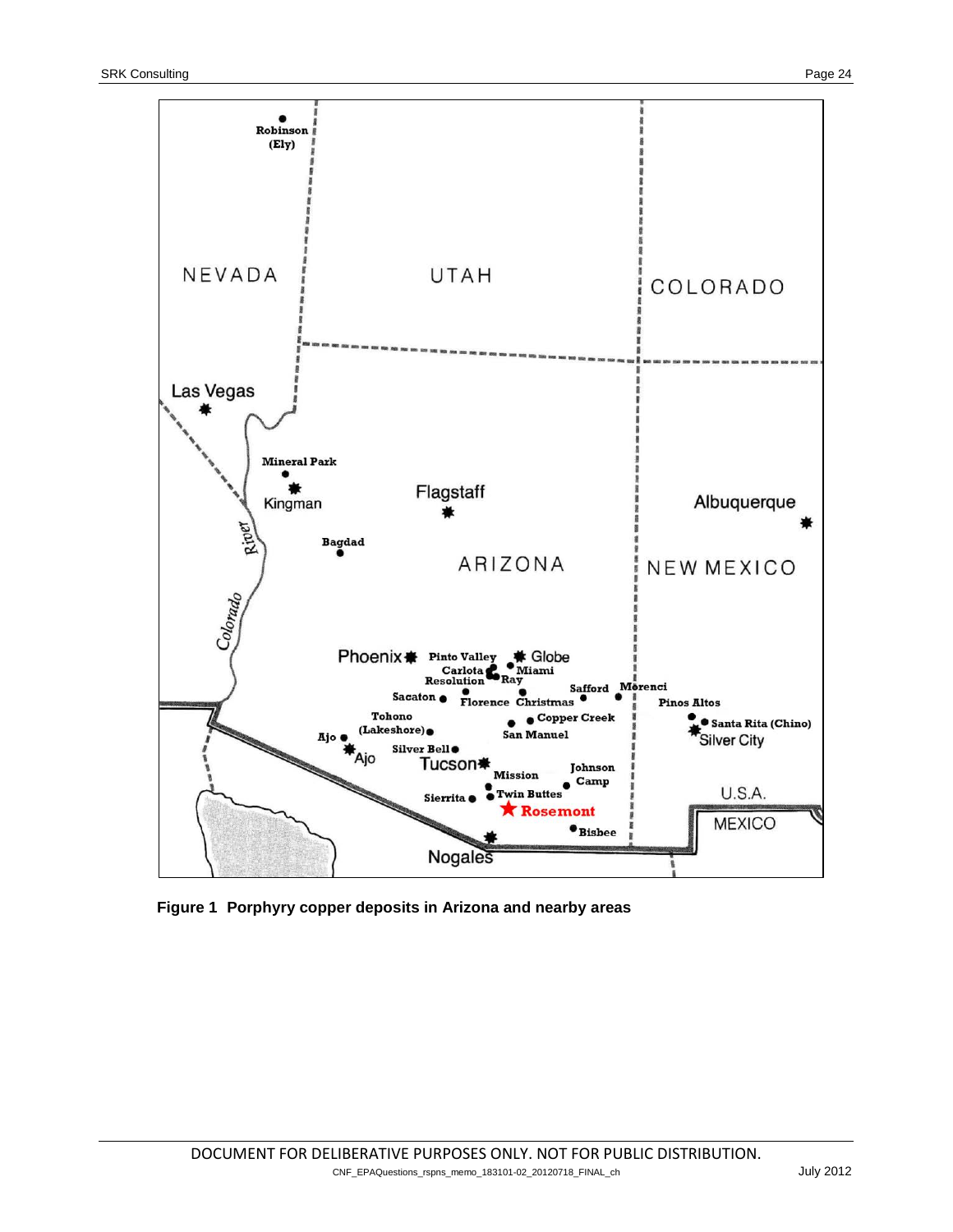

<span id="page-24-0"></span>Source: Montgomery & Associates, 2009b, Figure 5 **Figure 2 Cross section A-A' through north end of pit (looking north) showing the planned final pit outline at Rosemont**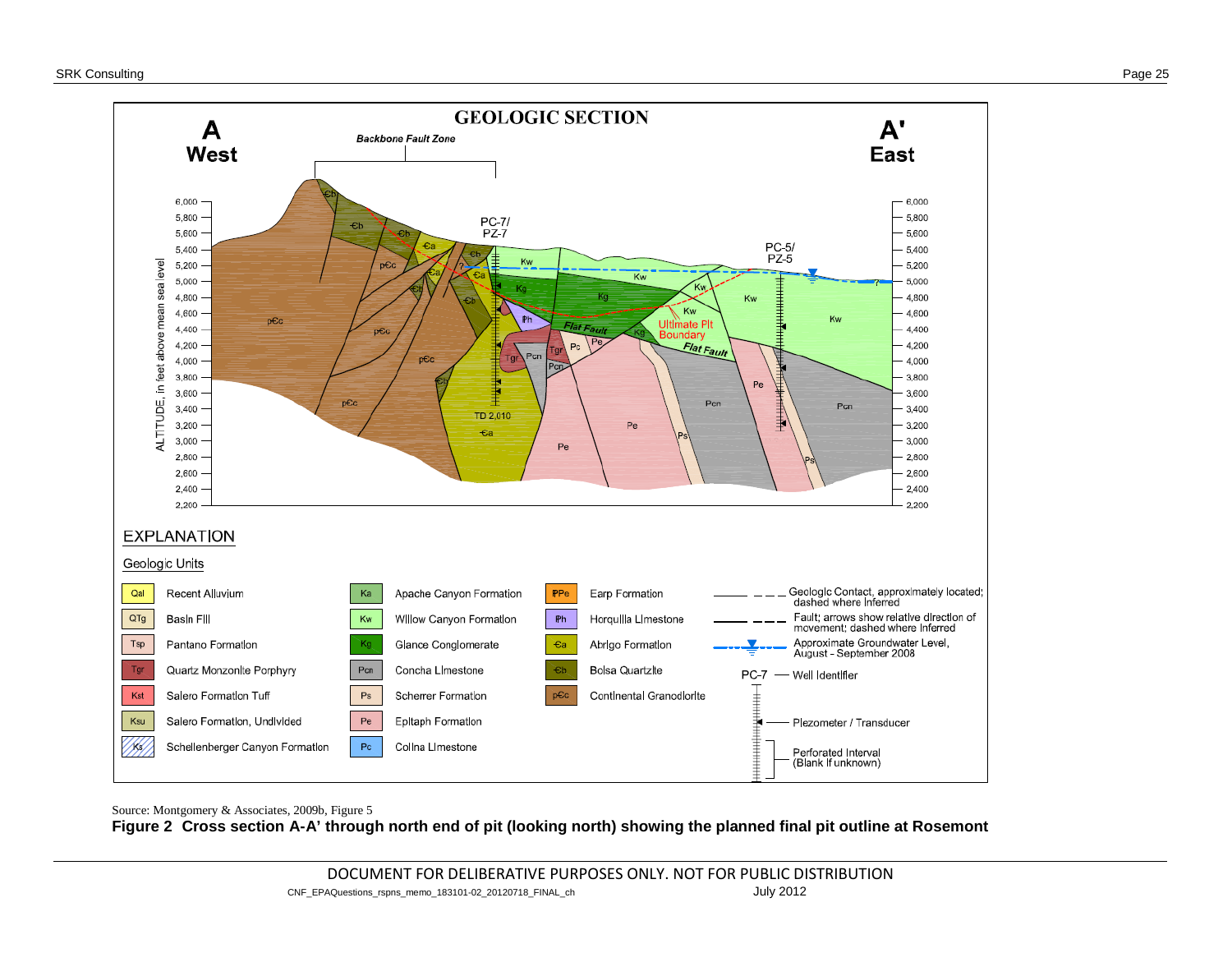

Source: Montgomery & Associates, 2009b, Figure 6

**Figure 3 Cross section B-B' through middle of pit (looking north) showing the planned final pit outline at Rosemont**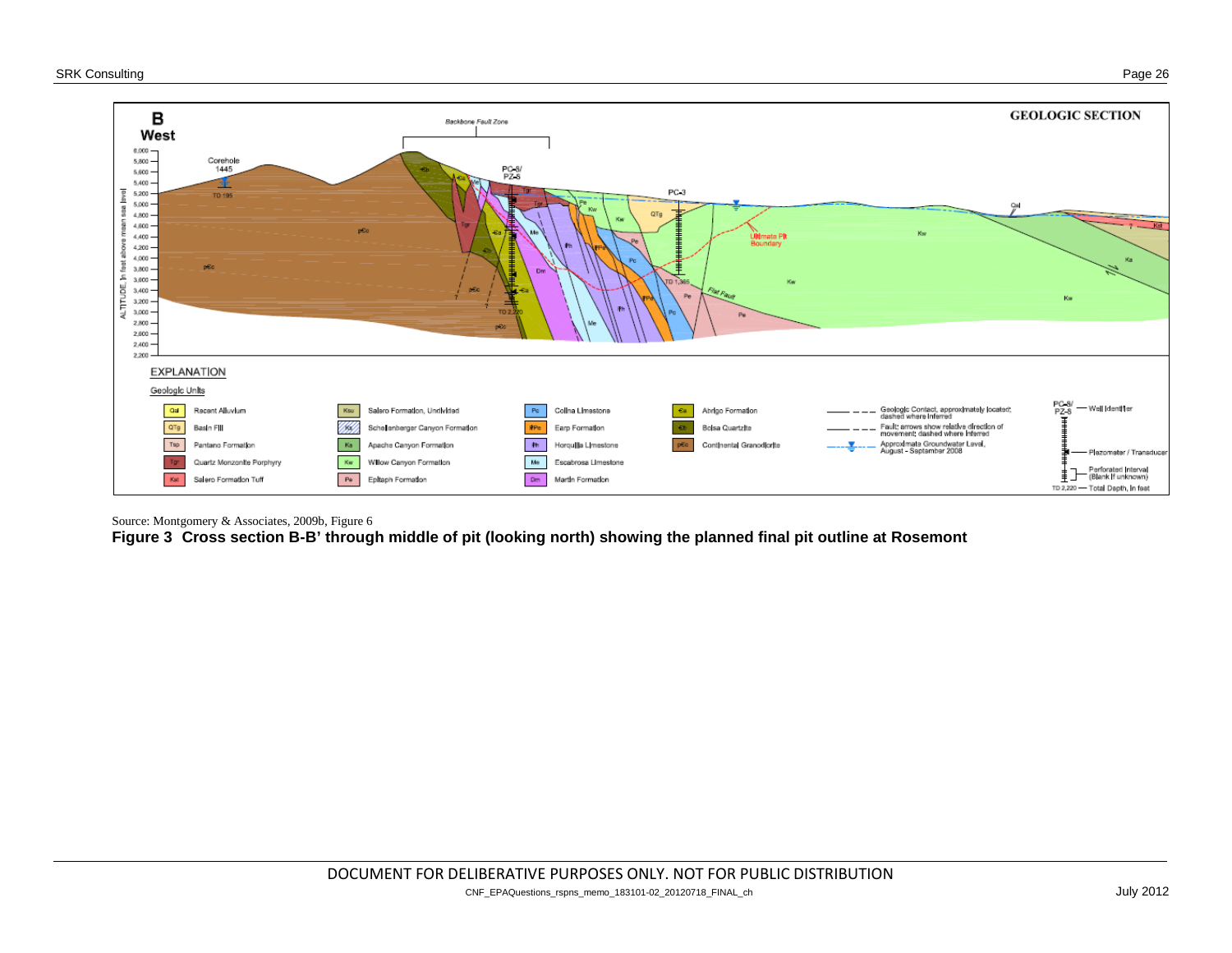# **6 Heap Leach Pad Encapsulation**

• *Whether encapsulation of the heap leach pad would prevent infiltration and whether encapsulation would be effective to neutralize heap leach seepage or discharge.*

#### Executive Summary

Tetra Tech prepared infiltration and seepage simulations for the closed Heap Leach Facility (Heap) that included capping the spent Heap ore with between 5 to 25 ft of waste rock with and without one foot of soil layer on the surface. Draindown is expected to continue at low rates after the initial 3-year draindown period and Heap capping. The draindown rate over the 217-acre lined facility is predicted to diminish from 2.5 gpm by post-cap year 15 with a residual 1 gpm within 45 years. The modeling simulations showed that 5 ft of waste rock plus 1 ft of soil cover will perform as effectively as a 20-ft thick layer of waste rock over the Heap with no soil cover (Tetra Tech, 2010c). Covering the Heap with 20 ft of waste rock is expected to reduce significantly, but not completely prevent, meteoric water infiltration and residual seepage.

The placement of a waste rock cover on the Heap will not be an effective method in neutralizing Heap seepage water quality. Limited neutralization would be expected for any heap drainage that seeps laterally and contacts calcareous waste rock. Neutralization may be expected in the limited area where draindown solutions contact the waste rock placed at the toe of the Heap upgradient of the collection pond. The surface area of the calcareous waste rock would be expected to "blind off" eventually through precipitation of gypsum and have little remaining fresh acid-neutralization surfaces.

#### **6.1 Summary of Assumptions, Simulations, and Model Results**

Tetra Tech (2010k) prepared an infiltration and seepage model for the Heap Leach Facility (during operations and closure) assuming a number of material types are present with different hydraulic properties. The materials included:

- Run-of-mine (poorly sorted gravel to large boulders) oxide ore with a permeability of 10 cm/sec;
- Semi-consolidated waste rock with a permeability of  $10^{-1}$  cm/sec. This is poorly sorted sand to boulder size material that will be the bottom waste rock layer in the second period Tetra Tech modeled and the middle waste rock layer in the final period modeled.
- Consolidated waste rock with a permeability of  $10^{-2}$  cm/sec. This is moderately coarse material with a poorly sorted sand to boulders

Draindown of spent solution was assumed to occur primarily during the first three years with residual draindown occurring at a much lower rate for many years post-closure as shown i[n Figure 4.](#page-27-0) The draindown rates were estimated to be 5 gallons per minute (gpm) within 5 years of placement of the waste rock, 2.5 gpm within 15 years, and approximately 1 gpm within 45 years.

During the time prior to placement of waste rock on the Heap, the draindown and precipitation runoff is to be collected in the double-lined process ponds for evaporation (in the pond or on top of spent ore), pumped to solvent-extraction/electrowinning plant, possible treatment, and/or incorporation into the sulfide ore circuit (Tetra Tech, 2010b). Treatment by a 1-stage or 2-stage process will improve draindown quality but will not ensure compliance with Aquifer Water Quality Standards (Tetra Tech, 2010k). Discharge of any residual draindown solution to the environment is not planned or allowed by groundwater or surface water environmental regulations.

Tetra Tech's *Heap Leach Facility Infiltration, Seepage, Fate and Transport Modeling Treatment Options* (2010d) presents the results of simulations completed with 5 ft. to 25 ft. of waste of waste rock in 5-ft additional increments, with 1-ft of soil cover, and without the soil cover. The climate assumptions included one year of average precipitation from the Nogales 6N Meteorological Station. The climate assumptions included one year of average precipitation from the Nogales 6N Meteorological Station, approximately 30 miles from the Rosemont Project site. As previously stated by SRK, the concern with using small, almost daily, precipitation amounts is that evaporation removes the precipitation. A one-year transient simulation is inadequate for a Heap draindown model and for cover designs. Tetra Tech did not perform a long-term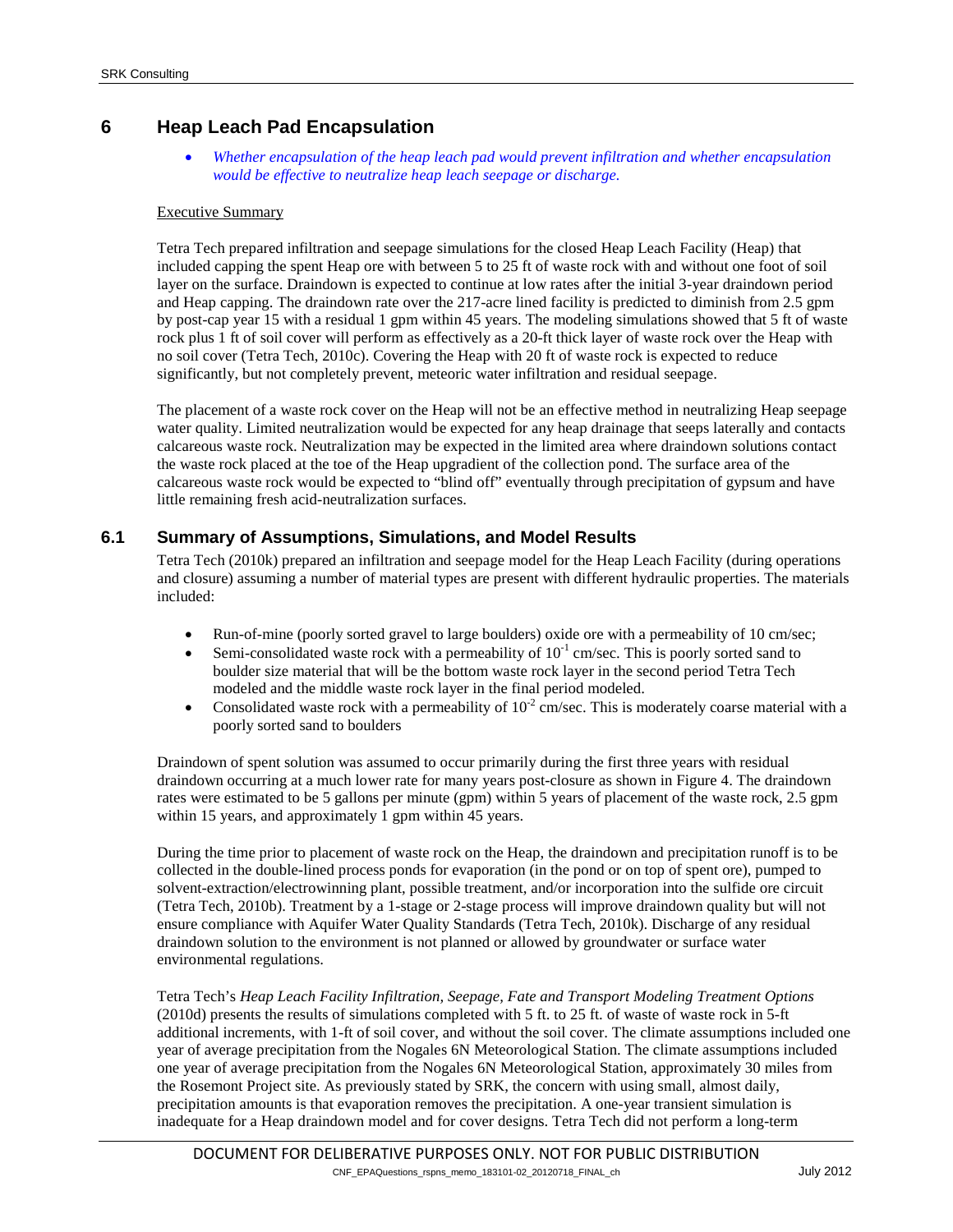simulation, however, to support their conclusion definitively and therefore, the current infiltration seepage model closure design is conceptual. For the final closure design of the Heap Leach Facility, a rigorous infiltration seepage model will have to be developed for the cover design. The final closure design will incorporate the actual material properties of the mined and leached materials as well as longer-term site climate data.

#### Comments Based on Analog Sites Elsewhere

SRK has post-closure data from a variety of covered Heap Leach Facilities in arid and semi-arid climates. Data from 20-year old covered dumps at Round Mountain, Nevada indicate that even in very arid climates, some infiltration into and through the dumps will occur regardless of cover treatment. A post-closure monitoring and contingency plan prepared prior to final closure should allow for a mechanism to monitor and manage longterm seepage (if present) or at least assess the potential consequences of an uncontrolled discharge to groundwater.



#### **Figure 4 Draindown curve for Heap Leach Facility, Tetra Tech (2010k)**

# <span id="page-27-0"></span>**7 Capping Heap Leach with Waste Rock – Pressure on Lining**

• *Whether or not burying the heap leach with waste rock could create pressure on the heap leach lining that could increase the potential for seepage and contaminant release.*

#### Executive Summary

The Rosemont production plan currently calls for approximately 69.2 million tons of oxide ore to be mined and placed on the lined pad during the first six years of operation (Table 1, Geochemical Solutions, 2012). Approximately 90 million tons of placed oxide ore was assumed in design criteria of the *Rosemont Heap Leach Facility – Permit Design Report* to allow for expansion capacity (Tetra Tech, 2009b). After leaching is completed, Rosemont intends to cap the spent Heap Leach Facility (Heap) with a 20-ft thick (Tetra Tech, 2010e) layer of waste rock. The waste rock has the same general material properties as the oxide leach material except that is below the 0.01% total copper cutoff grade. Burial of the Heap with waste rock is intended to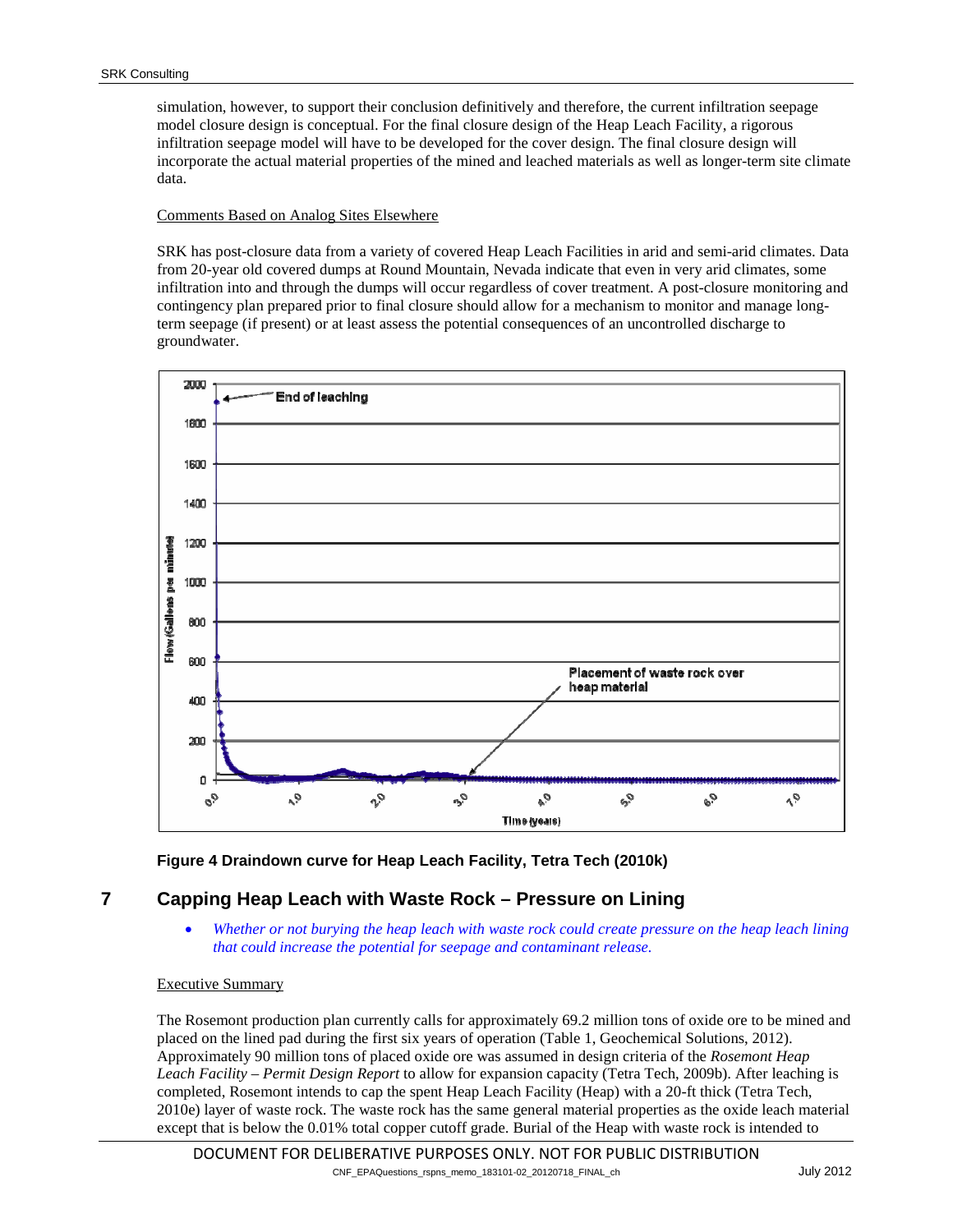minimize continued future infiltration of precipitation into the closed Heap and the generation of additional impacted draindown that will require treatment (Tetra Tech, 2010k). The planned maximum height of the Heap is 350 ft including the leach ore material and the 20-ft thick layer of waste rock.

SRK has reviewed the design criteria assumptions, design plans for the Heap, and the liner specifications (liner durability, puncture strength). Placement of the waste rock materials over the spent ore is within the design criteria established for the Heap Facility. The liner is rated to take a geostatic load of 450 ft of rock materials and a static load of 585 feet of rock materials. The additional weight from the 20-ft layer of waste rock will not place undue pressure on the liner beyond the design assumptions. One word of caution is to watch how fast the over dumping occurs or the weight may squeeze entrained water out of the Heap at a higher flow rate than was measured prior to over dumping.

#### Summary of Work and Calculations Performed by Tetra Tech

The liner puncture test work and settlement calculations performed by Tetra Tech provide evidence that the additional weight added by a 20-ft thick waste rock cover is within the design assumptions for the life-of-mine Heap. Tetra Tech calculated the maximum settlement in the foundation soils below the Heap pads and determined the potential differential settlement and its effect on the proposed liner system (against allowable strain). Elastic compression was assumed to occur in the top 50' of the unconsolidated alluvial deposits; elastic compression was not expected to occur in bedrock owing to the stiffer nature of the bedrock formations.

Based on geometry of the Heap pad design, the maximum foundation loading and greatest deformation is expected to occur in the vertical column of rock below the thickest portion of the Heap. According to the design plan, the Heap is planned for a maximum height of 350 ft above the pad liner. This thickness includes approximately 330 ft of leach material and the minimum thickness of 20 feet layer intended for the Heap waste rock cap (Tetra Tech, 2010f; 2010i).

Tetra Tech's settlement calculation shows that the differential settlement on the foundation liner system caused by the leach material will be approximately 3.4 ft over an initial length of 700 ft. This differential settlement will produce an increase in the liner system length of 0.008 ft, which is equivalent to a strain of 0.0012 percent. This strain is below the suggested allowable strain of the GCL of ten percent. Therefore, the liner system is not expected to be damaged by the settlement induced by the weight of the rock material and the liner system will maintain its integrity (Tetra Tech, 2010f).

In addition, a liner puncture testing was completed by Advanced Terra Testing, Inc. of Tucson for the Heap Leach Pad. The testing was conducted to 390 psi, which is equivalent to a geostatic load of 450 feet of stacked heap leach material. The testing used 1.5-inch minus quartz monzonite porphyry Over Liner Drain Fill (ODF), a 60-mil thick, double-sided textured, low linear density polyethylene (LLDPE) liner, a geosynthetic clay liner (GCL), and site-specific subgrade materials (Tetra Tech, 2009; 2010g). Furthermore, additional high-stress compression testing for the liner puncture was performed using a test load of 508 psi to simulate a static load of 585 feet of material on the Heap pad. The results of both tests indicated minor to moderate indentations would occur with no puncture failures (Tetra Tech, 2010i). These tests provide evidence that the liner material is resistant to static loads higher than the total maximum planned depth of 350 feet of Heap and waste rock materials.

#### Brief Discussion of Possible Analogous Site

Examples exist of heap leach facilities built to similar heights and construction methods as the proposed Rosemont facility. The Robinson Mine near Ely, Nevada is currently over dumping their spent gold heap leach pads with inert waste rock. This design is intended to limit meteoric recharge into the closed heap and reduce the heap draindown volume and rate. SRK is not aware of any field-based study that has tracked the potential for seepage and contaminant release from closed heap leach facilities closed with waste rock caps.

# <span id="page-28-0"></span>**8 References**

AMEC Earth and Environmental, 2009, Rosemont Copper Company dry stack tailings storage facility, final design report: unpublished technical memorandum, April 15, 2009. Project 84201191, 54 p., 7 appendices, 27 technical drawings.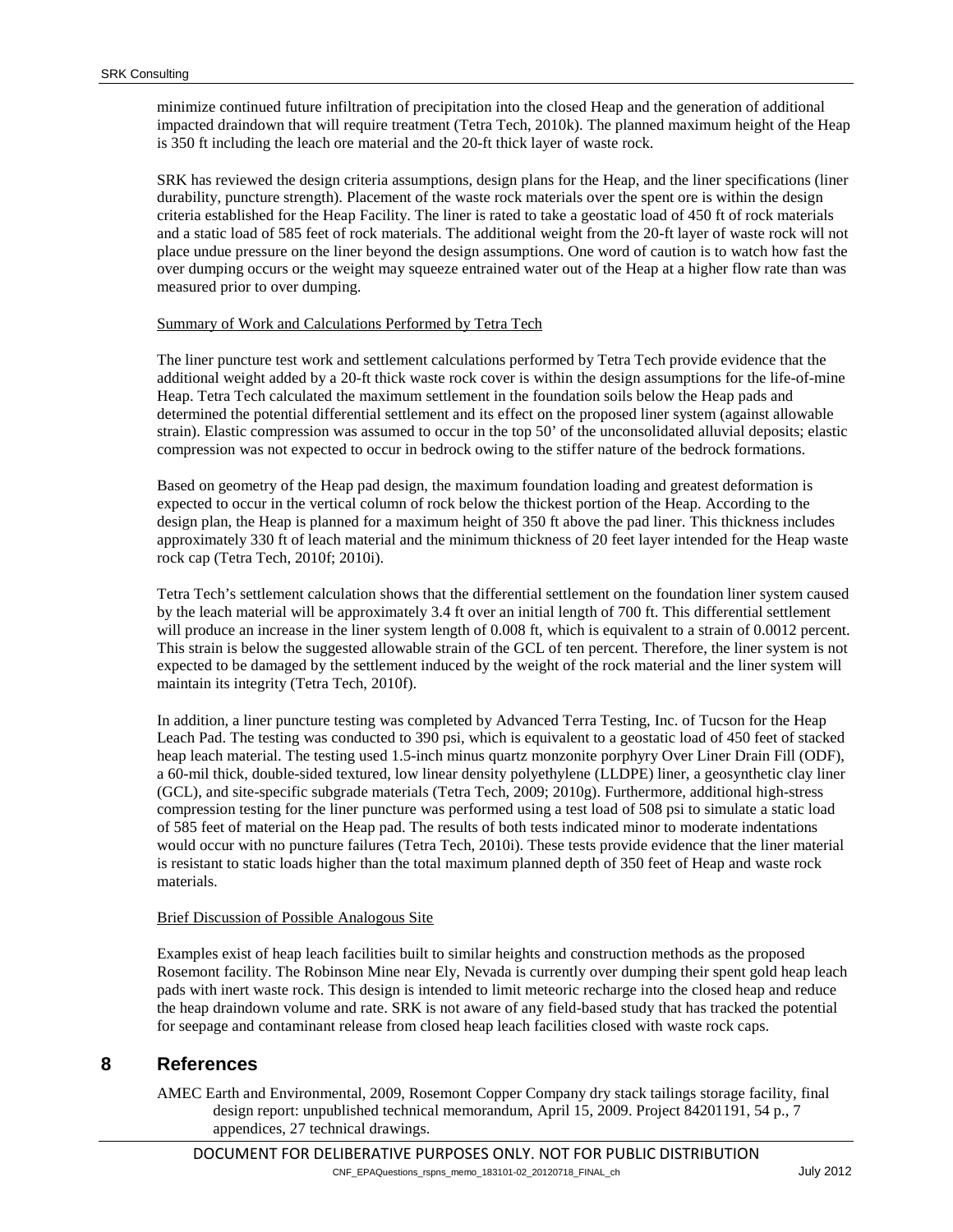- \_\_\_\_\_, 2010a, Rosemont Copper Project Responses to Dry Stack TSF comments provided by SRK, January 26, 2010, 6 p.
- American Society for Testing and Materials, 2002, Standard test method for column percolation extraction of mine rock by the Meteoric Water Mobility Procedure, Designation D2242-02: ASTM, West Conshohocken, Penn., 7 p.
- Anderson, C.A., 1950, Alteration and metallization in the Bagdad porphyry copper deposit, Arizona: Economic Geology, v. 45, p. 609-628.
- Anzalone, S.A., 1995, The Helvetia area porphyry systems, Pima County, Arizona in Pierce, F.W., and Bolm, J.G., eds., Porphyry copper deposits of the American Cordillera: Arizona Geological Society Digest 20, p. 436-441.
- Arizona Department of Environmental Quality, 2004, Appendix B Solution, ore and waste characterization *in* Arizona mining guidance – BADCT: agency guidance publication #TB 04-01, 20 p.
- \_\_\_\_\_, 2012, State of Arizona, Significant amendment to Aquifer Protection Permit No. P-100534, Place ID 5425, LTF 54166: Draft permit prepared by ADEQ for the Freeport-McMoRan Safford Operation and presented for public comment on February 19, 2012, 45 p.
- Baker, A., III, and Clayton, R.L., 1968, Massive sulfide deposits of the Bagdad district, Yavapai County, Arizona, *in* Ridge, J.D., ed., Ore Deposits of the United States, 1933-1967, Graton-Sales volume II, p. 1314-1327.
- Barter, C.F., and Kelly, J.L., 1982, Geology of the Twin Buttes mineral deposit, Pima mining district, Pima County, Arizona, *in* Titley, S.R., ed., Advances in geology of the porphyry copper deposits, northwestern north America: Tucson, Univ. Ariz. Press, p. 407-432.
- Bauer, H.L., Breitrick, R.A., Cooper, J.J., and Anderson, J.A., 1966, Porphyry copper deposits in the Robinson mining district, Nevada, *in* Titley, S.R., and Hicks, C.L., 1966, Geology of the porphyry copper deposits, southwestern North America: Tucson, Arizona, The University of Arizona Press, p. 1233- 244.
- Bikerman, D., Bikerman, M., McGrail, T., and Deming, D.A., 2007, Johnson Camp mine project feasibility study, Cochise County, Arizona: unpublished NI 43-101 technical report, prepared for Nord Resources, www.sedar.com.
- Bradford, J.J., and Ferguson, C.A., 2007, Geological map of the Rosemont area, northern Santa Rita Mountains, Pima County, Arizona: Arizona Geological Survey, DGM-59,10 p. text, One color map, scale 1:24,000.
- Bryant, D.G., and Metz, H.E., 1966, Geology and ore deposits of the Warren mining district, *in* Titley, S.R., and Hicks, C.L., 1966, Geology of the porphyry copper deposits, southwestern North America: Tucson, Arizona, The University of Arizona Press, p. 189-204.
- Clayton, R.L., 1978, Alteration and Mineralization of the Cyprus Johnson Deposit, Cochise County, Arizona, in Arizona Geological Society Digest, Volume XI, pp 17-24.
- Cook, S.S., 1988, Supergene copper mineralization at the Lakeshore mine, Pinal County, Arizona: Economic Geology, v. 83, p. 297-309.
- Cooper, J.R., and Silver, L.T., 1964, Geology and ore deposits of the Dragoon Quadrangle, Cochise County, Arizona, U.S. Geological Survey Professional Paper 416, 196 p.
- Cox, D.P., 1986, Descriptive model of porphyry Cu, skarn-related deposits, *in* Cox, D.P., and Singer, D.A., Mineral deposit models: U. S. Geological Survey Professional Paper 1693, p. 82-85.
- Daffron, W.J., Metz, R.A., Parks, S.W., Sandwell-Weiss, K.L., 2007, Geologic report, relogging program at the Rosemont porphyry skarn copper deposit, Augusta Resource Corporation: unpublished report, March 2007, 28 p.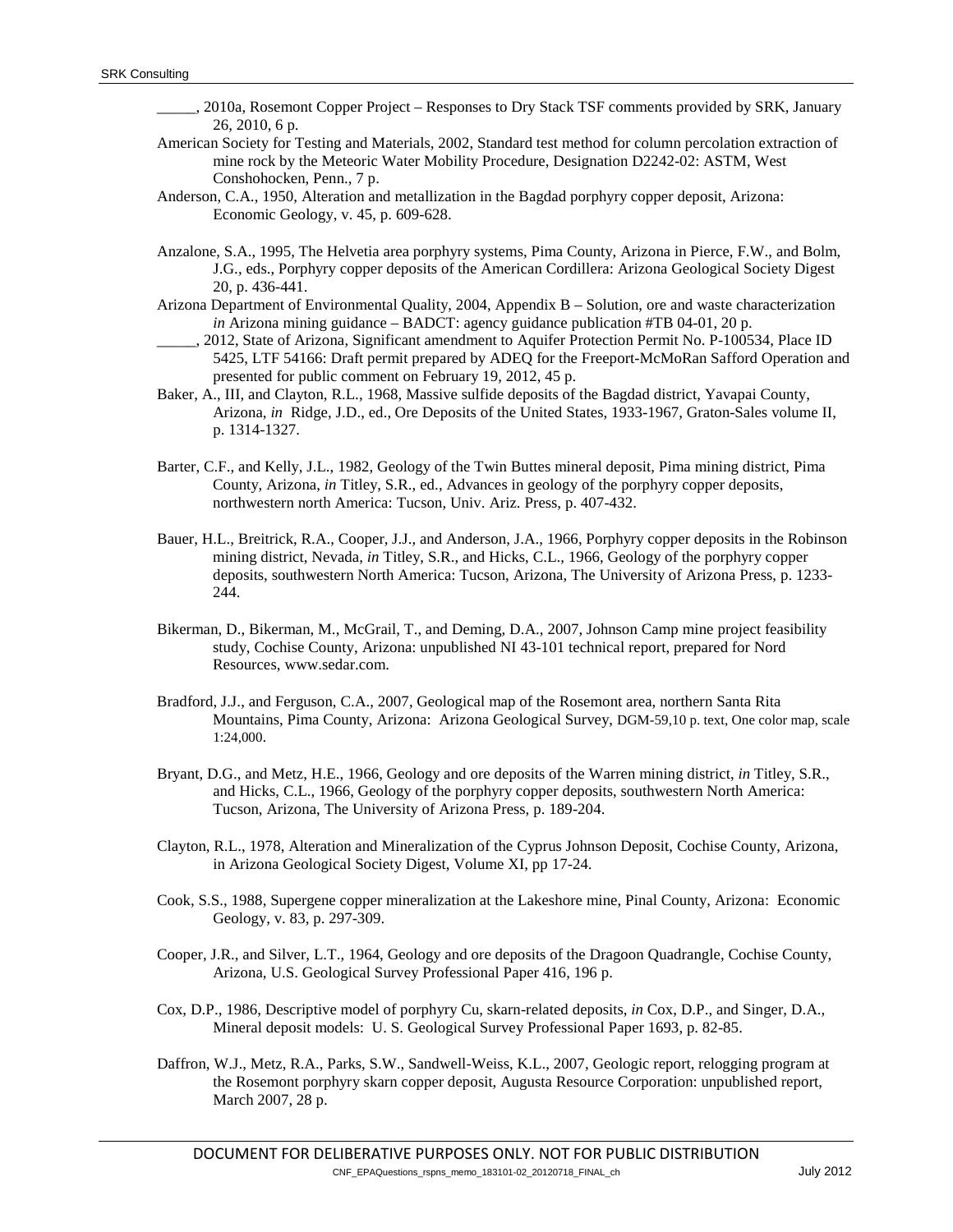- Dixon, D.W., Geology of the New Cornelia mine, Ajo, Arizona, *in* Titley, S.R., and Hicks, C.L., 1966, Geology of the porphyry copper deposits, southwestern North America: Tucson, Arizona, The University of Arizona Press, p. 123-132.
- Eastlick, J.T., 1968, Geology of the Christmas mine and vicinity, Banner mining district, Arizona, *in* Ridge, J.D. editor, Ore deposits of the United States, 1933-1967, v. II, p. 1191-1210.
- Eidell, J.J., Frost, J.E., and Clippinger, D.M., 1968, Copper-molybdenum mineralization at Mineral Park, Mohave County, Arizona, *in* Ridge, J.D., ed., Ore Deposits of the United States 1933-1967: New York, A.I.M.E., p. 1259-1281.
- Einaudi, M.T. 1982, Description of skarns associate with porphyry copper plutons, *in* Titley, S,R., ed., Advances in geology of the porphyry copper deposits, southwestern North America: Tucson, Arizona, The University of Arizona Press, p. 139-209.
- Drewes, H., 1971, Mesozoic stratigraphy of the Santa Rita Mountains, southeast of Tucson, Arizona: U.S. Geological Survey Professional Paper 658-C Mesozoic Stratigraphy in Southeastern Arizona.
- Geochemical Solutions, 2012, Response to Forest Service information request: unpubl. technical memorandum prepared by Mark A. Williamson to K. Arnold, Rosemont Copper, 7 p., 1attachment.
- Graybeal, F.T., 1982, Geology of the El Tiro area, *in* Titley, S.R., ed., Advances in geology of the porphyry copper deposits, northwestern North America: Tucson, Univ. Ariz. Press, Chapter 24, p. 487-505.
- Hernon, R.M., and Jones, W.R., 1968, Ore deposits of the Central mining district, Grant County, New Mexico, *in* Ridge, J.D. editor, Ore deposits of the United States, 1933-1967, v. II, p. 1211-1237.
- Jansen, L.J., 1982, Stratigraphy and structure of the Mission copper deposit, *in* Titley, S.R., ed., Advances in geology of the porphyry copper deposits, northwestern North America: Tucson, Univ. Ariz. Press, Chapter 22, p. 467-474.
- King, J. R., 1982, Geology of the San Xavier North porphyry copper deposit, *in* Titley, S.R., ed., Advances in geology of the porphyry copper deposits, northwestern North America: Tucson, Univ. Ariz. Press, p. 475-486.
- Kinnison, J.E., 1966, The Mission copper deposit, Arizona, *in* Titley, S.R., and Hicks, C.L., eds., Geology of the porphyry copper deposits, southwestern North America: Tucson, The University of Arizona Press, p. 281-287.
- Koski, R.A., and Cook, 1982, Geology of the Christmas porphyry copper deposit, *in* Titley, S.R., ed., Advances in geology of the porphyry copper deposits, northwestern North America: Tucson, Univ. Ariz. Press, p. 353-374.
- Langlois, J.D., Geology of the Cyprus Pima mine, Pima County, Arizona: Arizona Geological Society Digest, v. 11, p. 103-114.
- Langton, J.M., and Williams, S.A., 1982, Structural, petrological, and mineralogical controls for the Dos Pobres orebody, *in* Titley, S.R., ed., Advances in geology of the porphyry copper deposits, northwestern North America: Tucson, Univ. Ariz. Press, p. 335-352.
- Lopez, J.A., and Titley, S.R., 1994, Outcrop and capping characteristics of the supergene enrichment at North Silver Bell, Pima County, Arizona, *in* Peirce, F.W., and Bolm, J.G., eds., Porphyry copper deposits of the American Cordillera: Ariz. Geol. Soc. Digest, v. 20, p. 424-435.
- Lynch, D.W., 1966, The economic geology of the Esperanza mine and vicinity, *in* Titley, S.R., and Hicks, C.L., 1966, Geology of the porphyry copper deposits, southwestern North America: Tucson, Arizona, The University of Arizona Press, p. 267-280.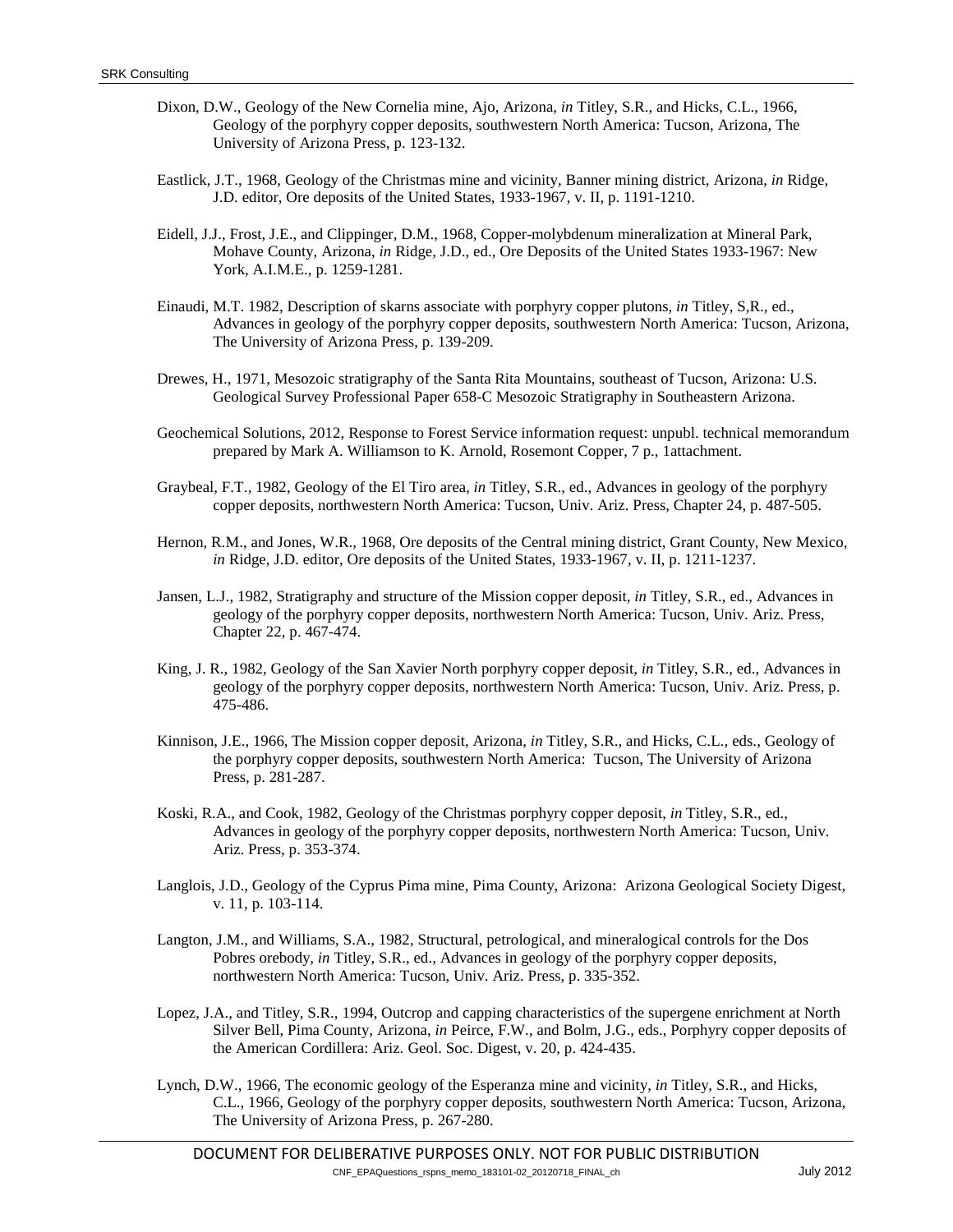- Lynch, D.W., 1968, The geology of the Esperanza mine, *in* Titley, S.R., ed., Southern Arizona Guidebook III: Arizona Geological Society, p. 125-136.
- Kuipers, J.R., Maest, A.S., MacHardy, K.A., and Lawson, G., 2006, Comparison of predicted and actual water quality at hardrock mines – The reliability of predictions in Environmental Impact Statements: Earthworks, Washington D.C., 226 p.
- McKnight, J.F., and Fellows, M.L., 1978, Silicate mineral assemblages and their relationship to sulfide mineralization, Pinos Altos mineral deposit, New Mexico: Arizona Geological Society Digest, v. 11, p. 1-8.
- McNew, G.E., 1981, Tactite alteration and its late stage replacement in the southern half of the Rosemont mining district: Tucson, University of Arizona, unpubl. M.S. thesis, 80 p.
- Medhi, P.K., 1978, Recent geological developments at the Bagdad porphyry copper deposits, Eureka mining district, Yavapai County, Arizona [abs.], *in* Jenney, J.P., and Hauck, H.R., eds., Proceedings of the Porphyry Copper Symposium, Tucson, Ariz., March 18-20, 1976: Arizona Geological Society Digest, v. 11, p. 79.
- Metz, R.A., and Rose, A.W., 1966, Geology of the Ray copper deposit, Ray, Arizona, *in* Titley, S.R., and Hicks, C.L., eds., Geology of the porphyry copper deposits, southwestern North America: Tucson, Arizona, The University of Arizona Press, p. 177-188.
- Metz, R.A., Phillips, C.H., and Caviness, C.R., 1968, Recent developments in the geology of the Ray area, *in* Titley, S.R., ed., Southern Arizona Guidebook III: Arizona Geological Society, p. 137-146.
- Moolick, R.T., and Durek, J.J., 1966, The Morenci district, *in* Titley, S.R., and Hicks, C.L., 1966, Geology of the porphyry copper deposits, southwestern North America: Tucson, Arizona, The University of Arizona Press, p. 221-232.
- Montgomery & Associates, 2007, Results of drilling, construction, and testing of four pit characterization wells, Rosemont Project, Rosemont Copper Company: unpubl. report for Rosemont Copper Company, September 6, 2007, 43 p., 2 app.
- \_\_\_\_\_, 2009a, Results of Phase 2 hydrogeology and monitoring program, Rosemont Project, Pima County Vol. 1 Text, tables, and figures: unpublished report for Rosemont Copper Company, October 28, 2009, 4 app.
- \_\_\_\_\_, 2009b, Groundwater flow modeling conducted for simulation of proposed Rosemont pit dewatering and post-closure, Rosemont Project, Pima County: unpublished report for Rosemont Copper Company, February 26, 2009, 139 p.
- Nielsen, R.L., 1968, Hypogene texture and mineral zoning in a copper-bearing granodiorite porphyry stock, Santa Rita, New Mexico: Economic Geology, v. 63, p. 37-50.
- Olmstead, H.W., and Johnson, D.W., 1966, Inspiration geology, *in* Titley, S.R., and Hicks, C.L., 1966, Geology of the porphyry copper deposits, southwestern North America: Tucson, Arizona, The University of Arizona Press, p. 143-150.
- Osterberg, M., and Muller, P., 1994, Geology of the Cyprus Pinos Altos deposit, Trip 10 & 13, Tyrone, Pinos Altos, Chino, Continental, Central district, new Mexico, October 1994: Arizona Geological Society, Bootprints Along the Cordillera, Porphyry copper deposits from Alaska to Chile.
- Perry, D.V., 1969, Skarn genesis at the Christmas mine, Gila County, Arizona: Economic Geology, v. 64, p. 255-270.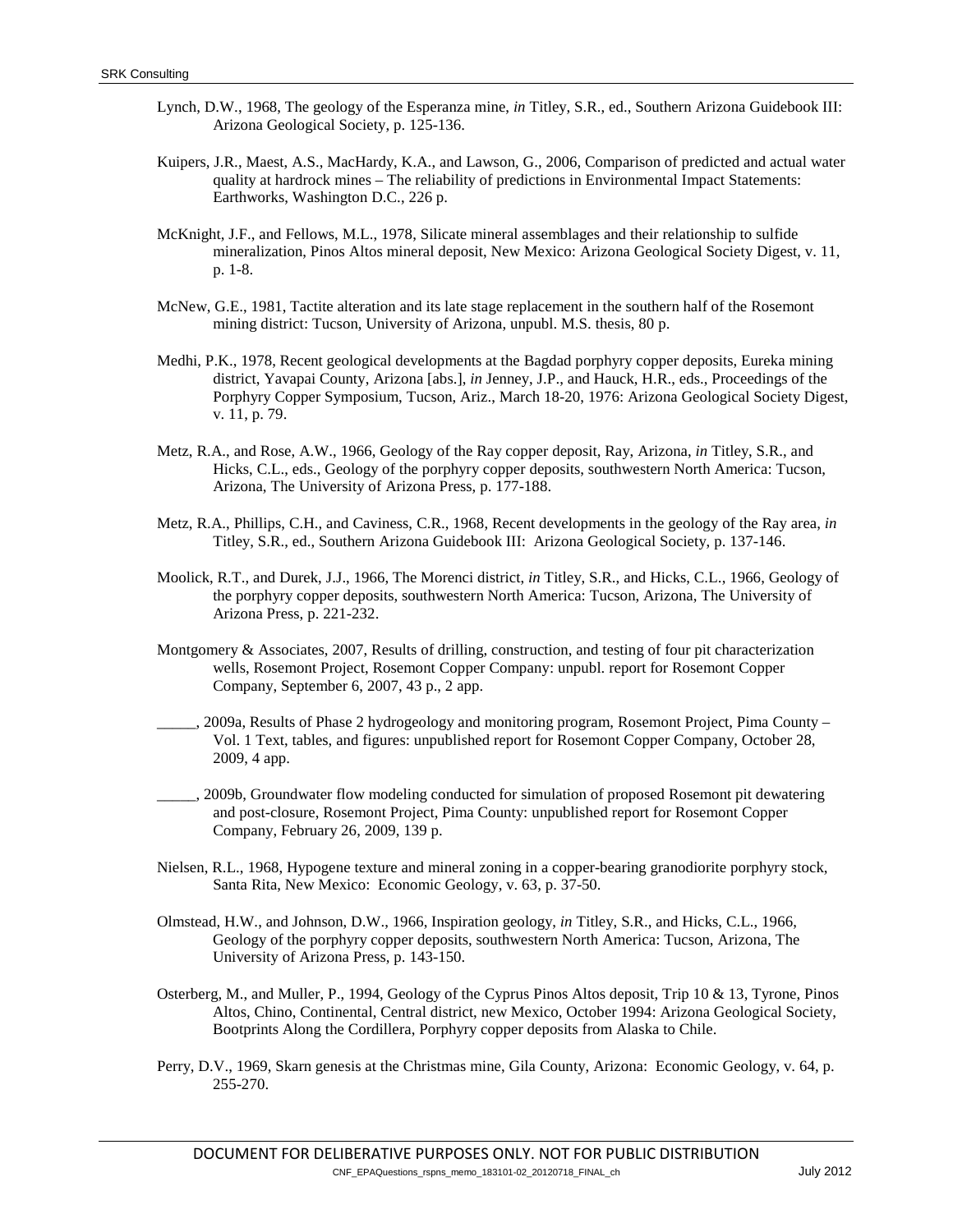- Quadra, 2009, Technical report on the Robinson Nevada Mining Company operation, Ruth, Nevada, USA: unpublished technical report for Robinson Nevada mining Company, accessed on www.Sedar.com, February 12, 2009.
- Richard, K., and Courtright, J.H., 1966, Structure and mineralization at Silver Bell, Arizona, *in* Titley, S.R., and Hicks, C.L., eds., Geology of the porphyry copper deposits, southwestern North America: Tucson, The University of Arizona Press, p. 157-163.
- Robinson, R.F., and Cook, A., 1966, The Safford copper deposit, Lone Star mining district, Graham County, Arizona, *in* Titley, S.R., and Hicks, C.L., 1966, Geology of the porphyry copper deposits, southwestern North America: Tucson, Arizona, The University of Arizona Press, p. 251-266.
- Romslo, T.M., 1949, Investigation of Keystone and St. George Copper-Zinc Deposits, Cochise County, Arizona, U.S.B.M. Report of Investigations R.I. 4504, 21 pages.
- Rose, A.W., and Baltosser, W.W., 1966, The porphyry copper deposit at Santa Rita, New Mexico, *in* Titley, S.R., and Hicks, C.L., eds., Geology of the porphyry copper deposits, southwestern North America: Tucson, The University of Arizona Press, p. 205-220.
- Simmons, W.W., and Fowells, J.E., 1966, Geology of the Copper Cities mine, *in* Titley, S.R., and Hicks, C.L., 1966, Geology of the porphyry copper deposits, southwestern North America: Tucson, Arizona, The University of Arizona Press, p. 151-156.
- Sobek, A.A., Schuller, W.A., Freeman, J.R., and Smith, R.M., 1978, Field and laboratory methods applicable to overburden and minesoils: U.S. EPA Report EPA-600/2-78-054.
- Spencer, J., 2002, Natural occurrence of arsenic in southwest ground water: Southwest Hydrology, May-June 2002, p. 14-15.
- SRK Consulting, 2009a, Meteorological report and mine sample analyses for Water Pollution Control Permit (WPCP) NEV92105, Robinson Nevada Mining Company: meteorological report prepared for Nevada Division of Environmental Protection, NDEP, p. 4-9.
- \_\_\_\_\_, 2009b, Response to 5/12/09 Dry Stack Tailings final design presentation by AMEC for Rosemont Copper: unpubl. technical memorandum from M. Sieber and C. Balasko to Dale Ortman, May 19, 2009, 3p.
- \_\_\_\_\_, 2009c, Review of AMEC's Sept. 1, 2009 responses to Rosemont Copper Project Dry Stack TSF Comments Provided by Dale Ortman: unpubl. technical memorandum by M. Sieber to D. Ortman, November 27, 2009, 3p.
- \_\_\_\_\_, 2010a, Preliminary geochemistry review Proposed Rosemont Copper Project: unpubl. technical memorandum from R. Bowell and C. Hoag to T. Furgason, SWCA, February 10, 2010, 12 p., 1 attachment.
- \_\_\_\_\_, 2010b, AMEC Dry Stack TSF seepage review: unpubl. technical memorandum prepared by M. Sieber to D. Ortman and T. Furgason, SWCA, April 2, 2010, 3 p.
- \_\_\_\_\_, 2010c, Technical review of Infiltration, Seepage, Fate and Transport Modeling Report, Tetra Tech, 2010, prepared for Rosemont Copper Company: unpubl. technical memorandum from V. Ugorets and S. Day to D. Ortman, April 30, 2010, 9 p.
- \_\_\_\_\_, 2010d, Technical review of (Tetra Tech, 2010) Geochemical Pit Lake Predictive Model, Rosemont Copper Project: unpubl. technical memorandum from V. Ugorets and S. Day to D. Ortman, May 3, 2010, 11 p., 1 attachment.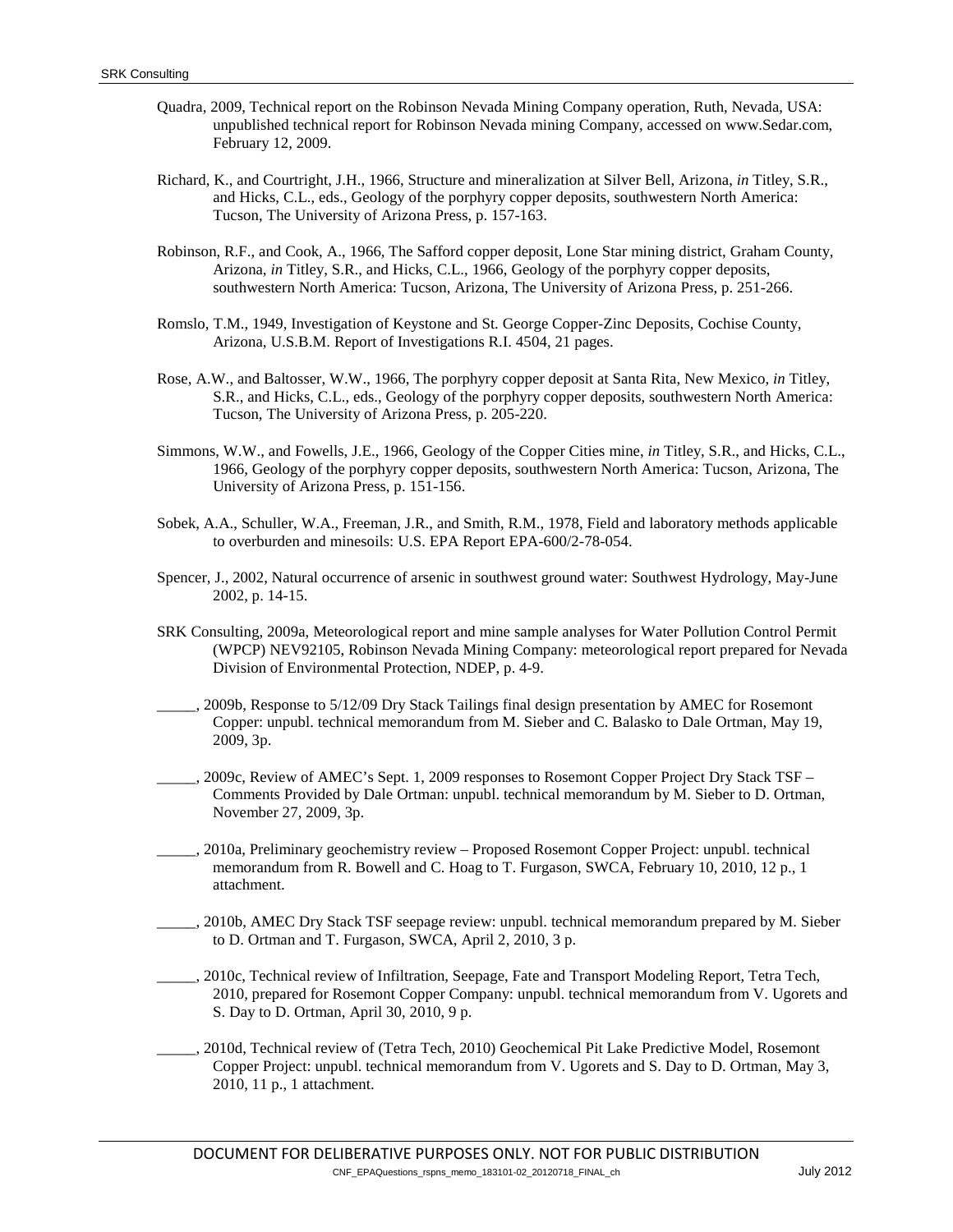- \_\_\_\_\_, 2011a, Technical review of Infiltration, Seepage, Fate and Transport Modeling Report Revision 1, Part 1, Infiltration and seepage model components: unpubl. technical memorandum form M. Sieber to D. Ortman, February 14, 2011, 5 p.
- \_\_\_\_\_, 2011b, Technical review of Infiltration, Seepage, Fate and Transport Modeling Report Revision 1, Part 2 geochemical fate and transport modeling: unpubl. technical memorandum from S. Day and C. Hoag to D. Ortman, April 14, 2011, 12 p.
- \_\_\_\_\_, 2011c, Action items for Tetra Tech and SRK Phone conference call of March 10, 2011: unpubl. technical memorandum from S. Day and C. Stone to D. Ortman, May 5, 2011, 2 p.
- \_\_\_\_\_, 2011d, Rosemont Copper DEIS Response to specific geochemistry modeling concerns from CNF: unpublished technical memorandum prepared by C. Hoag, D. Bird, and S. Day, April 18, 2012, 35 p.
- \_\_\_\_\_, 2011e, Response to Tetra Tech memorandum dated 22 April 2011– Infiltration and seepage model: unpubl. memorandum by M. Sieber to D. Ortman, May 23, 2011, 2 p.
- \_\_\_\_\_, 2011f, Response to Rosemont's memorandum regarding pit lake source terms and waste rock segregation: unpubl. technical memorandum from C. Hoag to D. Ortman, May 25, 2011, 2 p.
- Stavitz, W.J.A., Barton, M.D., and Seedorff, E., 2007, Roots of a pluton and porphyry copper system, Pima District, Arizona: Arizona Geological Society, Ores and Orogenesis Symposium Field Trip No. 7.
- Stuart, W., 2005, Development of acid rock drainage prediction methodologies for coal mine wastes: Ph.D. dissertation, Ian Wark Research Institute, University of South Australia.
- Tetra Tech, 2007, Geochemical Characterization, Addendum 1, Rosemont Copper: unpubl. report prepared for Rosemont Copper Company, Tetra Tech Project No. 320614.100.07, November, 2007, 23 p., 2 app.
- \_\_\_\_\_, 2008a, Tailings geochemistry: unpubl. technical memorandum prepared by M.A. Williamson to J. Sturgess of Rosemont Copper Company, Tetra Tech Project No. 121/08-320777-5.3, October 10, 2008, 6 p.
- \_\_\_\_\_, 2008b, Geochemistry sample update: unpubl. technical memorandum prepared by M.A. Williamson and D.B. Levy to K. Arnold, Tetra Tech Project No. 137/320777-5.3, November 10, 2008, 5 p., 1 attachment.
- \_\_\_\_\_, 2009a, Rosemont Heap Leach Facility stability analysis: unpubl. memorandum prepared for Rosemont Copper Company by J. Carrera and A. Kohlman, Tetra Tech Project No. 114-320807-5.3, April 28, 2009, 16 p.
- \_\_\_\_\_, 2009b, Rosemont Heap Leach Facility Permit design report: unpubl. report prepared for Rosemont Copper Company, Tetra Tech Project No. 114-320807, May 2009, 35 p., 11 app.
- \_\_\_\_\_, 2009c, Rosemont geochemical sample composite method: unpubl. technical memorandum prepared by J. Joggerst to K. Arnold, Rosemont Copper, Tetra Tech Project No. 197-320841-5.3, November 2, 2009, 2 p.
- \_\_\_\_\_, 2010a, Waste rock material characterization: unpubl. technical memorandum prepared by M. Thornbrue, to K. Arnold, Rosemont Copper, Tetra Tech Project No. 021/10-320832-5.3, January 8, 2010, 13 p., 3 attachments.
- \_\_\_\_\_, 2010b, Prescriptive BADCT closure for the heap leach facility ponds: unpubl. technical memorandum prepared by M. Thornbrue to K. Arnold, Rosemont Copper Company, Tetra Tech Document No. 004/10-320807-5.3, January 14, 2010, 4 p.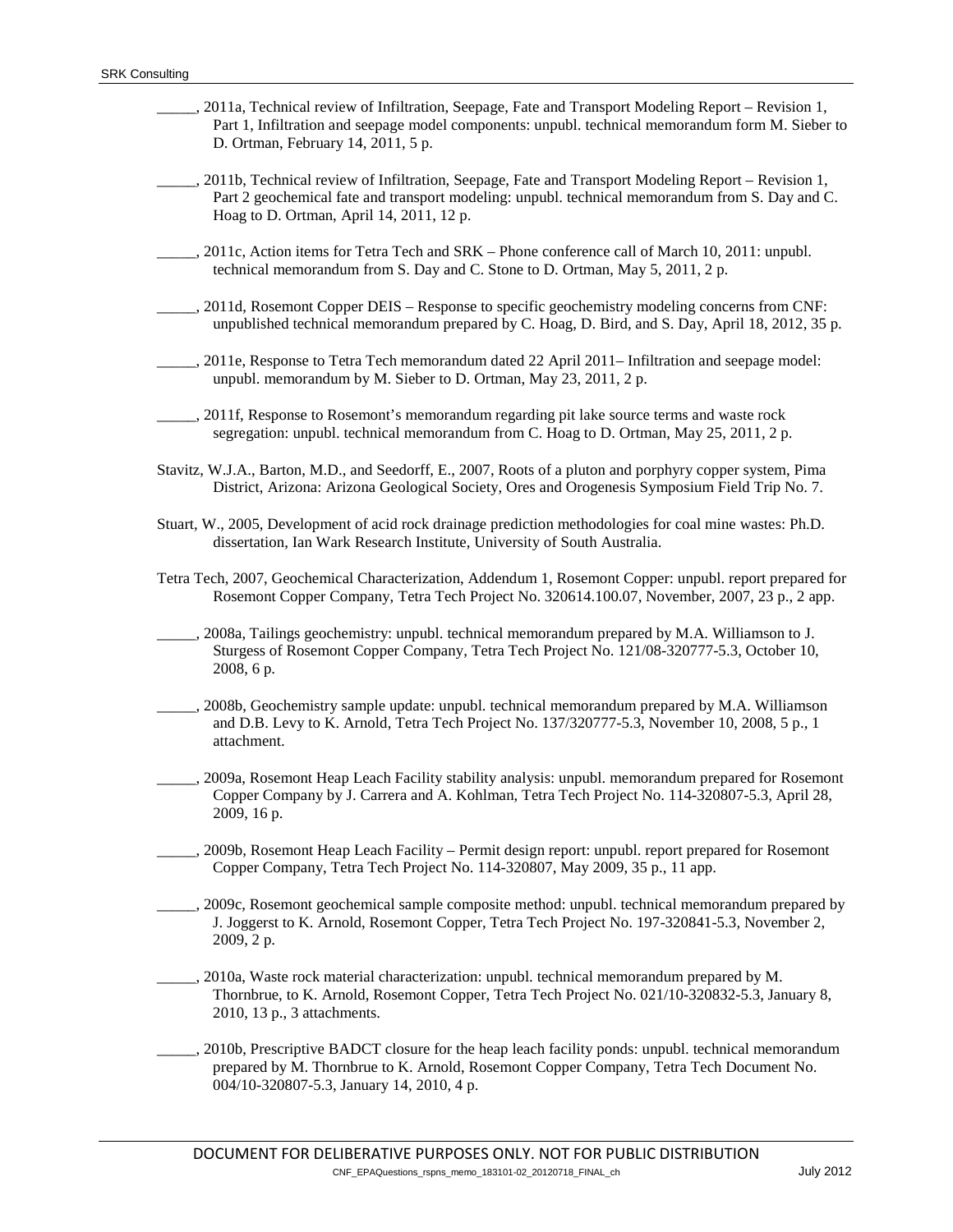\_\_\_\_\_, 2010c, Minimum thickness analysis for waste rock placed over spent heap leach ore material: unpubl. technical memorandum prepared by A. Hudson to K. Arnold, Rosemont Copper Company, Tetra Tech Document No. 041/10-320832-5.3, January 14, 2010, 7 p. \_\_\_\_\_, 2010d, Heap Leach Facility infiltration, seepage, and fate and transport modeling/treatment options: unpubl. technical memorandum prepared by A. Hudson, to K. Arnold, Rosemont Copper, Tetra Tech Project No. 042/09-320864-5.3, January 14, 2010, 18 p. \_\_\_\_\_, 2010e, Infiltration, seepage, fate and transport modeling report, Rosemont Copper Project: unpubl. report, Tetra Tech Project No. 114-320794, February 2010, 63 p., 6 appendices. \_\_\_\_\_, 2010f, Rosemont heap leach pad settlement analysis: unpubl. technical memorandum prepared by M. Silva to J. Carrasco, Tetra Tech, Tetra Tech Document No. 209/10-320877-5.3, August 11, 2010, 9 p. \_\_\_\_\_, 2010g, Rosemont overliner drainer and durability: unpubl. technical memorandum prepared by J. Carrasco to K. Arnold, Rosemont Copper Company, Tetra Tech Document No. 223/10-320877-5.3, August 20, 2010, 4 p., 1 attachment. \_\_\_\_, 2010h, Potential source volumes and chemical makeup for area-wide fate and transport modeling – Rosemont Copper Project: unpubl. technical memorandum prepared by D. Krizek, to K. Arnold, Rosemont Copper, Tetra Tech Project No. 226/10-320887-5.3, August 23, 2010, 11 p., 2 attachments. \_\_\_\_\_, 2010i, Liner puncture testing for the proposed Rosemont heap leach pad: unpubl. technical memorandum prepared by M. Thornbrue to K. Arnold, Rosemont Copper Company, Tetra Tech Document No. 232/10-320877-5.3, August 26, 2010, 5 p., 2 attachments, 2 app. \_\_\_\_\_, 2010j, Rosemont tailings geochemistry sample sources: unpubl. technical memorandum prepared by Michael Dieckhaus, to K. Arnold, Rosemont Copper, Tetra Tech Project No. 236-320887-5.3, August 30, 2010, 7 p., 5 attachments. \_\_\_\_\_, 2010k, Infiltration, seepage, fate and transport modeling report – Revision 1, Rosemont Copper Project: unpubl. report, Tetra Tech Project No. 114-320884, August 30, 2010, 88 p., 6 attachments. \_\_\_\_\_, 2010l, Rosemont heap leach design responses: unpubl. technical memorandum prepared by R. Chee to K. Arnold, Rosemont Copper Company, Tetra Tech Document No. 237/10-320877-5.3, August 31, 2010, 7 p., 10 attachments. \_\_\_\_\_, 2010m, Rosemont area-wide fate and transport and DIA assessment: unpubl. technical memorandum from K. Thompson to K. Arnold, Tetra Tech Project No. 242/10-320877-5.3, August 31, 2010, 15 p. \_\_\_\_\_, 2010n, Rosemont geochemical sample selection: unpubl. technical memorandum prepared by Amy L. Hudson, REM, to K. Arnold, Rosemont Copper, October 26, 2010, 4 p., 1 attachment. \_\_\_\_\_, 2010o, Rosemont SPLP usage for pit wall runoff: unpubl. technical memorandum prepared by M. Williamson, Tetra Tech Project No. 256/10-320884-5.3, October 26, 2010, 13 p. \_\_\_\_\_, 2010p, Geochemical pit lake predictive model, Revision 1 – Rosemont Copper Project: unpubl. report prepared for Rosemont Copper, Tetra Tech Project No. 114-320884, November 2010, 43 p., 6 app. \_\_\_\_\_, 2010q, Regional groundwater flow model, Rosemont Copper Project: unpubl.report, Tetra Tech Project No. 114-320874, November 2010, 270 p., 3 app. \_\_\_\_\_, 2010r, Response to comments to comments on February 2010 Geochemical pit lake predictive model report: unpubl. technical memorandum from M. Williamson to K. Arnold, Tetra Tech Project No. 266/1-5.30-320884, November 16, 2010, 12 p. 4 attachments.